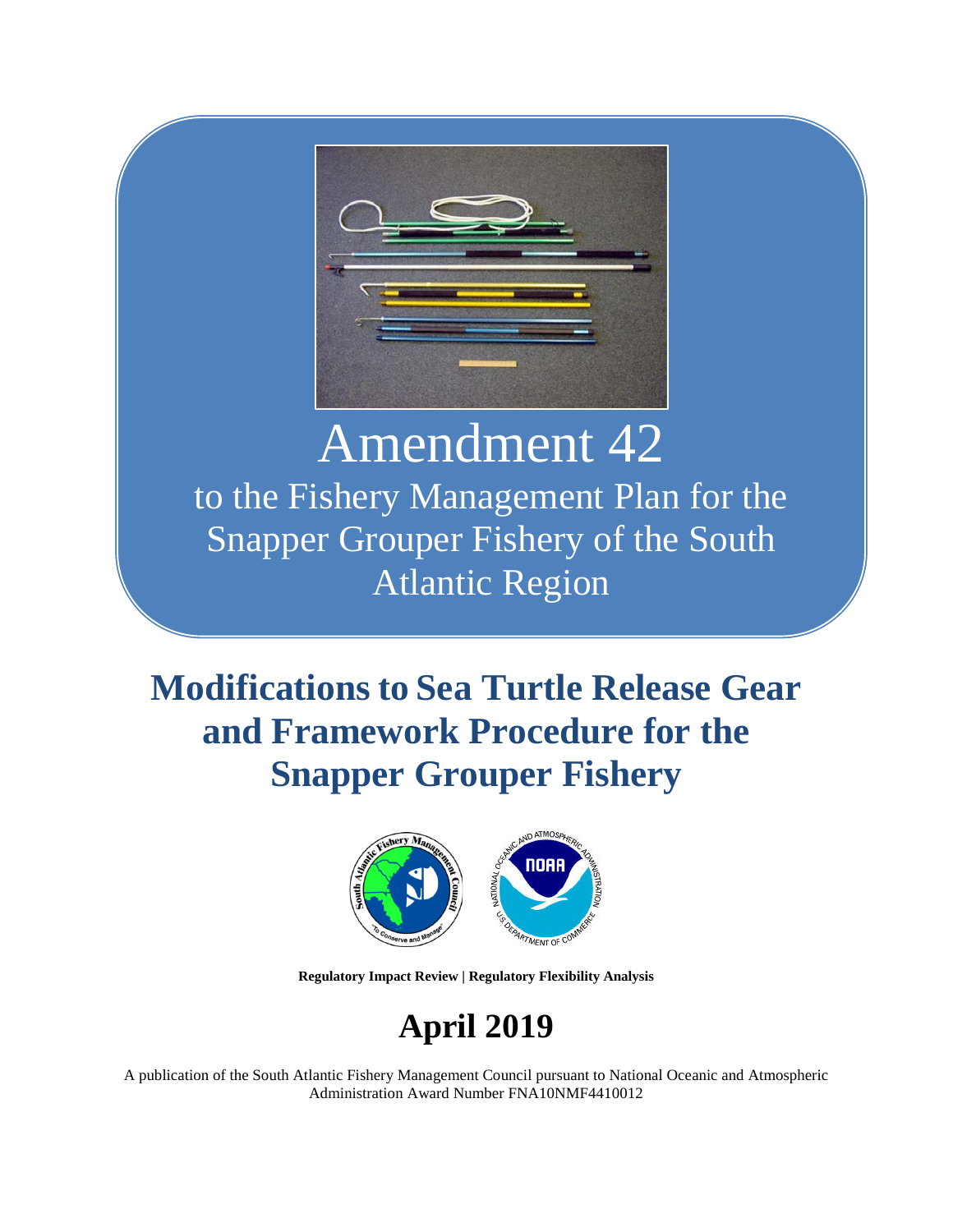# **Definitions, Abbreviations and Acronyms Used in the FMP**

| ABC                 | acceptable biological catch                                                                             | <b>FMP</b>    | fishery management plan                                            |
|---------------------|---------------------------------------------------------------------------------------------------------|---------------|--------------------------------------------------------------------|
| ACL                 | annual catch limit                                                                                      | <b>FMU</b>    | fishery management unit                                            |
| AМ                  | accountability measure                                                                                  | M             | natural mortality rate                                             |
| <b>ACT</b>          | annual catch target                                                                                     | <b>MARMAP</b> | Marine Resources Monitoring<br>Assessment and Prediction Program   |
| B                   | a measure of stock biomass in either<br>weight or other appropriate unit                                | <b>MFMT</b>   | maximum fishing mortality<br>threshold                             |
| <b>BMSY</b>         | the stock biomass expected to exist<br>under equilibrium conditions when<br>fishing at F <sub>MSY</sub> | <b>MMPA</b>   | Marine Mammal Protection Act                                       |
| Boy                 | the stock biomass expected to exist                                                                     | <b>MRFSS</b>  | Marine Recreational Fisheries<br><b>Statistics Survey</b>          |
|                     | under equilibrium conditions when<br>fishing at Foy                                                     | <b>MRIP</b>   | Marine Recreational Information Program                            |
| <b>BCURR</b>        | The current stock biomass                                                                               | <b>MSFCMA</b> | Magnuson-Stevens Fishery<br><b>Conservation and Management Act</b> |
| <b>CPUE</b>         | catch per unit effort                                                                                   | <b>MSST</b>   | minimum stock size threshold                                       |
| <b>DEIS</b>         | draft environmental impact<br>statement                                                                 | <b>MSY</b>    | maximum sustainable yield                                          |
| EA                  | environmental assessment                                                                                | <b>NEPA</b>   | National Environmental Policy Act                                  |
| EEZ                 | exclusive economic zone                                                                                 | <b>NMFS</b>   | National Marine Fisheries Service                                  |
| EFH                 | essential fish habitat                                                                                  | <b>NOAA</b>   | National Oceanic and Atmospheric<br>Administration                 |
| F                   | a measure of the instantaneous rate<br>of fishing mortality                                             | <b>OFL</b>    | overfishing limit                                                  |
| F <sub>30%SPR</sub> | fishing mortality that will produce a<br>static $SPR = 30\%$                                            | OY            | optimum yield                                                      |
| FCURR               | the current instantaneous rate of                                                                       | <b>RIR</b>    | regulatory impact review                                           |
|                     | fishing mortality                                                                                       | <b>SAFMC</b>  | South Atlantic Fishery Management<br>Council                       |
| F <sub>MSY</sub>    | the rate of fishing mortality<br>expected to achieve MSY under<br>equilibrium conditions and a          | <b>SEDAR</b>  | Southeast Data, Assessment, and Review                             |
|                     | corresponding biomass of B <sub>MSY</sub>                                                               | <b>SEFSC</b>  | Southeast Fisheries Science Center                                 |
| Foy                 | the rate of fishing mortality<br>expected to achieve OY under                                           | <b>SERO</b>   | Southeast Regional Office                                          |
|                     | equilibrium conditions and a<br>corresponding biomass of B <sub>OY</sub>                                | <b>SIA</b>    | social impact assessment                                           |
|                     |                                                                                                         | <b>SPR</b>    | spawning potential ratio                                           |
| <b>FEIS</b>         | final environmental impact<br>statement                                                                 | <b>SSC</b>    | Scientific and Statistical Committee                               |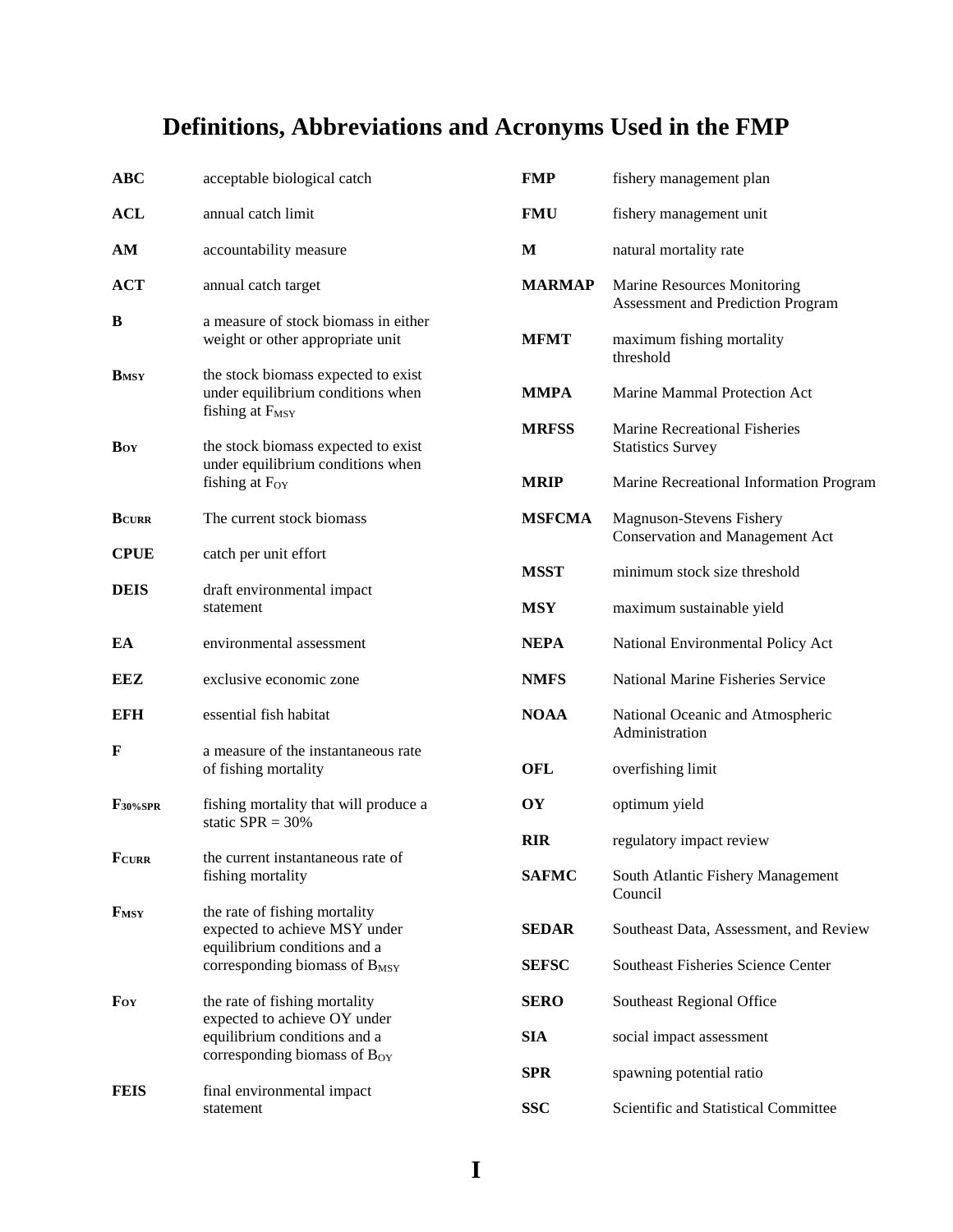# **Amendment 42 to the Fishery Management Plan for the Snapper Grouper Fishery of the South Atlantic Region**

| <b>Proposed actions:</b>                | Modify the sea turtle handling and release gear<br>requirements for the snapper grouper fishery; and<br>expand the snapper grouper framework procedure to<br>include sea turtle and other protected resources<br>handling and release gear requirements. |
|-----------------------------------------|----------------------------------------------------------------------------------------------------------------------------------------------------------------------------------------------------------------------------------------------------------|
| Lead agency:                            | Amendment – South Atlantic Fishery Management<br>Council (Council)<br>Categorical Exclusion - National Marine Fisheries<br>Service (NMFS), Southeast Regional Office                                                                                     |
| <b>For Further Information Contact:</b> | Christina Wiegand<br>South Atlantic Fishery Management Council<br>4055 Faber Place, Suite 201<br>North Charleston, SC 29405<br>843-571-4366<br>866-SAFMC-10<br>Christina. Wiegand@safmc.net                                                              |
|                                         | <b>Frank Helies</b><br>NMFS, Southeast Region<br>263 13 <sup>th</sup> Avenue South<br>St. Petersburg, FL 33701<br>727-824-5305<br>Frank.Helies@noaa.gov                                                                                                  |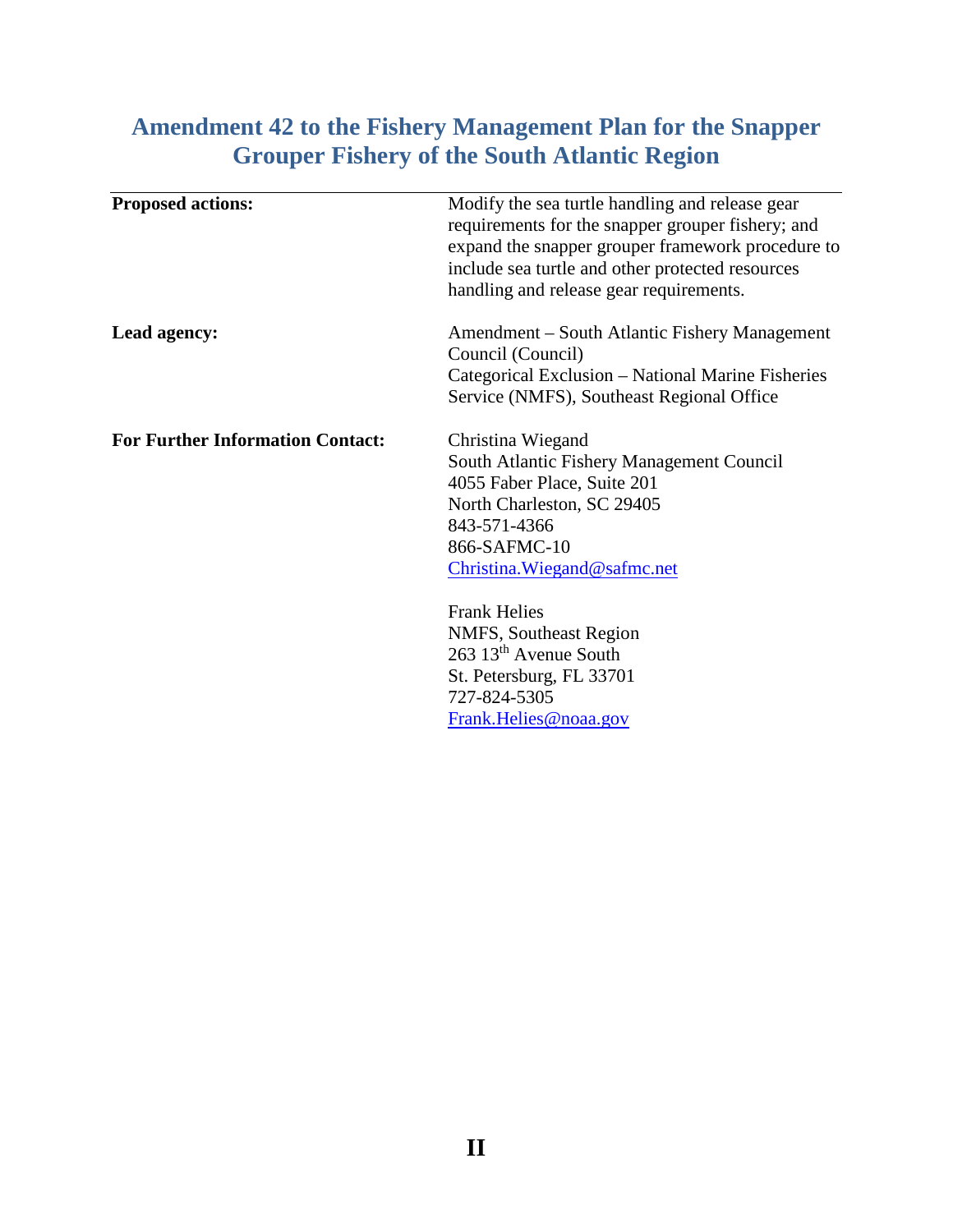# **Table of Contents**

<span id="page-3-0"></span>

| 1.1                                                                                     |  |
|-----------------------------------------------------------------------------------------|--|
| 1.2                                                                                     |  |
| 1.2.1                                                                                   |  |
| 1.2.2                                                                                   |  |
| 1.3                                                                                     |  |
| 1.3.1                                                                                   |  |
| 1.3.2                                                                                   |  |
| 1.4                                                                                     |  |
| Description of the Economic Environment for the Commercial Sector 11<br>1.4.1           |  |
| Description of the Economic Environment for the Recreational Sector 16<br>1.4.2         |  |
| Economic Effects of Proposed Changes to the Sea Turtle Release Gear<br>1.4.3            |  |
|                                                                                         |  |
| Economic Effects of Proposed Changes to the Snapper Grouper Framework<br>1.4.4          |  |
|                                                                                         |  |
| 1.5                                                                                     |  |
| 1.5.1                                                                                   |  |
| 1.5.2                                                                                   |  |
| 1.6                                                                                     |  |
| Snapper Grouper Advisory Panel Comments and Recommendations  26<br>1.6.1                |  |
| 1.6.2                                                                                   |  |
| 1.6.3                                                                                   |  |
|                                                                                         |  |
|                                                                                         |  |
| 3.1                                                                                     |  |
| 3.2<br>Statement of the need for, objectives of, and legal basis for the rule 33        |  |
| Description and estimate of the number of small entities to which the proposed<br>3.3   |  |
|                                                                                         |  |
| Description of the projected reporting, record-keeping and other compliance<br>3.4      |  |
|                                                                                         |  |
| 3.5                                                                                     |  |
|                                                                                         |  |
| 3.6                                                                                     |  |
| Description of significant alternatives to the proposed action and discussion of<br>3.7 |  |
| how the alternatives attempt to minimize economic impacts on small entities 38          |  |
|                                                                                         |  |
|                                                                                         |  |
| Appendix B. Examples of Approved Sea Turtle Release Gear  44                            |  |
|                                                                                         |  |
|                                                                                         |  |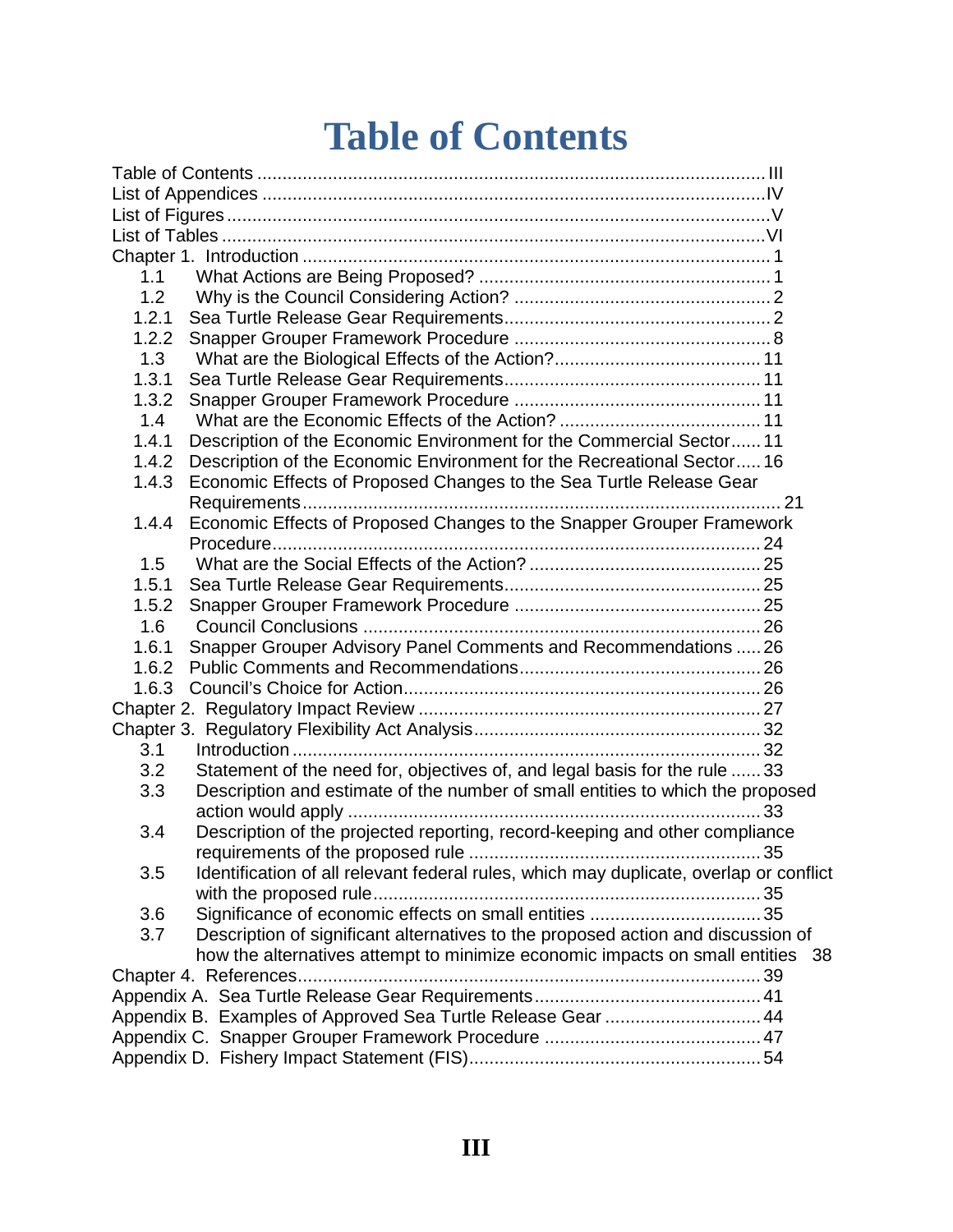# **List of Appendices**

- <span id="page-4-0"></span>**Appendix A**. Sea Turtle Release Gear Requirements
- **Appendix B**. Examples of Approved Sea Turtle Release Gear
- **Appendix C**. Snapper Grouper Framework Procedure
- **Appendix D**. Fishery Impact Statement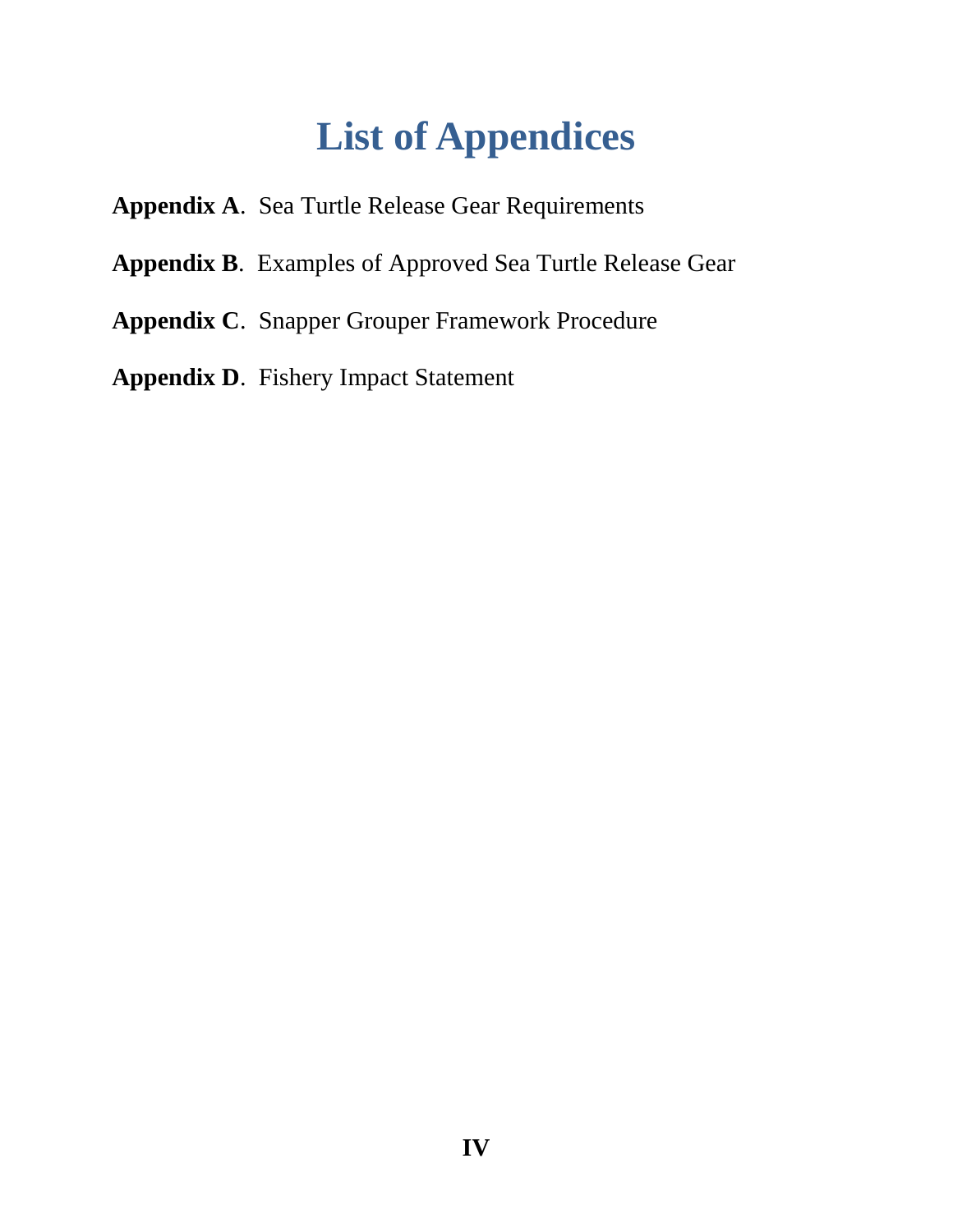# **List of Figures**

<span id="page-5-0"></span>

| Figure 1.1.1. A collapsible hoop net that can be used to bring on board and         |  |
|-------------------------------------------------------------------------------------|--|
|                                                                                     |  |
| Figure 1.1.3. Example of new sea turtle dehooker to release incidentally hooked sea |  |
| Figure 1.2.1.1. Example of a collapsible hoop net open and ready to be stored when  |  |
|                                                                                     |  |
|                                                                                     |  |
| Figure 1.2.1.4. Example of a new sea turtle release dehooker with dimensions in     |  |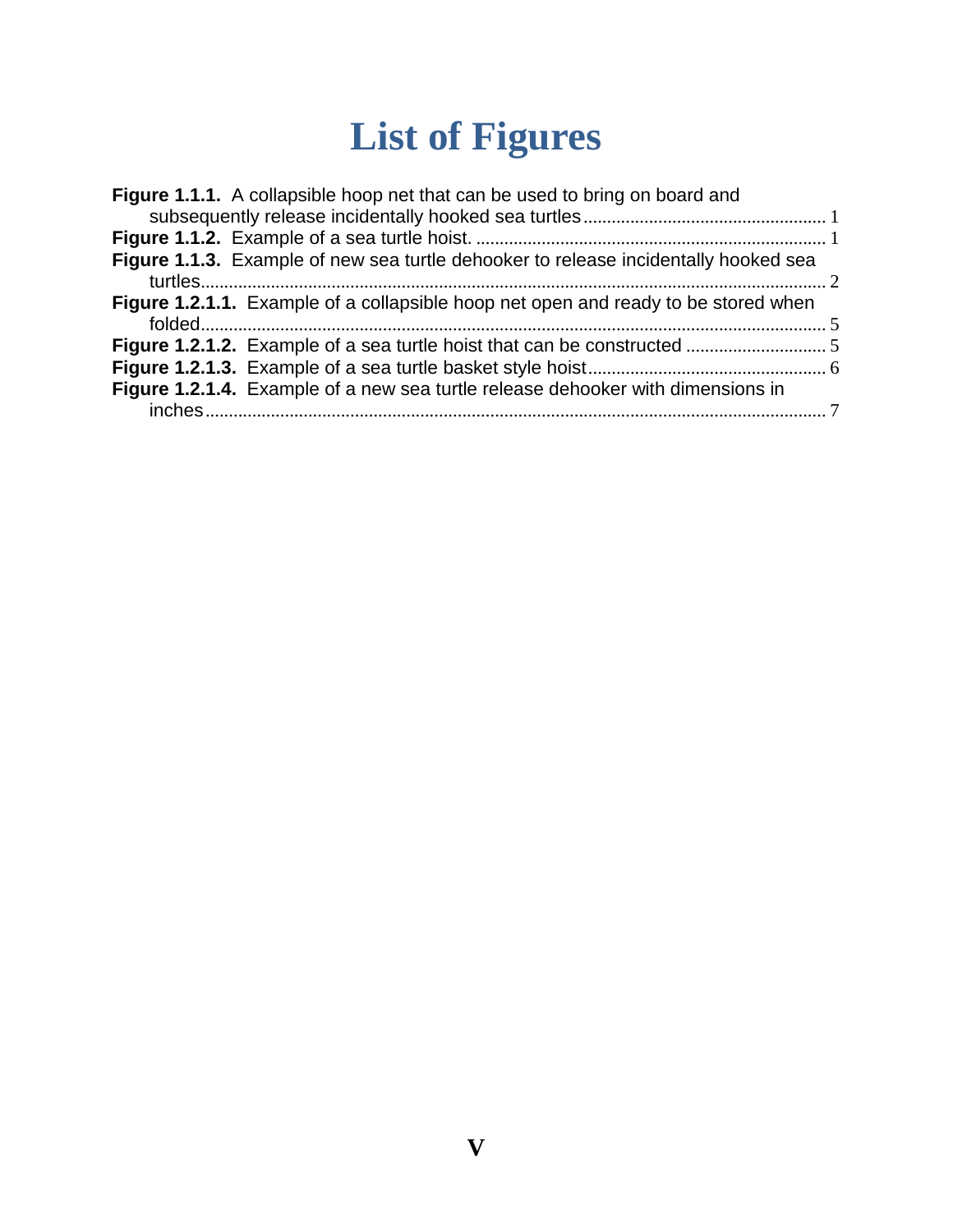# **List of Tables**

<span id="page-6-0"></span>

| Table 1.2.1.2. Summary of proposed gear changes and clarifications to regulations 7<br>Table 1.4.1.1. Number of valid or renewable South Atlantic commercial snapper                                                                                            |
|-----------------------------------------------------------------------------------------------------------------------------------------------------------------------------------------------------------------------------------------------------------------|
| Table 1.4.1.2. Number of vessels, number of trips, and landings (lbs gw) by year for                                                                                                                                                                            |
| Table 1.4.1.3. Number of vessels and ex-vessel revenue by year (2017 dollars) for                                                                                                                                                                               |
| Table 1.4.1.4. Average annual business activity (2013 through 2017) associated with<br>the commercial harvest of snapper grouper species in the South Atlantic. All                                                                                             |
| Table 1.4.2.1. South Atlantic charter vessels snapper grouper target trips by state,                                                                                                                                                                            |
| Table 1.4.2.2. South Atlantic charter vessel snapper grouper catch trips by state, 2013-                                                                                                                                                                        |
| Table 1.4.2.3. South Atlantic headboat angler days and percent distribution by state<br>Table 1.4.2.4. South Atlantic headboat angler days and percent distribution by month                                                                                    |
|                                                                                                                                                                                                                                                                 |
| Table 1.4.2.6. Estimated annual average economic impacts (2013-2017) from South<br>Atlantic charter snapper grouper target trips by state using state-level multipliers.                                                                                        |
| Table 1.4.3.1. Summary of costs for proposed gear and current approved gear<br>24<br>substitutions.                                                                                                                                                             |
| Table A1. Sea turtle release gear required for vessels with a federal commercial and/or<br>charter vessel/headboat permit for South Atlantic snapper grouper and with a                                                                                         |
| Table A2. Sea turtle release gear required for vessels with commercial and/or charter<br>vessel/headboats with a federal snapper grouper permit(s) and a freeboard height<br>of greater than 4 ft<br>42                                                         |
| Table B1. Sea turtle release gear options for vessels with a federal commercial and/or<br>charter vessel/headboat South Atlantic snapper grouper permit(s) that will be<br>allowed once this Amendment is implemented<br>44                                     |
| Table B2. Sea turtle release gear required for all vessels with a federal commercial<br>and/or charter vessel/headboat federal South Atlantic snapper grouper permit(s). 45<br>Table B3. Additional sea turtle release gear required for vessels with a federal |
| commercial and/or charter vessel/headboat South Atlantic snapper grouper<br>46                                                                                                                                                                                  |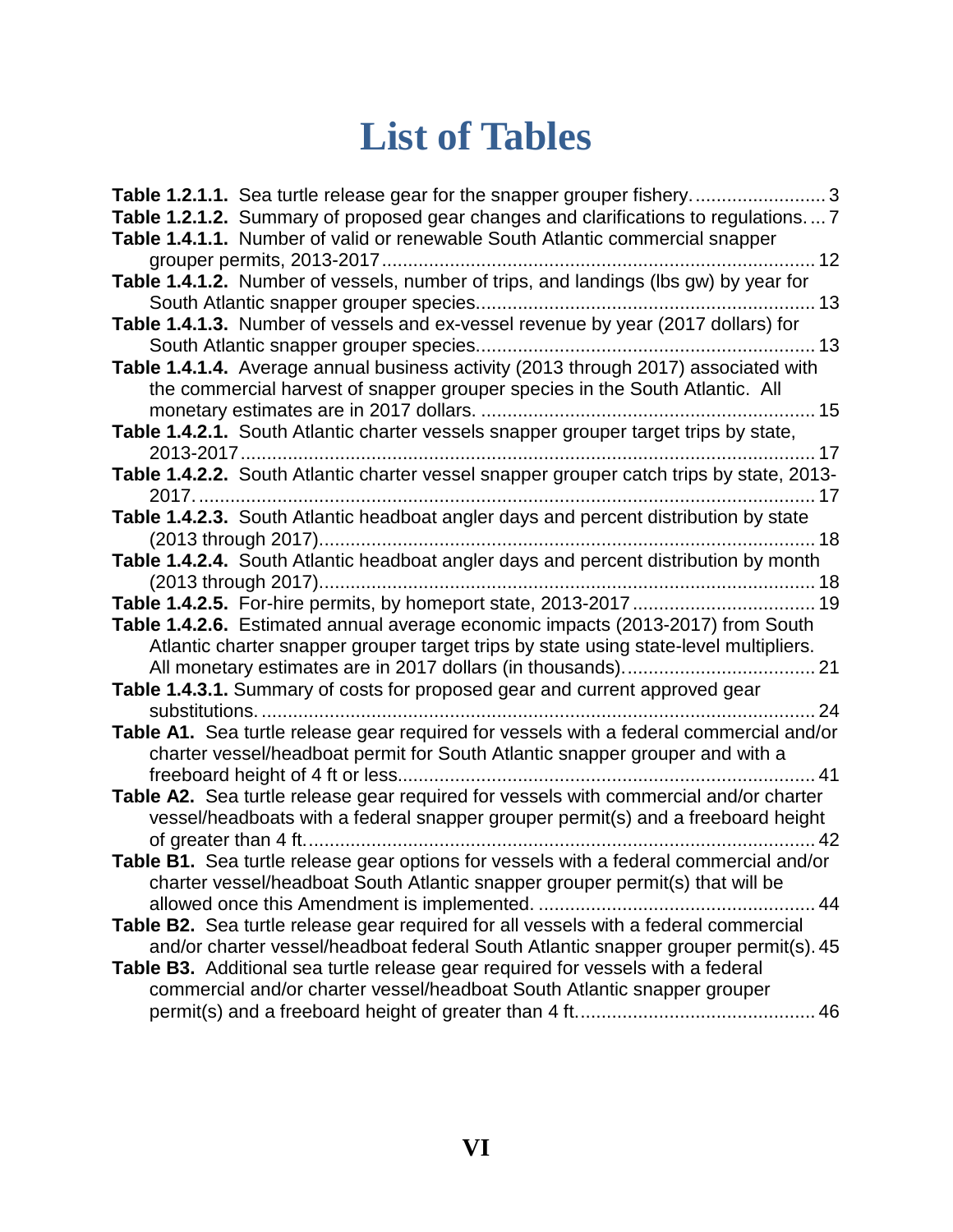# <span id="page-7-0"></span>**Chapter 1. Introduction**

### <span id="page-7-1"></span>**1.1 What Actions are Being Proposed?**

Amendment 42 to the Fishery Management Plan (FMP) for the Snapper Grouper Fishery of the South Atlantic Region (Snapper Grouper FMP) proposes changes to sea turtle handling and release requirements for owners and operators of vessels with federal South Atlantic commercial or charter vessel/headboat snapper grouper permits. The action would allow three additional sea turtle release gear types, approved by the National Marine Fisheries Service (NMFS) Southeast Fisheries Science Center (SEFSC), for use in handling and releasing incidentally caught sea turtles when fishing for snapper grouper species. The gear types include a collapsible hoop net

- *South Atlantic Fishery Management Council* – Engages in a process to determine a range of actions and alternatives and recommends action to NMFS.
- *National Marine Fisheries Service* and *Council staffs* – Develops alternatives based on guidance from the Council and analyzes the environmental impacts of those alternatives. If approved by the Secretary of Commerce, NMFS implements the action through rulemaking.

(**Figure 1.1.1**), a sea turtle hoist (**Figure 1.1.2**), and a new type of dehooking device (**Figure 1.1.3**). There are also several clarifications that would be made by removing the word "approximately" from the regulations for currently required release gear and establishing a range or minimum requirement. Amendment 42 to the Snapper Grouper FMP (Amendment 42) also proposes modifications to the Snapper Grouper FMP framework procedure to allow for future changes to release gear requirements and handling protocols for sea turtles and other protected resources.



**Figure 1.1.1**. A collapsible hoop net that can be used to bring on board and subsequently release incidentally hooked sea turtles. Photo credit: NMFS-SEFSC.

<span id="page-7-3"></span>

**Figure 1.1.2.** Example of a sea turtle hoist. Photo credit: World Wildlife Fund.

#### <span id="page-7-2"></span>**South Atlantic Snapper Grouper** 1 **Chapter 1. Introduction Amendment 42**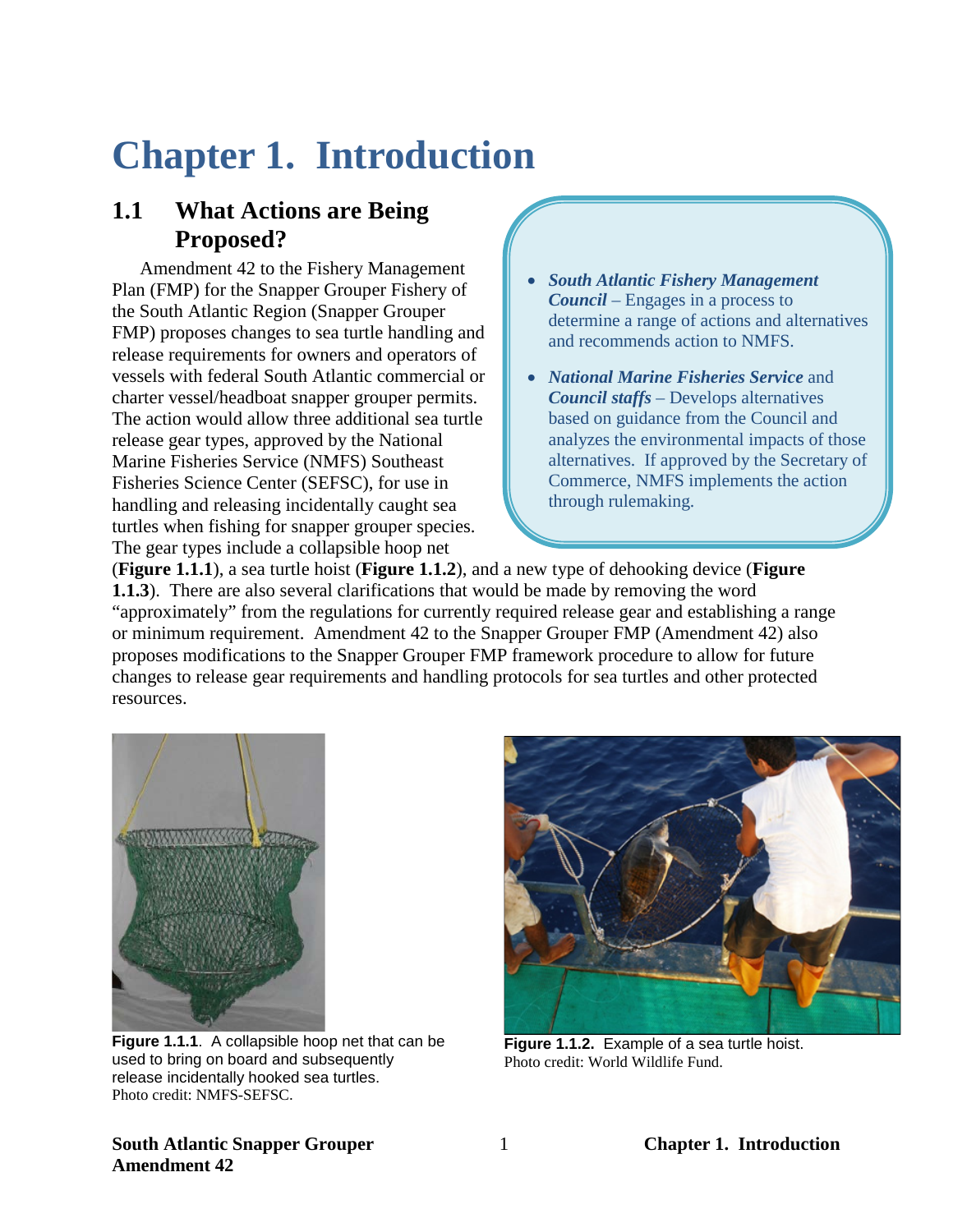

**Figure 1.1.3.** Example of new sea turtle dehooker to release incidentally hooked sea turtles. Photo credit: NMFS-SEFSC.

# <span id="page-8-2"></span><span id="page-8-0"></span>**1.2 Why is the Council Considering Action?**

#### <span id="page-8-1"></span>**1.2.1 Sea Turtle Release Gear Requirements**

The snapper grouper fishery in the South Atlantic region is known to interact with endangered and threatened sea turtles, endangered smalltooth sawfish, and threatened Nassau grouper. Adverse effects to these species may result from being hooked on or entangled in bottom longline and vertical line gear targeting snapper grouper species. Sea turtles, smalltooth sawfish, and Nassau grouper can be injured or killed as a result of interacting with fishing gear.

The Endangered Species Act (ESA) directs all federal agencies to ensure that any action they authorize, fund, or carryout does not jeopardize the continued existence of an endangered or threatened species or designated or proposed critical habitat. The ESA requires that any federal agency proposing an action that may adversely affect an ESA-listed species or critical habitat, formally consult with the

### *Biological Opinion:*

BiOps document the NMFS opinion on how a proposed federal agency action affects ESA-listed species and critical habitat. Federal agencies are required to ensure that their proposed actions do not negatively impact the likelihood of survival and recovery of an ESA-listed species. BiOps that provide an exemption for the "take" of listed species specify the extent of take allowed. Reasonable and Prudent Measures are necessary to minimize impacts from any federal action and include the terms and conditions with which the action agency must comply. A BiOp also includes conservation recommendations that may further recovery of the specific ESAlisted species if implemented.

U.S. Fish and Wildlife Service or the NMFS (i.e., consulting agencies). The agency proposing the action (known as the action agency) will commonly complete an assessment on potential effects to the species or its habitat and submit it to the consulting agency. The consulting agency then renders a Biological Opinion (BiOp) to the action agency making the proposal.

In June 2006, NMFS completed a BiOp on the snapper grouper fishery of the South Atlantic region evaluating all actions through Amendment 13C to the Snapper Grouper FMP (SAFMC 2006) and concluded that the fishery would not likely jeopardize the continued existence or destroy or adversely modify designated critical habitat for loggerhead, green, hawksbill, Kemp's

**South Atlantic Snapper Grouper** 2 **Chapter 1. Introduction Amendment 42**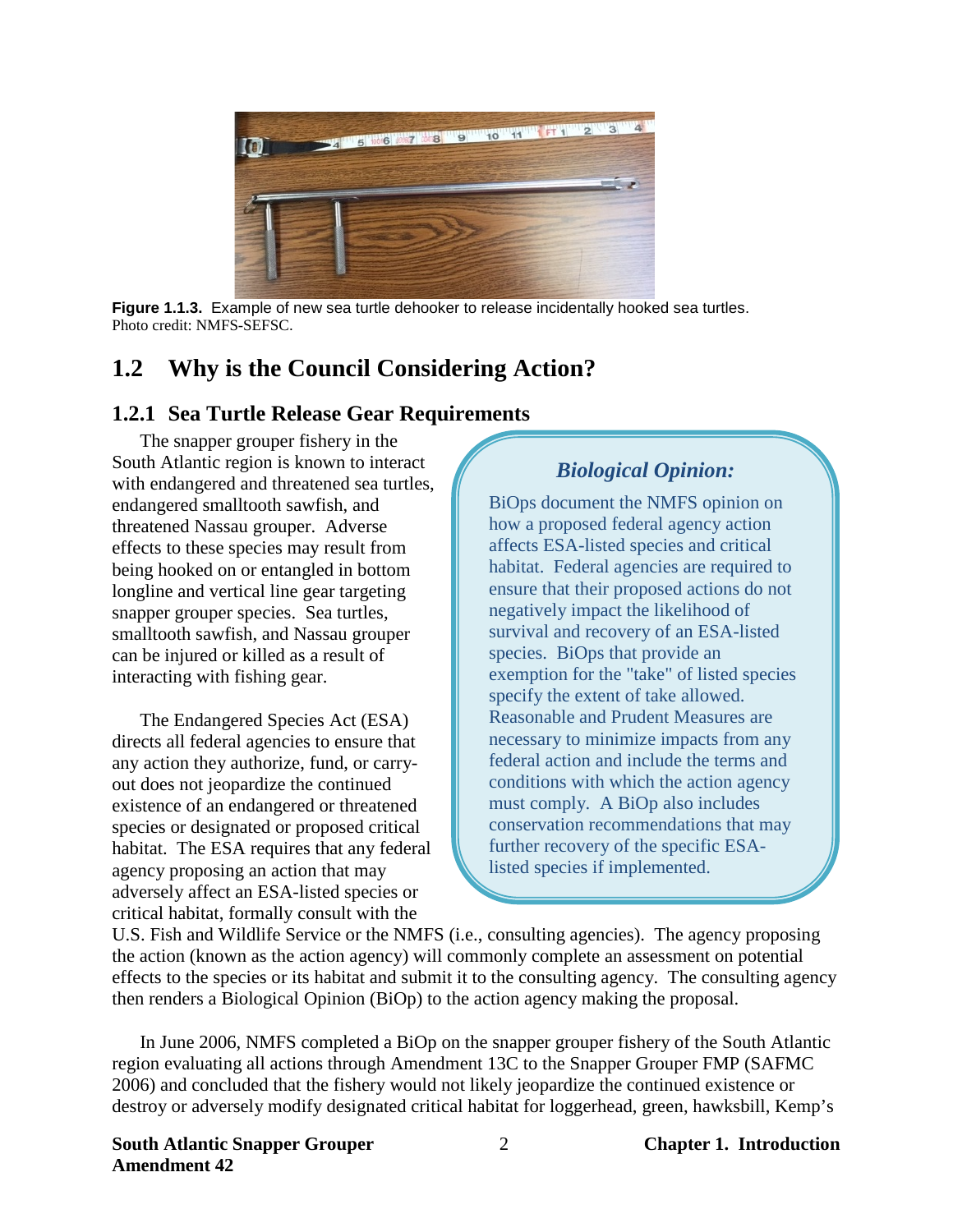ridley, or leatherback sea turtles nor smalltooth sawfish (NMFS 2006). Listed in the terms and conditions of the BiOp was a reasonable and prudent measure to implement endangered and threatened species handling protocol and/or guidelines for the commercial and charter vessel/headboat components of the fishery. Amendment 15B to the Snapper Grouper FMP (Amendment 15B) implemented the sea turtle and sawfish handling guidelines and protocol and required proper handling and release equipment to increase the likelihood of survival (SAFMC 2008). The preferred gear from Amendment 15B is listed in **Table 1.2.1.1**.

The required gear for safe sea turtle handling and release was initially the same gear as required for vessels using pelagic longline gear. However, most effort in the snapper grouper fishery in the South Atlantic region occurs on smaller vessels using much lighter tackle than used when longline fishing for pelagic species. Comprehensive Ecosystem-Based Amendment 2 (CE-BA 2) modified sea turtle release gear requirements to allow smaller vessels to have fewer gear requirements based on the freeboard height of the vessel (**Table 1.2.1.1** [SAFMC 2011]).

| <b>Implemented in Snapper</b><br><b>Grouper Amendment 15B</b>   |                                                           | <b>Revised by CE-BA2</b>                                        |
|-----------------------------------------------------------------|-----------------------------------------------------------|-----------------------------------------------------------------|
| <b>All vessels</b>                                              | <b>Freeboard 4 ft or less</b>                             | Freeboard greater than 4 ft<br>or using longline gear           |
| Long-handled line clippers <sup>1</sup>                         |                                                           | Long-handled line cutter                                        |
| Dip net                                                         | Dip net                                                   | Dip net                                                         |
| Long-handled dehooker for<br>internal hooks $1,2$               |                                                           | Long-handled dehooker for<br>internal hooks $1,2$               |
| Long-handled dehooker for<br>external hooks $1,2,3$             |                                                           | Long-handled dehooker for<br>external hooks $1,2,3$             |
| Long-handled device to pull<br>an inverted " $V$ " <sup>1</sup> |                                                           | Long-handled device to pull<br>an inverted " $V$ " <sup>1</sup> |
| Tire (standard passenger)<br>sized) $4$                         | Cushion or support device<br>(i.e., boat cushion)         | Cushion/support device (i.e.,<br>boat cushion)                  |
| Short-handled dehooker for<br>internal hooks <sup>5</sup>       | Short-handled dehooker for<br>internal hooks <sup>5</sup> | Short-handled dehooker for<br>internal hooks <sup>5</sup>       |
| Short-handled dehooker for<br>external hooks $3, 5$             | Short-handled dehooker for<br>external hooks $3, 5$       | Short-handled dehooker for<br>external hooks $3,5$              |
| Long-nose or needle-nose<br>pliers <sup>6</sup>                 | Long-nose or needle-nose<br>pliers <sup>6</sup>           | Long-nose or needle-nose<br>pliers <sup>6</sup>                 |
| <b>Bolt cutters</b>                                             | <b>Bolt cutters</b>                                       | <b>Bolt cutters</b>                                             |
| Monofilament line cutters <sup>7</sup>                          | Monofilament line cutters                                 | Monofilament line cutters                                       |
| Mouth openers or mouth gags                                     | At least two types of mouth<br>openers or mouth gags      | At least two types of mouth<br>openers or mouth gags            |

<span id="page-9-0"></span>

| Table 1.2.1.1. Sea turtle release gear for the snapper grouper fishery. |  |
|-------------------------------------------------------------------------|--|
|-------------------------------------------------------------------------|--|

 $\frac{1}{1}$  handle length 6 feet or 150% of freeboard - whichever is greater

<sup>2</sup> may substitute short-handle dehooker if used with appropriate length handle extender

 $3 \text{ may substitute internal dehooker if the dehooker also meets the criteria for an external dehooker }$ 

<sup>4</sup> may use other comparable, cushioned, elevated surface

<sup>5</sup> handle length should be 16-24 inches

<sup>6</sup> must be approximately 12 inches in length

 $^7$  must be approximately 7  $\frac{1}{2}$  inches in length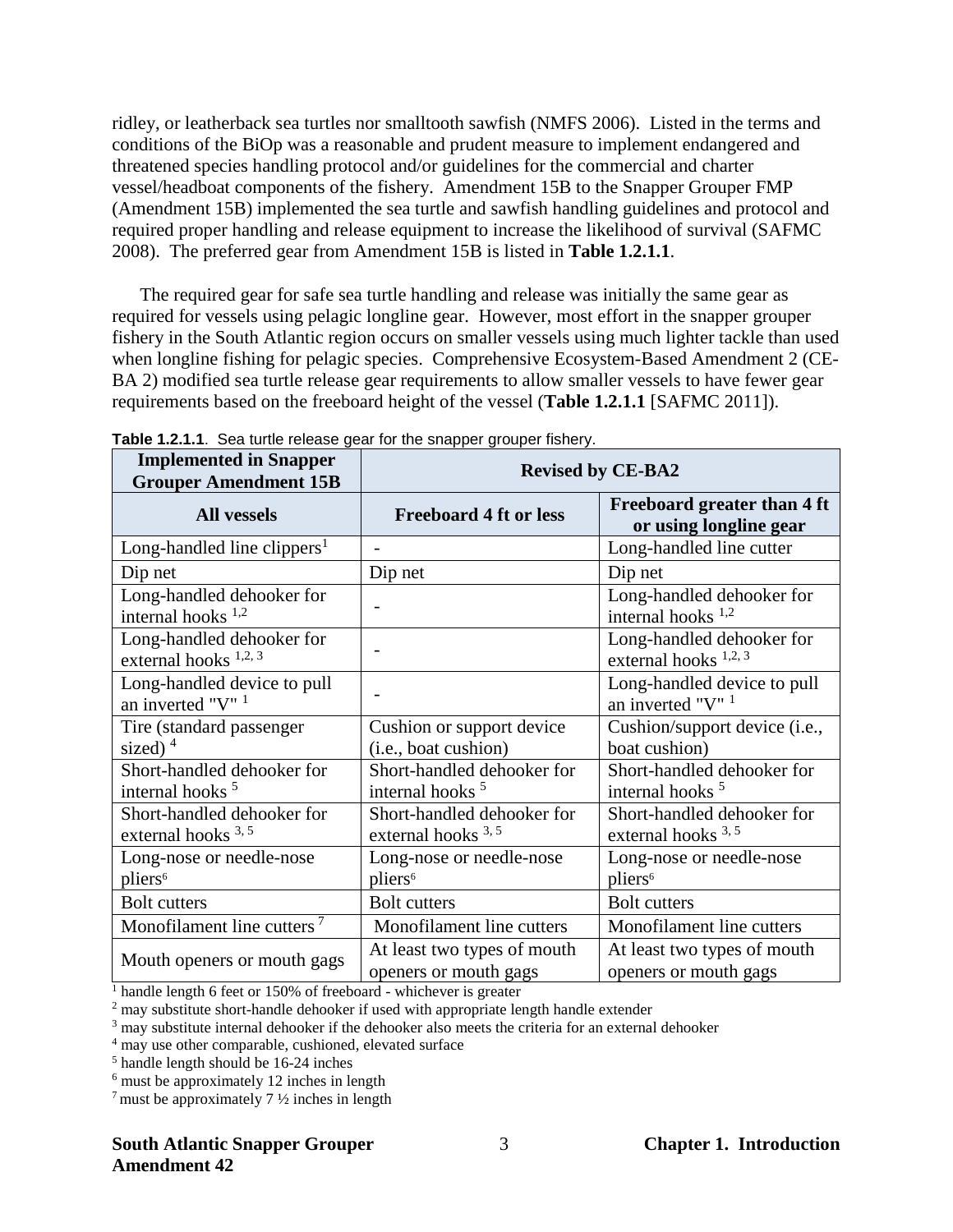Commercial and charter vessel/headboat snapper grouper permit holders are also required to possess inside the wheelhouse, or within a waterproof case if no wheelhouse, a copy of the most updated document provided by NMFS titled, "Careful Release Protocols for Sea Turtle Release With Minimal Injury" (Release Protocols) and to post inside the wheelhouse, or in an easily viewable area if no wheelhouse, sea turtle handling and release guidelines provided by NMFS.<sup>[1](#page-10-0)</sup> The Release Protocols were originally published in 2004 (Epperly et al. 2004). Revised editions were released in 2008 and 2010 (NMFS-SEFSC 2008, Revised 2010), and a new update is being developed for publication. In the pending update, three additional turtle release gear types were approved by the SEFSC for use in handling and releasing incidentally caught sea turtles when fishing for snapper grouper. Additionally, there are several clarifications in the update including: the size and dimension requirements for needle-nose or long-nose pliers, monofilament line cutters, bolt cutters, block of hard wood, and hank of rope; specification of acceptable grades of stainless-steel for the construction of the short-handled and long-handled dehookers for internal and external hooks; specification of dedicated personal flotation device or throw ring if it will be used as a cushion or support device for a sea turtle, as well as removal of end covering requirements for canine mouth gags. However, these new release gear types and new dimensions for existing release gear are not approved for use by fishermen participating in the snapper grouper fishery until implemented in the regulations.

Currently, the applicable regulations at 50 CFR part 622 require federally permitted snapper grouper vessels to carry certain types of release gear, but there are typically multiple options for specific devices that will satisfy the gear requirements. For example, vessels are required to carry a dip net on board, however, there are numerous options that satisfy the minimum regulatory specifications. The primary goal of this amendment is to add three new devices to the regulations, alongside the other sea turtle release gear options that are already authorized. These three new devices (collapsible hoop net, sea turtle hoist, and dehooker) are not the only devices that industry may use but are in addition to the existing authorized devices for industry, providing greater flexibility (**Appendix A**).

Two of the new sea turtle release gear types, the collapsible hoop net (**Figure 1.1.1**) and a sea turtle hoist (**Figure 1.1.2**), are more compact than the currently required dip net. Both gear types are used for bringing an incidentally captured sea turtle on board the fishing vessel to remove fishing gear. Either of these release gear devices would be able to be carried on board in place of the currently required dip net.

The collapsible hoop net is attached to hoops made of flexible stainless-steel cable, so that the net and hoop are both collapsible to make storage easier (**Figure 1.2.1.1**). When folded over on itself the collapsible hoop net reduces to about half of its original diameter. The collapsible hoop net must meet the following standards specified in the NMFS regulations:

- capable of lifting a minimum of 100 lbs with a minimum diameter of 31 inches,
- a minimum bag depth of 38 inches,
- a rope handle length of at least six feet or 150% of the freeboard height, whichever is greater,

<span id="page-10-0"></span> $\overline{a}$ <sup>1</sup> http://www.nmfs.noaa.gov/sfa/hms/compliance/workshops/protected\_species\_workshop/ [turtles/sea\\_turtle\\_handling\\_release\\_hookline.pdf.](http://www.nmfs.noaa.gov/sfa/hms/compliance/workshops/protected_species_workshop/%20turtles/sea_turtle_handling_release_hookline.pdf)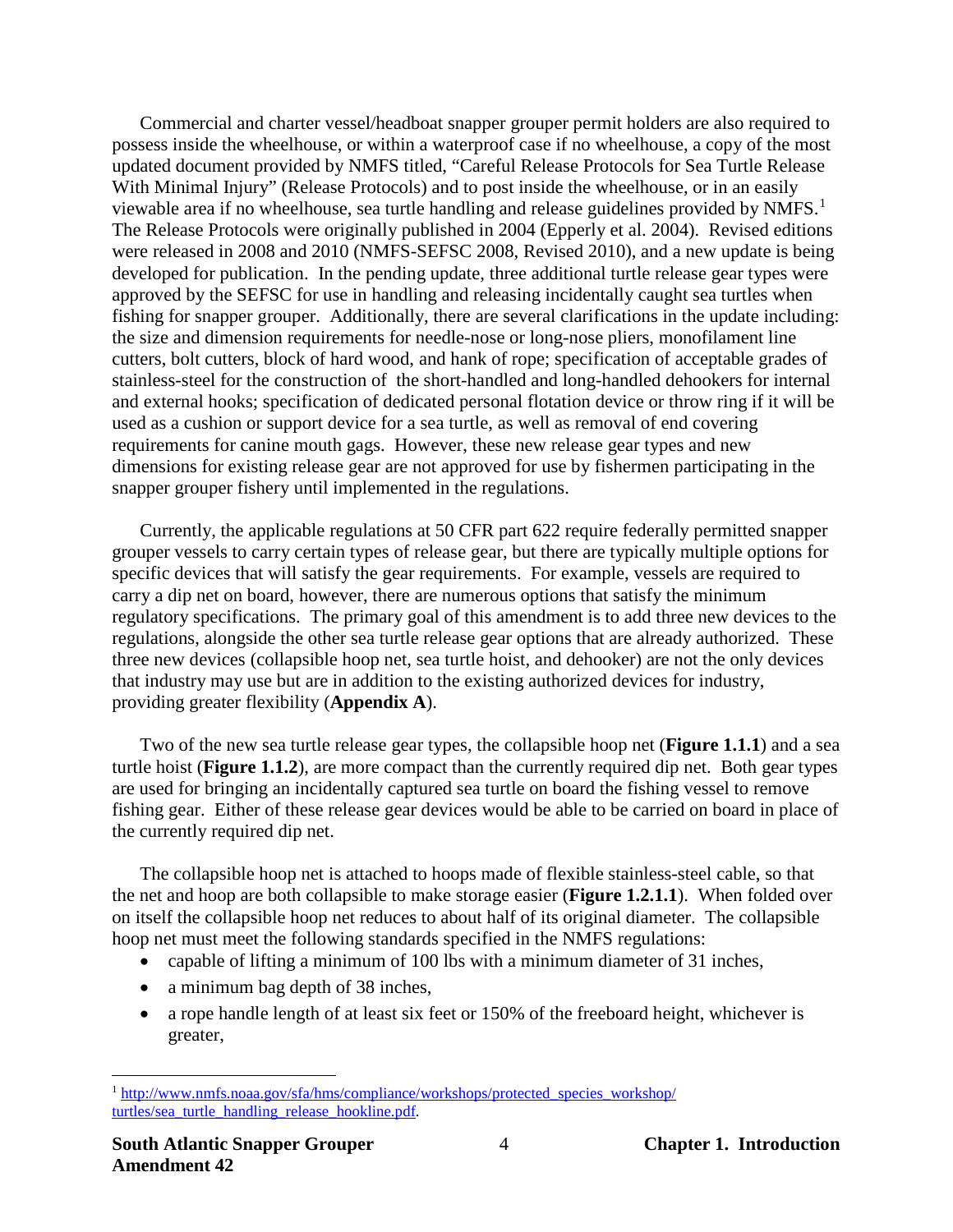• the maximum net mesh opening on the hoist and collapsible hoop net is a 3-inch bar measure (the non-stretched distance between a side knot and a bottom knot of a net mesh).



**Figure 1.2.1.1**. Example of a collapsible hoop net open and ready to be stored when folded. Photo credit: NMFS-SEFSC

<span id="page-11-0"></span>The sea turtle hoist can be used to bring sea turtles on board a vessel that cannot carry a traditional dip net, due to a high freeboard or limited space on the vessel. This gear has two variations, a flat design (**Figure 1.2.1.2**) and basket design (**Figure 1.2.1.3**). Both variations of the sea turtle hoist must meet the standards to be specified in the NMFS regulations:

- capable of lifting 100 lbs with a minimum inside diameter of 31 inches,
- no minimum bag depth requirement,
- a rope handle length of six feet or 150% of the freeboard height, whichever is greater,
- the mesh must be securely fastened to the hoop frame, such that a sea turtle up to 100 lb can be brought on board,
- the hoop frame can be constructed of aluminum, stainless-steel, polyvinyl chloride (PVC) pipe with a minimum of schedule 40, or another material capable of maintaining its shape when lifting a sea turtle.



<span id="page-11-1"></span>**Figure 1.2.1.2**. Example of a sea turtle hoist that can be constructed. Photo credit: NMFS-SEFSC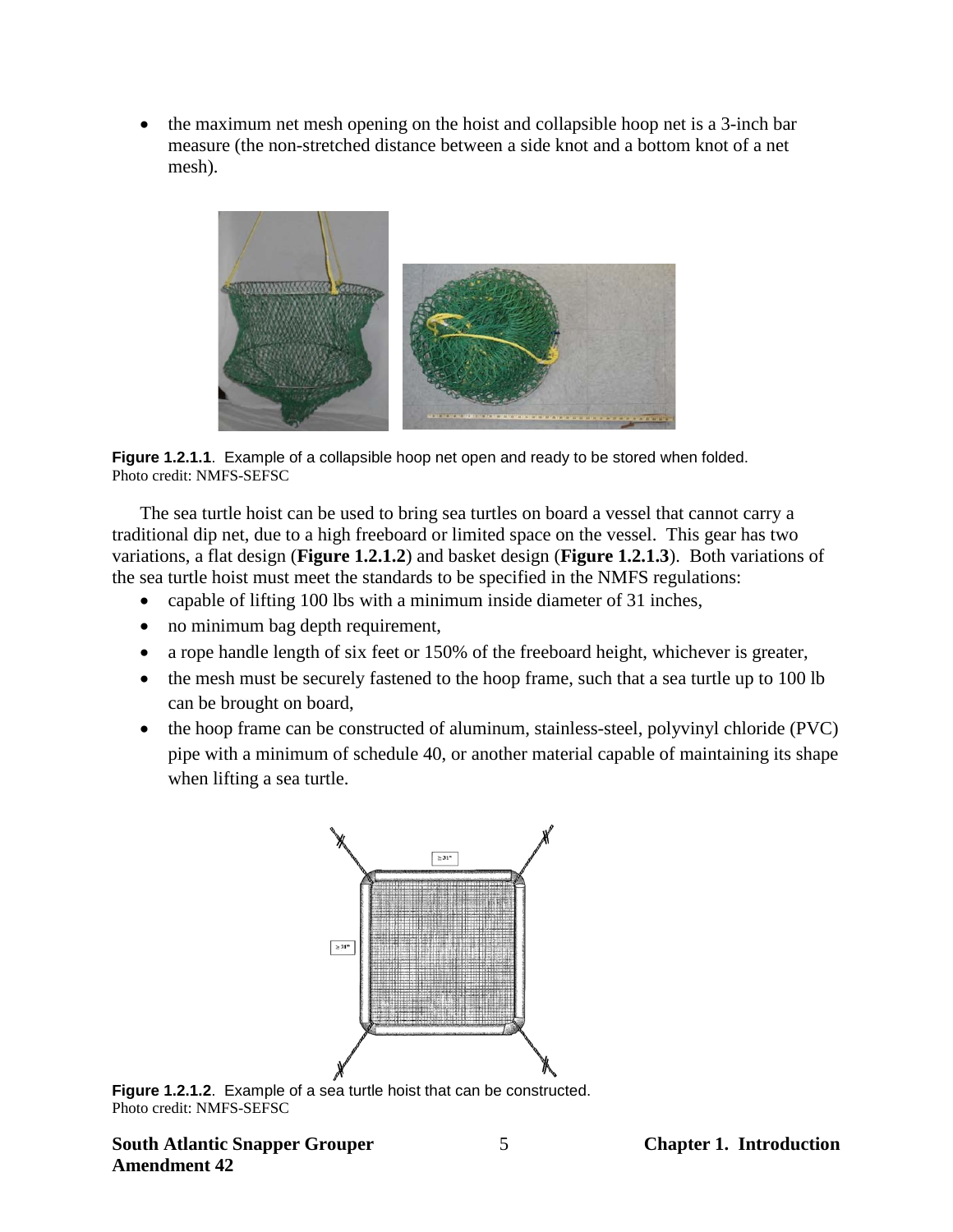The sea turtle basket hoist is an allowable variation on the sea turtle hoist (**Figure 1.2.1.3**). The standards specified in NMFS regulations are:

- capable of lifting 100 lbs with a minimum inside diameter of 31 inches,
- no minimum bag depth requirement,
- a rope handle length of six feet or 150% of the freeboard height, whichever is greater,
- the mesh must be securely fastened to the frame,
- the hoop frame can be constructed of aluminum, stainless-steel, PVC pipe with a minimum of schedule 40, or another material capable of maintaining its shape when lifting a sea turtle.



<span id="page-12-0"></span>**Figure 1.2.1.3**. Example of a sea turtle basket style hoist. Photo credit: NMFS-SEFSC

The squeeze handle dehooker is another short-handled dehooker option to remove external hooks from sea turtles (**Figure 1.1.3** and **Figure 1.2.1.4**). This device has been tested and approved to remove hooks from sea turtles with minimal injury. If a fishing hook is externally embedded and cannot be removed via needle-nose pliers or bolt cutters, then a dehooker may be used. This new release gear is appropriate for removing the range of hook sizes currently used in the snapper grouper fishery (e.g., 6/0-7/0) and hooks up to 10/0 in size. Use of the release gear will be further described in the pending revision to the Release Protocols. Currently, a shorthandled dehooker for external hooks and short-handled dehooker for internal hooks are required (**Appendix A**). The new dehooking device must meet the minimum standards to be specified in the NMFS regulations:

- minimum of 11 inches overall length,
- the end of the device that secures the fishhook must be blunt and all edges rounded and must be constructed of 304L or 316L stainless-steel.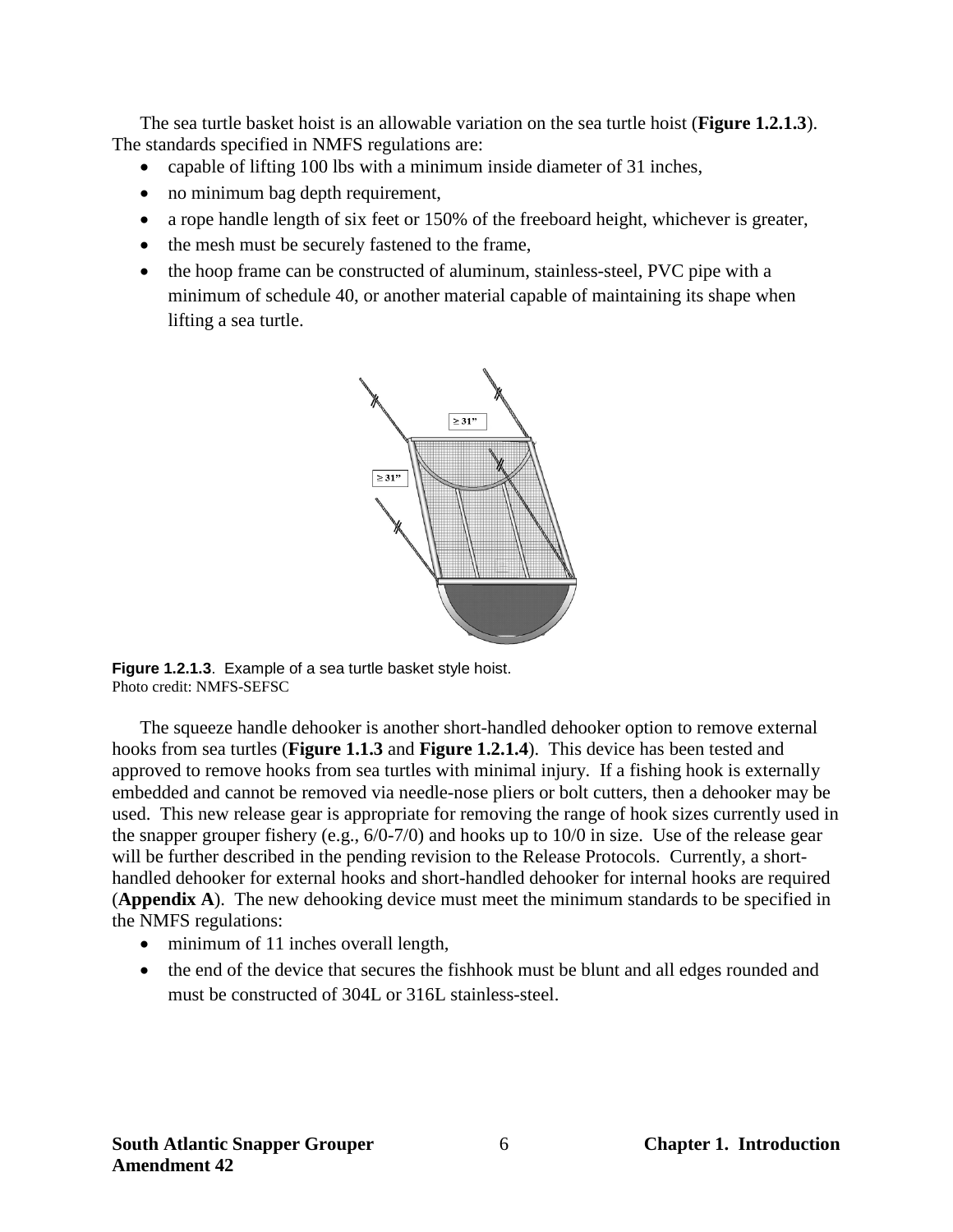

<span id="page-13-0"></span>**Figure 1.2.1.4**. Example of a new sea turtle release dehooker with dimensions in inches. \*Photo credit: NMFS-SEFSC

\*The minimum length is 11-inches.

This amendment would also clarify the dimension requirements for currently required sea turtle release gear. Specifically, references to approximations would be removed where applicable and a specific size range or minimum size would be stated. Additional clarifications identified by the SEFSC would also be updated. These include: clarification of dimension requirements for needle-nose and long-nose pliers, monofilament line cutters, bolt cutters, block of hard wood and hank of rope; specification of acceptable grades of stainless-steel for other short-handled and long-handled dehookers for internal and external device construction; specification of a dedicated cushion or support device when a personal floatation device is to be used; as well as removal of end covering requirements for canine mouth gags (**Table 1.2.1.2**).

| <b>Gear Types Affected by Change</b>                                                                                                                                                                                                                                                                                                                       | <b>Table T.E. T.E.</b> Cammany of proposed gear enanges and elannoatens to regulatens.<br><b>Clarifying Change in Gear</b>                                                  |
|------------------------------------------------------------------------------------------------------------------------------------------------------------------------------------------------------------------------------------------------------------------------------------------------------------------------------------------------------------|-----------------------------------------------------------------------------------------------------------------------------------------------------------------------------|
| Short-handled dehookers for internal<br>$\bullet$<br>and external hooks.<br>Bite block on the short-handled internal<br>$\bullet$<br>use dehooker.<br>Long-nose or needle-nose pliers.<br>Bolt cutters.<br>$\bullet$<br>Block of hard wood and hank of rope<br>$\bullet$<br>when used as mouth openers and gags.<br>Monofilament line cutter.<br>$\bullet$ | Remove the term "approximately" and replace<br>with either a minimum size or appropriate size<br>range where applicable.                                                    |
| Short and long handled dehookers.                                                                                                                                                                                                                                                                                                                          | Allow construction with 304L stainless-steel.                                                                                                                               |
| Monofilament line cutter.                                                                                                                                                                                                                                                                                                                                  | Allow blade length of one inch or longer.                                                                                                                                   |
| Mouth openers and gags.                                                                                                                                                                                                                                                                                                                                    | Remove requirement to cover the ends of the<br>canine mouth gags with clear vinyl tubing, friction<br>tape, or similar.                                                     |
| Cushion or support device.                                                                                                                                                                                                                                                                                                                                 | Clarify that any life-saving device used to fulfill<br>the sea turtle safe handling requirements cannot be<br>used to also satisfy U.S. Coast Guard safety<br>requirements. |
| Paper copy of the Release Protocols on<br>the vessel.                                                                                                                                                                                                                                                                                                      | Allow fishermen to use an electronic copy of the<br>document.                                                                                                               |

<span id="page-13-1"></span>**Table 1.2.1.2**.Summary of proposed gear changes and clarifications to regulations.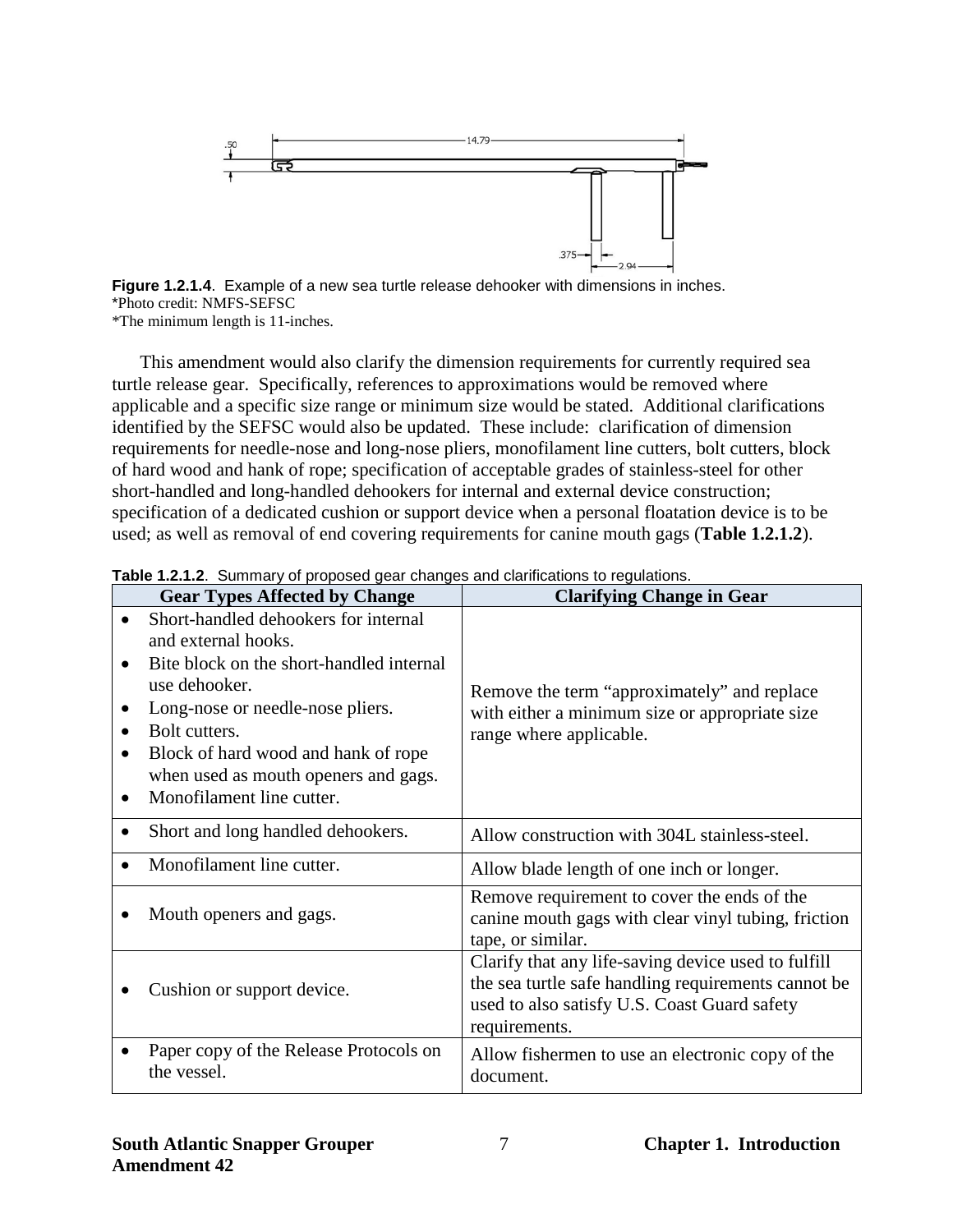Fishermen indicated that it is difficult to find needle-nose and long-nose pliers that are approximately 12 inches as currently indicated in the regulations (**Appendix A**). It is not clear to fishermen and law enforcement officers whether pliers measuring less than 12 inches meet the current requirement for pliers to be "approximately 12 inches;" thus, a minimum dimension is recommended. Further, law enforcement officers and fishermen indicated it would be better to remove the word "approximately" from the regulations for other release gear types as appropriate (**Table 1.2.1.2**).

The SEFSC has also tested an additional stainless-steel material, 304L, and has deemed it sufficient for construction of all short-handled and long-handled dehookers. The regulations would be updated to notate 304L and 316L stainless-steel is acceptable. Current regulations state that the required monofilament line cutter must have a blade of one inch that was 5/8 inches wide when closed. However, due to dimensions of approved monofilament line cutters that are currently available, SEFSC clarified that the blade be a minimum length of one inch or greater, could be a minimum of 5/8 inch wide when closed, and the minimum total length could be six inches. Similarly, for bolt cutters a minimum total length of 14 inches was specified with a minimum of 4-inch long blades that are a minimum of 2 1⁄4 inches wide, when closed. The bolt cutters currently have a handle length requirement specified, although the SEFSC identified that this could be removed.

Current regulations state the canine mouth gag is required to have the ends covered with clear vinyl tubing, friction tape, or similar, to pad the surface. However, SEFSC determined that the clear vinyl tubing had the potential to cause slippage, and that the rubber feet installed on the device were adequate to protect the beak while maximizing the stability of the device for safety reasons. In addition, SEFSC determined that a specific length (six feet) to the hank of rope was not needed as the thickness was what was required and could take various lengths of rope depending on diameter. These requirements would be removed from the regulations after implementation of this amendment.

Lastly, there were safety at sea concerns if a fisherman wanted to use a personal floatation device as a sea turtle cushion or support device. A dedicated vessel cushion for boarding a sea turtle must also be on board the vessel and cannot be dually used as a personal floatation device due to U.S. Coast Guard (USCG) safety reasons because the personal floatation device must be throwable and immediately available. The USCG requires at least one flotation device of the proper size for each person on board the vessel. Therefore, any device used for sea turtles must be in addition to those meeting the USCG regulations. Additionally, any personal floatation device on board vessels with federal South Atlantic commercial or charter vessel/headboat snapper grouper permits must be in good and serviceable condition to avoid confusion during an emergency.

#### <span id="page-14-0"></span>**1.2.2 Snapper Grouper Framework Procedure**

In addition to presenting information on the new SEFSC-approved release gear, this document would also modify the snapper grouper framework, so the Council may more quickly modify sea turtle and other protected resources release gear and handling requirements in the future.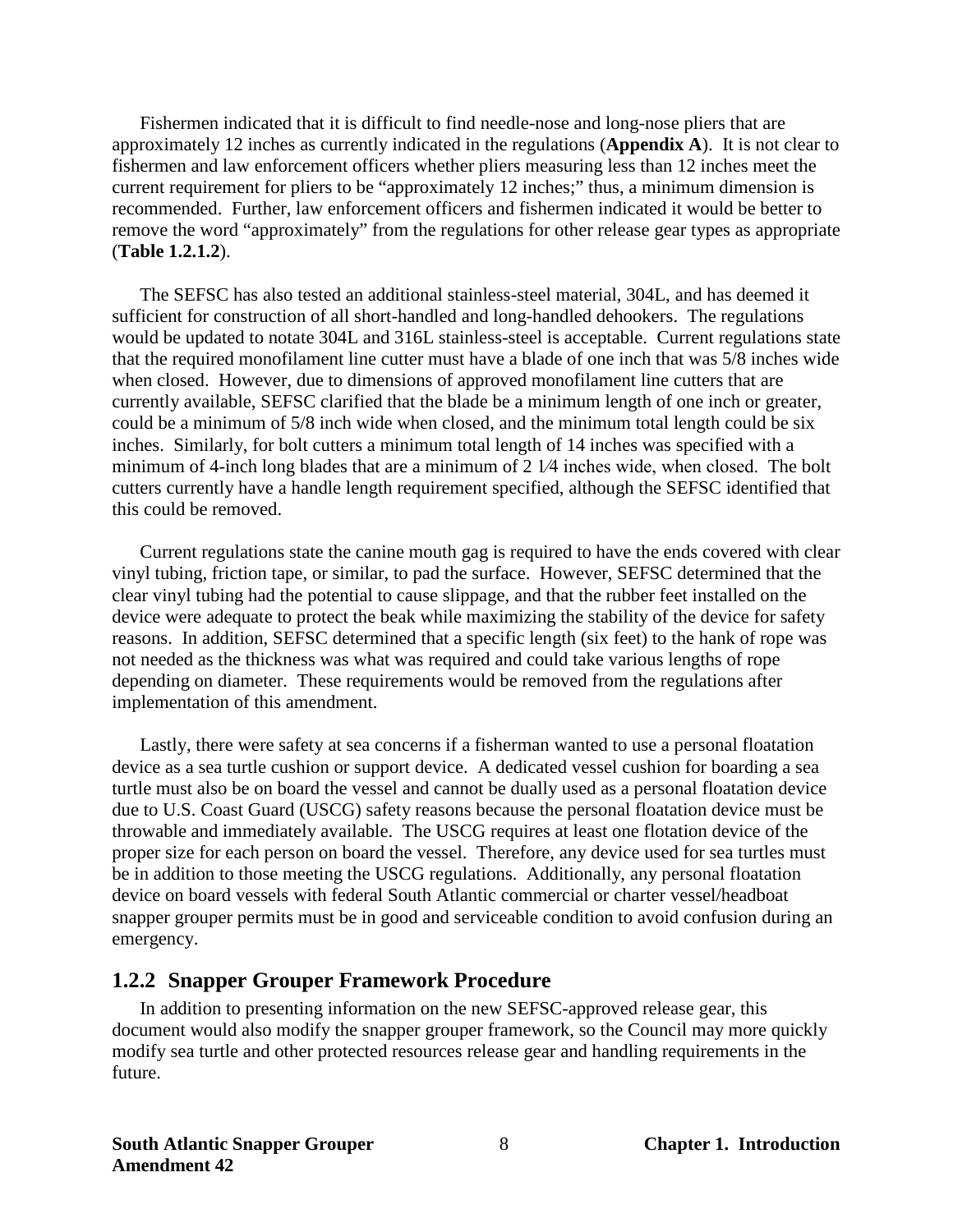The Council currently has three different regulatory mechanisms for addressing fishery management issues. First, they may develop an FMP or plan amendment to establish management measures. The amendment process can take 1 to 3 years depending on the analysis needed to support the proposed actions in the amendment. Second, the Council may vote to request an interim or emergency rule that could remain effective for 180 days, with the option to extend it for an additional 186 days. Interim and emergency rules are only meant as short-term management tools, while permanent regulations are developed through an amendment. Third, the Council may prepare a framework action based on a predetermined procedure that allows changes to specific management measures and parameters. Typically, framework actions take less than a year to implement, and, like plan amendments, are effective until amended.

The snapper grouper framework procedure was most recently updated in 2014 through Amendment 27 to the Snapper Grouper FMP (SAFMC 2014), but it does not currently allow changes to protected species release gear requirements (**Appendix C**). Thus, an amendment to the Snapper Grouper FMP is required to make these changes. Incorporating a process to allow timely changes to sea turtle and other protected resources release gear and handling requirements would streamline management, and reduce the burden associated with making future changes regarding sea turtle and other protected resources release gear and handling requirements. It can also be interpreted that making more restrictive changes (more gear, more requirements) would be easier to implement. However, this change to the framework procedure would only allow changes to release gear and handling protocols for sea turtles and other protected resources that are considered routine and/or insignificant for the snapper grouper fishery.

Following is the proposed language for the snapper grouper framework procedure to include changes to release gear requirements and handling protocols for sea turtles and other protected resources:

#### **III. Procedure for implementing changes to the protected species release gear and protected species handling requirements.**

This framework procedure would allow the Council to add or remove specific protected species release devices and modify the requirements for the safe handling of incidentally caught protected species through a more streamlined process than the routine plan amendment process. This process may be initiated by the Council based on the recommendation of NMFS staff to authorize the use of new release devices or new handling techniques that have been approved for use in the fishery. Such changes may be implemented via the following abbreviated process.

- a. After receiving the NMFS recommendation for changes to the list of authorized release gear or the associated handling requirements, the Council shall convene its Protected Resources Committee to consider the changes.
- b. The Council will hold a public hearing during the Council meeting at which the Protected Resources Committee discusses the recommendations. The Council will provide the public the opportunity to comment on the potential changes during the Council meeting.
- c. If the Council then determines that modifications to the list of authorized release gear or the associated handling requirements are necessary and appropriate, the Council will notify the Regional Administrator (RA) of its recommendations in a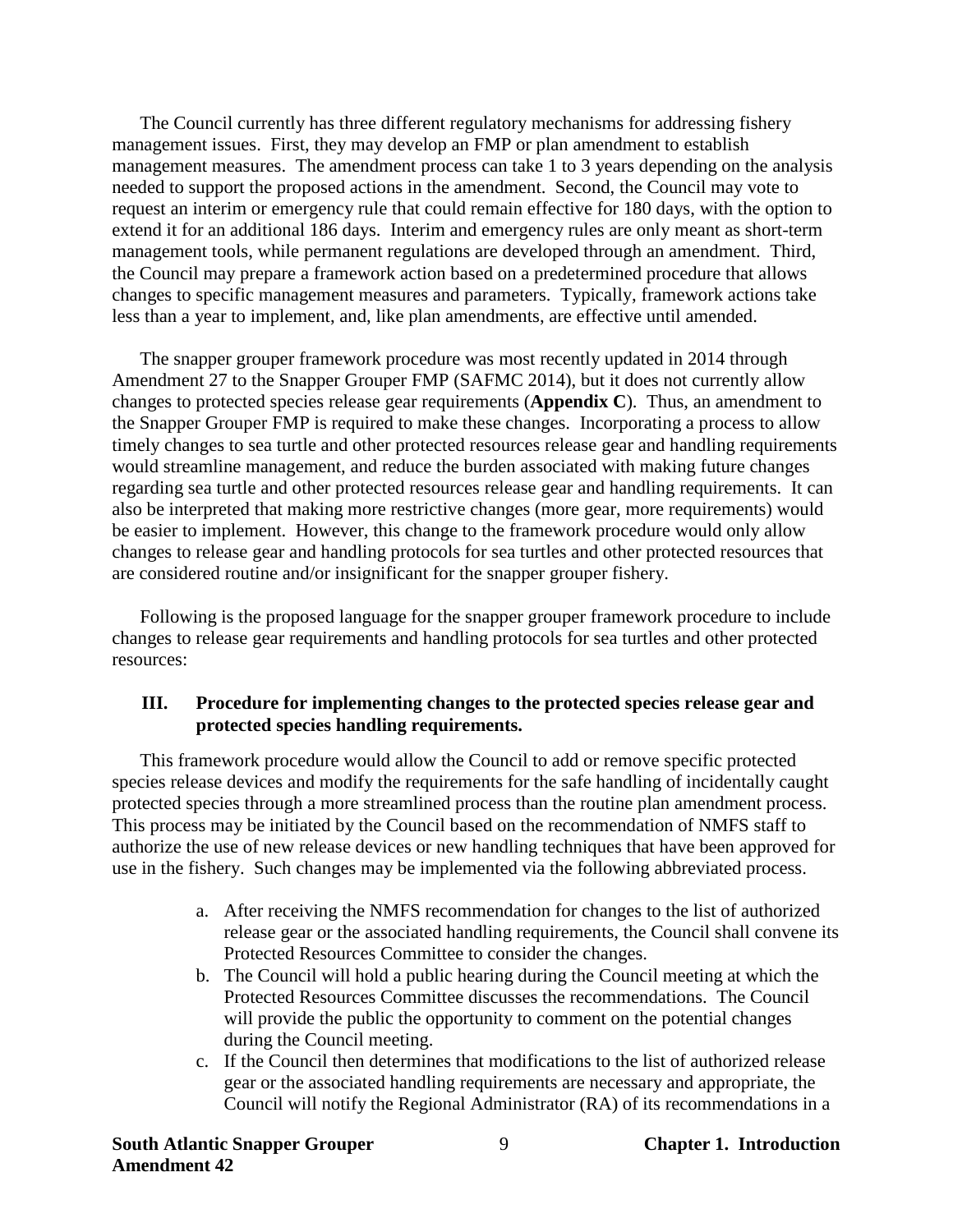letter with the Council's analysis of the relevant biological, economic, and social information necessary to support the Council's action.

- d. The RA will implement the Council's proposed action through publication of appropriate notification in the *Federal Register*, consistent with the requirements of the Magnuson-Stevens Fishery Conservation and Management Act and all other applicable law.
- e. If the Council chooses to deviate from the recommendation of the NMFS, this abbreviated process would not apply, and either the framework procedure would apply with the preparation of a regulatory amendment or a fishery management plan amendment would be prepared. Additionally, the Council may choose to prepare a regulatory amendment or a fishery management plan amendment even if they do not deviate from the NMFS recommendation.

#### *Summary of Snapper Grouper Amendment 42*

The *purpose* is to allow the use of three new sea turtle release gear types and clarify dimension requirements for currently required release gear for incidentally hooked sea turtles. Further, the purpose is to streamline the process for allowing federal commercial and charter vessel/headboat snapper grouper permit holders to use additional gear types and handling procedures for incidentally hooked sea turtles and other protected species after they are approved by the NMFS.

The *need* is to provide appropriate flexibility in regulations to participants with a federal commercial and charter vessel/headboat snapper grouper permit as well as clarifying dimensions of currently required sea turtle release gear for both fishermen and law enforcement officers. Additionally, the need is to develop a process that allows changes in release gear requirements and handling procedures for sea turtles and other protected species to be implemented more quickly.

Amendment 42 would modify the regulations for vessels with commercial or charter vessel/headboat South Atlantic snapper grouper permits to allow the use of the recently NMFS-approved collapsible hoop net, dehooker device, and sea turtle hoist, as well as clarify dimension requirements for currently required release gear for incidentally hooked sea turtles.

Amendment 42 would modify the snapper grouper framework procedure to include changes to release gear requirements and handling protocols for sea turtles and other protected resources through the abbreviated documentation process for framework actions. Release gear requirements and handling protocols that could be implemented or changed would include release gear requirements for sea turtles and other protected resources and handling requirements for sea turtles and other protected resources.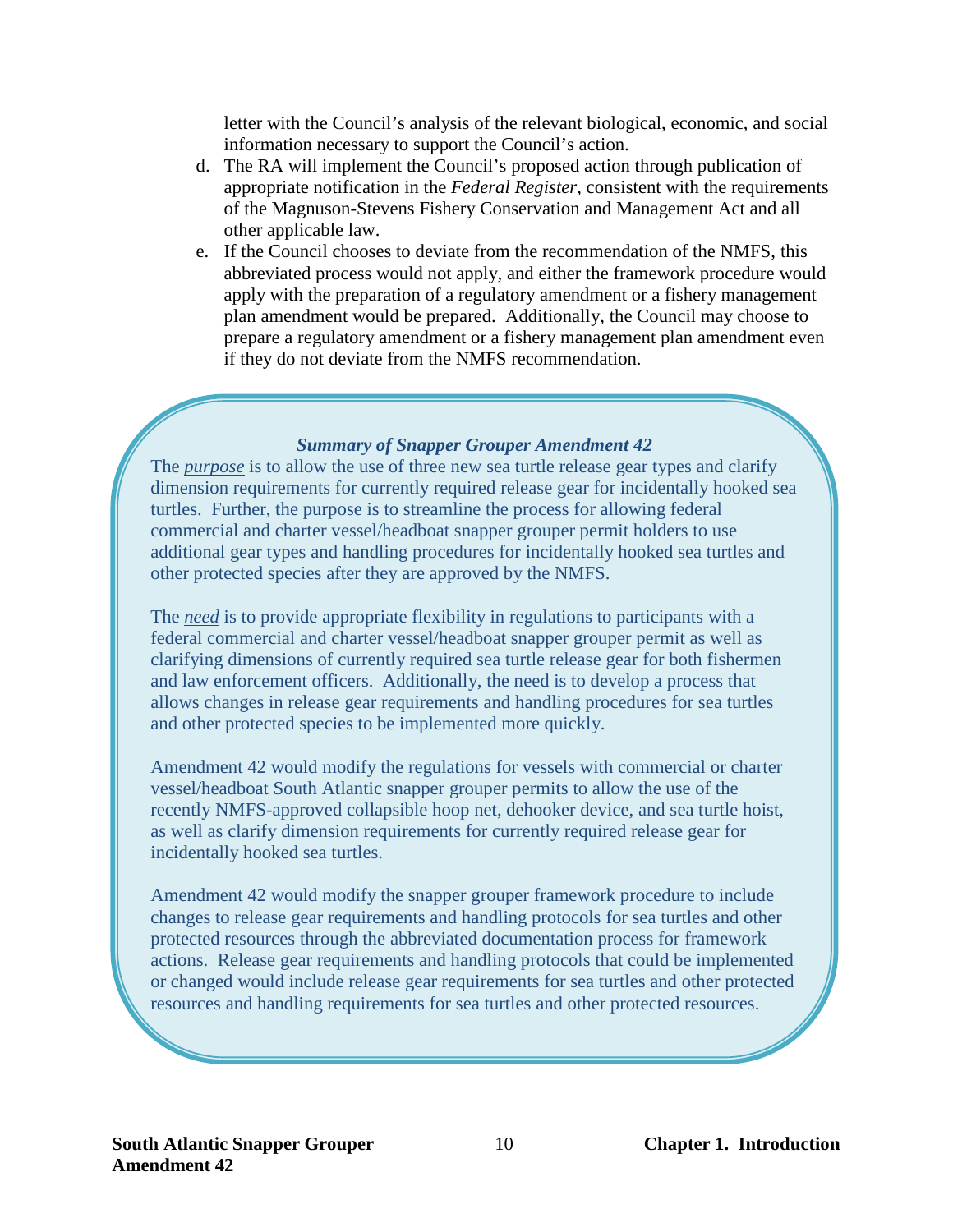# <span id="page-17-0"></span>**1.3 What are the Biological Effects of the Action?**

### <span id="page-17-1"></span>**1.3.1 Sea Turtle Release Gear Requirements**

The action is anticipated to assist with compliance and aid in the safe release of sea turtles and other protected species, thus providing positive biological effects. The action is anticipated to increase fisherman compliance by allowing additional flexibility in the regulatory requirements for fishermen. The increased compliance would result from fishermen being able to select the gear which is most appropriate for their vessel and fishing method to safely handle and release sea turtles, and therefore, result in an indirect biological benefit. Further, several of the currently required release gear type descriptions are confusing to both fishermen and law enforcement. By clearly defining the release gear, fishermen are more likely to have the proper gear on board if an interaction occurs. This will result in positive indirect biological benefits.

### <span id="page-17-2"></span>**1.3.2 Snapper Grouper Framework Procedure**

As this is primarily an administrative action, this action would only have indirect impacts on the biological environment, all of which would be expected to be beneficial in that they would facilitate effective release of incidentally captured protected species. The action would allow sea turtle and other protected species release gear and handling procedures to be modified through an abbreviated framework, thereby, providing the greatest flexibility for management and regulations to be enacted more quickly resulting in biological benefits in the future. For example, quickly implementing more efficient sea turtle release gear may allow sea turtle survivability to increase after incidentally hooking.

# <span id="page-17-3"></span>**1.4 What are the Economic Effects of the Action?**

### <span id="page-17-4"></span>**1.4.1 Description of the Economic Environment for the Commercial Sector**

Economic information pertaining to the commercial snapper grouper fishery is provided in Buck (2018) and is incorporated herein by reference. Select updates to this information are provided below. The major sources of data summarized in the commercial sector description are the NMFS Southeast Regional Office Permits Information Management System, the SEFSC's Socioeconomic Panel<sup>[2](#page-17-5)</sup> data set, and the economic profile of the South Atlantic snapper grouper fishery provided in Overstreet, Perruso, and Liese (2018). Throughout **Section 1.4**, inflation adjusted prices and revenues are reported in 2017 dollars. All nominal dollar values were converted to 2017 dollars using the annual gross domestic product (GDP) implicit price deflator provided by the U.S. Bureau of Economic Analysis.

#### **Permits**

Any fishing vessel that harvests and sells any of the snapper grouper species from the South Atlantic exclusive economic zone (EEZ) must have a valid South Atlantic commercial snapper grouper permit. Snapper grouper permits are limited access permits, meaning that no new permits can be issued. Snapper grouper permits expire approximately one year from renewal and

<span id="page-17-5"></span> $\overline{a}$ <sup>2</sup> This data set is compiled by the SEFSC Social Science Research Group from Federal Logbook System data, supplemented by average prices calculated from the Accumulated Landings System. Because these landings are self-reported, they may diverge slightly from dealer-reported landings presented elsewhere.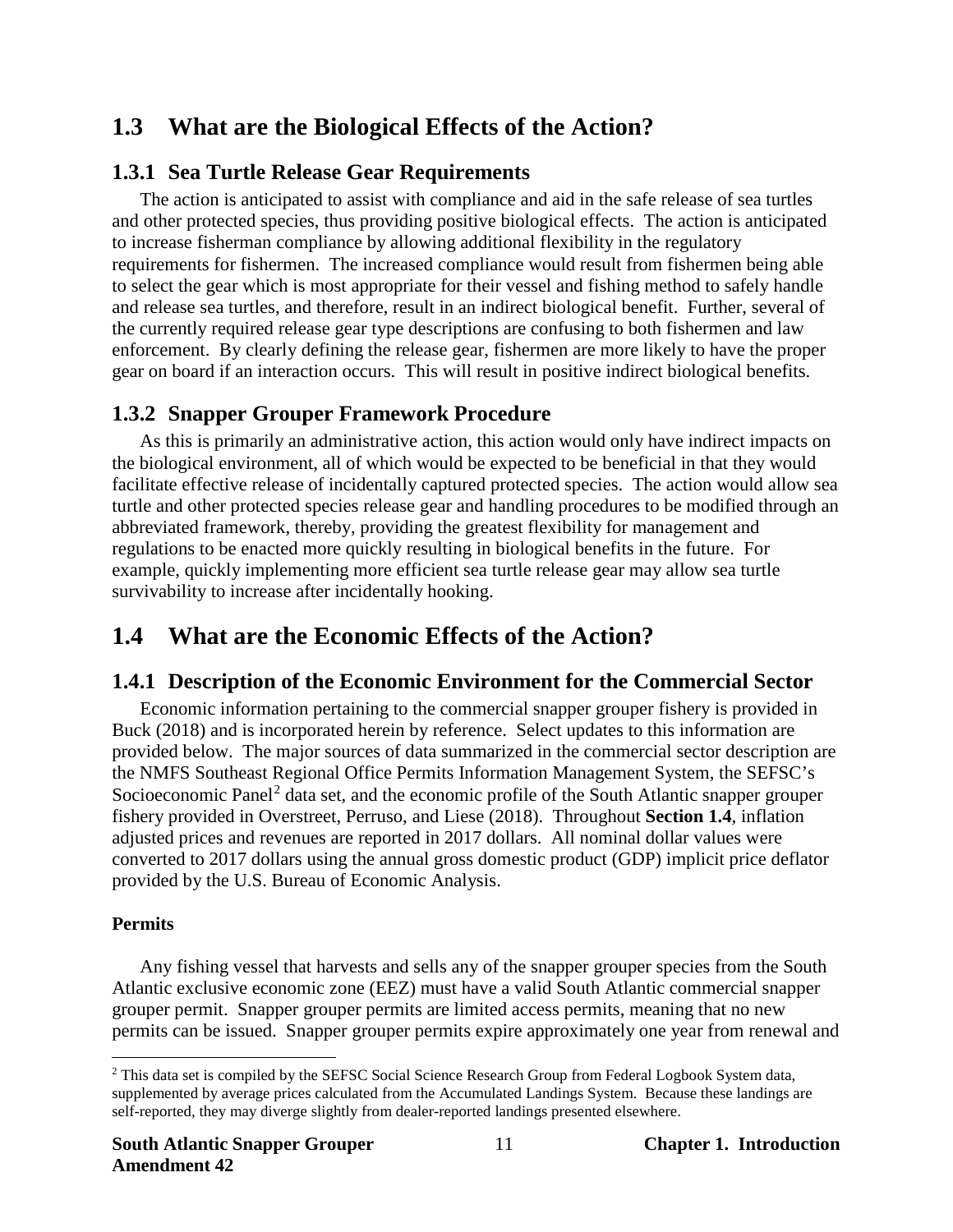will terminate if not renewed within one year of the expiration date. A vessel with an SG1 permit (Unlimited Permit) can harvest up to the full commercial trip limits for all snapper grouper species. A vessel with an SG2 permit (225-lb Trip-limited) is limited to 225 lbs total of snapper grouper species per trip. The number of valid or renewable snapper grouper permits declined steadily from 2013 through 2017 (**Table 1.4.1.1**).

|         | <b>Unlimited</b><br><b>Permits</b> | 225-lb Trip-<br>limited | <b>Total</b><br><b>Permits</b> |
|---------|------------------------------------|-------------------------|--------------------------------|
| 2013    | 592                                | 129                     | 721                            |
| 2014    | 584                                | 125                     | 709                            |
| 2015    | 571                                | 121                     | 692                            |
| 2016    | 565                                | 116                     | 681                            |
| 2017    | 554                                | 114                     | 668                            |
| Average | 573                                | 121                     | 694                            |

<span id="page-18-0"></span>**Table 1.4.1.1**. Number of valid or renewable South Atlantic commercial snapper grouper permits, 2013-  $2017$ 

Source: NMFS SERO Permits Dataset, 2018.

The number of SG1 permits has decreased steadily over time, in large part due to the requirement, in most circumstances, to exchange two such permits for one new permit when requesting a permit transfer.<sup>[3](#page-18-2)</sup> SG2 permits are not transferable except to a different vessel under the same owner or to an immediate family member. Although the decrease in SG1 permits has been greater in absolute numbers than the decrease in SG2 permits, the percentage decrease in SG2 permits has been greater than the percentage decrease in SG1 permits. Given that the 2-for-1 requirement only applies to SG1 permits, it is likely that other regulatory and socio-economic factors have contributed to these declines, particularly for the SG2 permits.

#### **Landings, Value, and Effort[4](#page-18-3)**

The number of federally permitted commercial vessels that landed South Atlantic snapper grouper species increased from 2013 through 2015 and then decreased to a 5-year low in 2017 (**Table 1.4.1.2**). Landings of snapper grouper species fluctuated during this time. On average (2013 through 2017), vessels that landed snapper grouper species did so on approximately 71% of their South Atlantic trips and snapper grouper species accounted for 68% of their annual all species revenue, including revenue from Gulf of Mexico (Gulf) trips (**Table 1.4.1.2** and **Table 1.4.1.3**). The average all species vessel-level revenue for these vessels fluctuated from 2013 through 2017 (**Table 1.4.1.3**). During this time period, the average annual price per pound of snapper grouper species ranged from \$3.13 to \$3.44 (2017 dollars).

<span id="page-18-1"></span> $\overline{a}$ 

<span id="page-18-2"></span><sup>&</sup>lt;sup>3</sup> Exceptions to this requirement are specified in CFR section 622.171, paragraphs (b)(1)(i) and (ii).

<span id="page-18-3"></span><sup>4</sup> The actions in this amendment are not expected to directly or indirectly affect South Atlantic snapper grouper dealers and thus information on these businesses is not included in this description.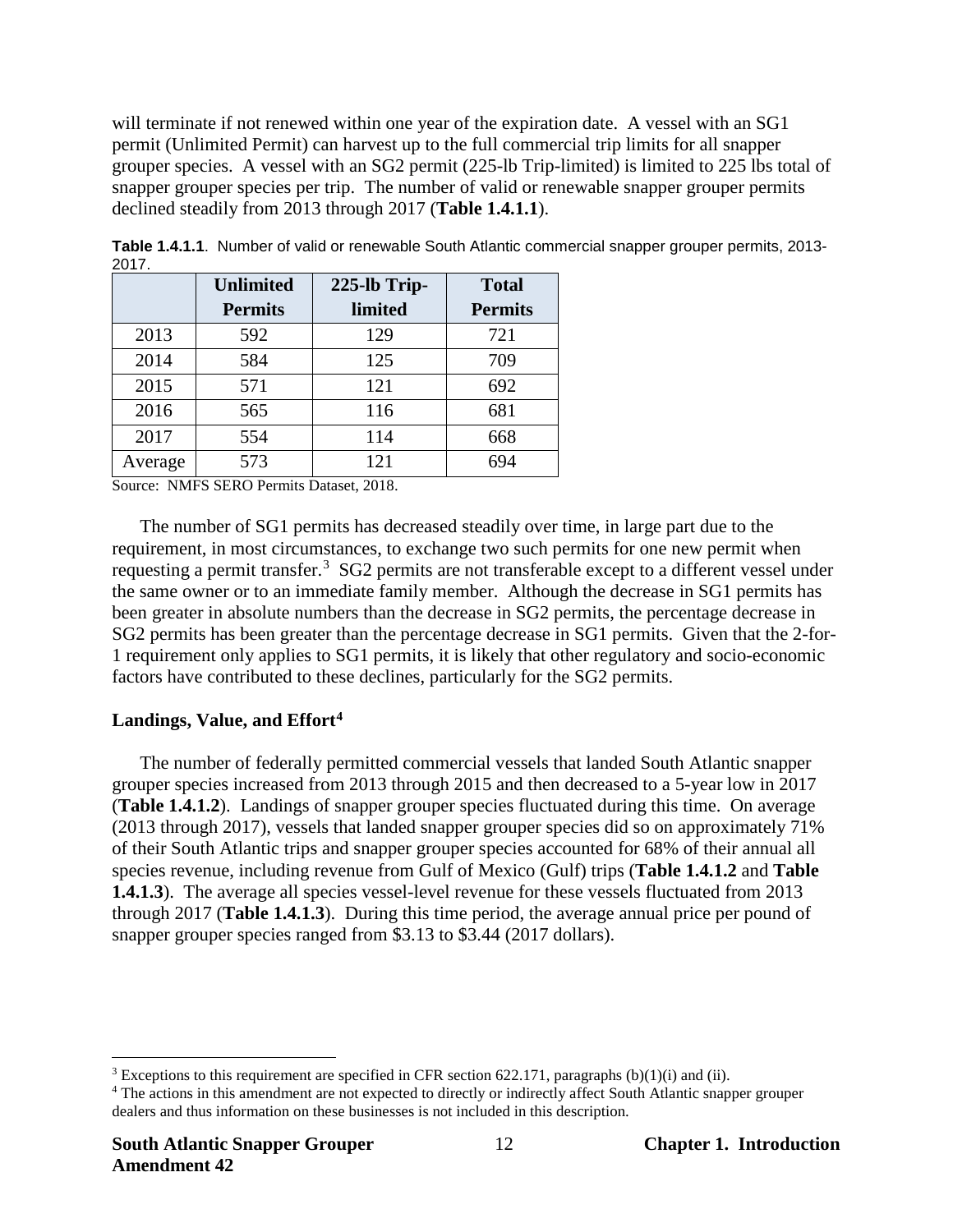|      | snapper gruuper species.<br>$#$ of<br><b>vessels</b><br>that<br>caught<br>snapper<br>grouper<br>species<br>$(>0$ lbs | $#$ of trips<br>that<br>caught<br>snapper<br>grouper | snapper<br>grouper<br>species<br>landings | <b>Other</b><br>species'<br>landings<br>jointly<br>caught<br>W/<br>snapper<br>grouper<br>species | $#$ of<br><b>South</b><br><b>Atlantic</b><br>trips that<br>only<br>caught<br>other | <b>Other</b><br>species'<br>landings<br>on South<br><b>Atlantic</b><br>trips w/o<br>snapper<br>grouper<br>species | <b>All</b><br>species<br>landings<br>on Gulf<br>trips (lbs) |
|------|----------------------------------------------------------------------------------------------------------------------|------------------------------------------------------|-------------------------------------------|--------------------------------------------------------------------------------------------------|------------------------------------------------------------------------------------|-------------------------------------------------------------------------------------------------------------------|-------------------------------------------------------------|
| Year | gw)                                                                                                                  | species                                              | $lbs gw$                                  | (lbs gw)                                                                                         | species                                                                            | $lbs gw$                                                                                                          | gw)                                                         |
| 2013 | 576                                                                                                                  | 10,226                                               | 5,500,725                                 | 532,669                                                                                          | 4,337                                                                              | 1,841,767                                                                                                         | 923,495                                                     |
| 2014 | 577                                                                                                                  | 12,024                                               | 5,624,271                                 | 645,576                                                                                          | 5,190                                                                              | 2,670,471                                                                                                         | 1,245,200                                                   |
| 2015 | 580                                                                                                                  | 11,029                                               | 5,332,296                                 | 505,083                                                                                          | 4,484                                                                              | 2,085,362                                                                                                         | 1,012,701                                                   |
|      |                                                                                                                      |                                                      |                                           |                                                                                                  |                                                                                    |                                                                                                                   |                                                             |
| 2016 | 563                                                                                                                  | 11,507                                               | 5,175,852                                 | 602,715                                                                                          | 4,747                                                                              | 2,230,645                                                                                                         | 793,431                                                     |
| 2017 | 545                                                                                                                  | 11,246                                               | 5,212,159                                 | 732,363                                                                                          | 4,658                                                                              | 2,095,915                                                                                                         | 882,923                                                     |

**Table 1.4.1.2**. Number of vessels, number of trips, and landings (lbs gw) by year for South Atlantic snapper grouper species.

Source: SEFSC Socioeconomic Panel (Version 7) accessed by the SEFSC Economic Query System (January 2019). Note: South Atlantic trips refer to trips taken in South Atlantic Council jurisdictional waters and Gulf trips refer to trips taken in Gulf of Mexico Fishery Management Council jurisdictional waters.

<span id="page-19-0"></span>

|                          | Table 1.4.1.3. Number of vessels and ex-vessel revenue by year (2017 dollars) for South Atlantic |  |  |  |
|--------------------------|--------------------------------------------------------------------------------------------------|--|--|--|
| snapper grouper species. |                                                                                                  |  |  |  |

| Year | # of<br><b>vessels</b><br>that<br>caught<br>snapper<br>grouper<br>species<br>$(>0$ lbs<br>gw) | <b>Dockside</b><br>revenue<br>from<br>snapper<br>grouper<br>species | <b>Dockside</b><br>revenue<br>from<br>'other<br>species'<br>jointly<br>caught w/<br>snapper<br>grouper<br>species | <b>Dockside</b><br>revenue<br>from<br>'other<br>species'<br>caught on<br>South<br><b>Atlantic</b><br>trips w/o<br>snapper<br>grouper<br>species | <b>Dockside</b><br>revenue<br>from 'all<br>species'<br>caught on<br><b>Gulf trips</b> | <b>Total</b><br>dockside<br>revenue | Average<br>total<br>dockside<br>revenue<br>per vessel |
|------|-----------------------------------------------------------------------------------------------|---------------------------------------------------------------------|-------------------------------------------------------------------------------------------------------------------|-------------------------------------------------------------------------------------------------------------------------------------------------|---------------------------------------------------------------------------------------|-------------------------------------|-------------------------------------------------------|
| 2013 | 576                                                                                           | \$17,217,942                                                        | \$1,809,944                                                                                                       | \$3,452,530                                                                                                                                     | \$2,960,777                                                                           | \$25,441,193                        | \$44,169                                              |
| 2014 | 577                                                                                           | \$18,307,792                                                        | \$2,267,861                                                                                                       | \$4,131,554                                                                                                                                     | \$3,973,477                                                                           | \$28,680,684                        | \$49,707                                              |
| 2015 | 580                                                                                           | \$17,964,032                                                        | \$1,516,331                                                                                                       | \$3,297,663                                                                                                                                     | \$3,032,317                                                                           | \$25,810,343                        | \$44,501                                              |
|      |                                                                                               |                                                                     |                                                                                                                   |                                                                                                                                                 |                                                                                       |                                     |                                                       |
| 2016 | 563                                                                                           | \$17,791,494                                                        | \$1,692,765                                                                                                       | \$3,561,278                                                                                                                                     | \$2,237,209                                                                           | \$25,282,746                        | \$44,907                                              |
| 2017 | 545                                                                                           | \$17,012,736                                                        | \$1,788,804                                                                                                       | \$3,566,427                                                                                                                                     | \$2,400,678                                                                           | \$24,768,645                        | \$45,447                                              |

Source: SEFSC Socioeconomic Panel (Version 7) accessed by the SEFSC Economic Query System (January 2019). Note: South Atlantic trips refer to trips taken in South Atlantic Council jurisdictional or adjacent state waters and Gulf trips refer to trips taken in Gulf of Mexico Fishery Management Council jurisdictional or adjacent state waters.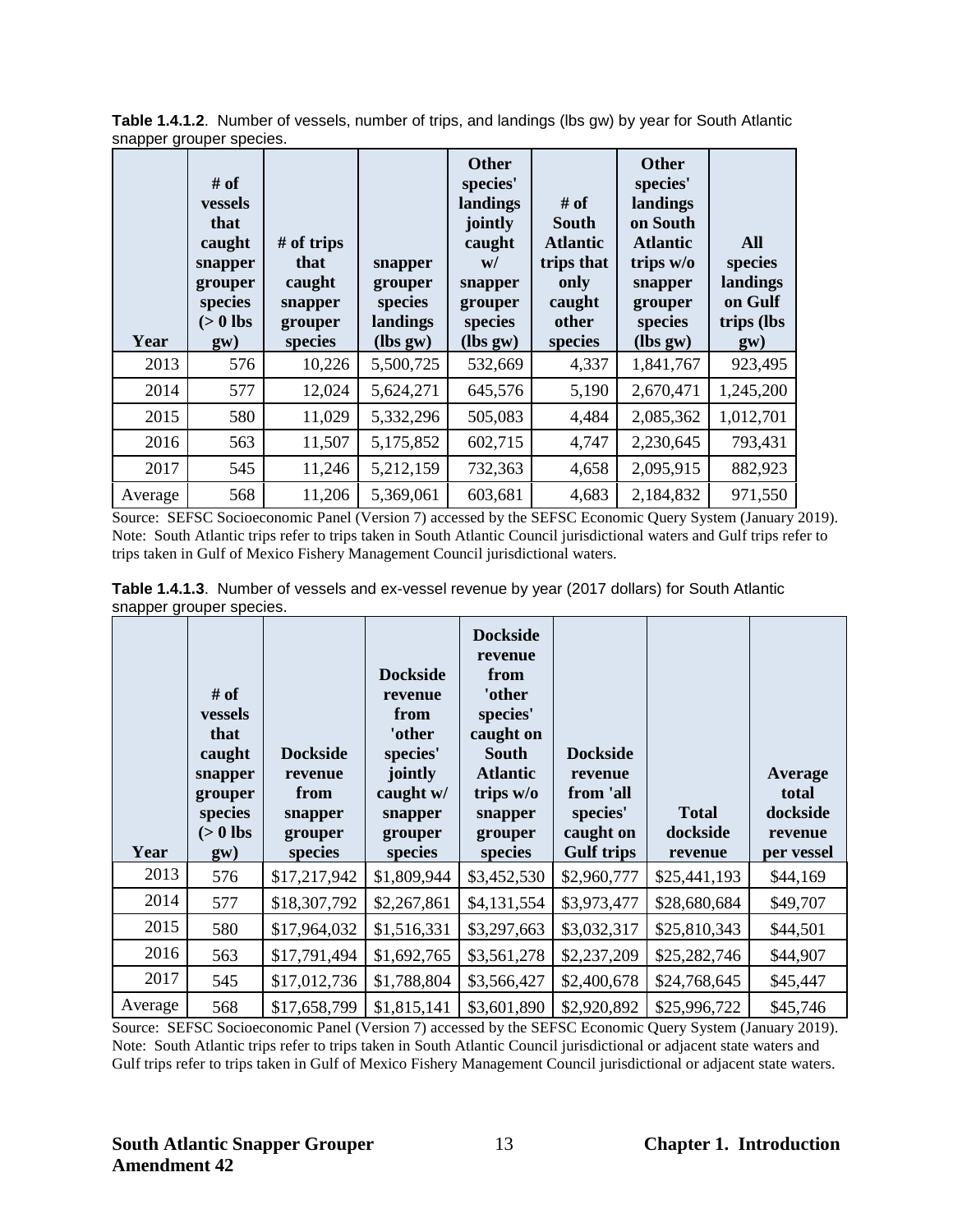For vessels with commercial South Atlantic snapper grouper permits that were active in the snapper grouper fishery from 2013 through 2017, average annual gross revenue was \$45,476 per vessel. According to Overstreet, Perruso, and Liese (2018), annual net revenue from operations for commercial vessels in the snapper grouper fishery was approximately 5% of their average annual gross revenue from 2014 through 2016, while average net cash flow was about 19% of their average annual gross revenue during this time.<sup>[5](#page-20-0)</sup> Net revenue from operations is the best available measure of economic profit for these vessels, though net cash flow may also be of interest to fishery participants and managers. Thus, annual net revenue from operations (economic profit) for snapper grouper vessels is estimated to be \$2,046 per vessel, while average annual net cash flow per vessel is estimated to be \$8,640 per vessel.

#### **Imports**

Imports of seafood products compete in the domestic seafood market and have in fact dominated many segments of the seafood market. Imports aid in determining the price for domestic seafood products and tend to set the price in the market segments in which they dominate. Seafood imports have downstream effects on the local fish market. At the harvest level for snapper and grouper species, imports affect the returns to fishermen through the exvessel prices they receive for their landings. As substitutes to domestic production of snappers and groupers, imports tend to cushion the adverse economic effects on consumers resulting from a reduction in domestic landings. The following describes the imports of fish products that directly compete with the domestic harvest of snapper and grouper species.

Imports<sup>[6](#page-20-1)</sup> of fresh snapper increased steadily from 23.2 million lbs product weight (pw) in 2013 to 31.2 million lbs pw in 2017. During this time, total revenue from fresh snapper imports ranged from \$72 million (2017 dollars) to \$92 million. Imports of fresh snappers primarily originated in Mexico or Central America, and entered the U.S. through the port of Miami, Florida. Imports of fresh snapper were highest on average (2013 through 2017) during the months of March through July.

Imports of frozen snapper ranged from 9.3 million lbs pw to 14.4 million lbs pw during 2013 through 2017. The annual value of these imports ranged from \$25 million (2017 dollars) to \$39 million, with a peak in 2016. Imports of frozen snapper primarily originated in South America (especially Brazil), Indonesia, Mexico, and Central America. The majority of frozen snapper imports entered the U.S. through the ports of Miami, Florida, New York, New York, and San Juan, Puerto Rico. Imports of frozen snappers tended to be lowest during March through May when fresh snapper imports were high.

Imports of fresh grouper decreased from 10 million lbs pw in 2013 to 8.6 million lbs pw in 2014, then rose steadily to 12.3 million lbs pw in 2017. Total revenue from fresh grouper imports ranged from \$37 million (2017 dollars) to \$50.7 million during this time period. Imports of fresh grouper primarily originated in Mexico or Central America, and entered the U.S.

 $\overline{a}$ 

<span id="page-20-0"></span> $5$  The percentage estimates have been rounded to the closest full percentage point for current purposes based on guidance from the report's authors.

<span id="page-20-1"></span><sup>6</sup> NMFS purchases fisheries trade data from the Foreign Trade Division of the U.S. Census Bureau. Data are available for download at [http://www.st.nmfs.noaa.gov/st1/trade/index.html.](http://www.st.nmfs.noaa.gov/st1/trade/index.html)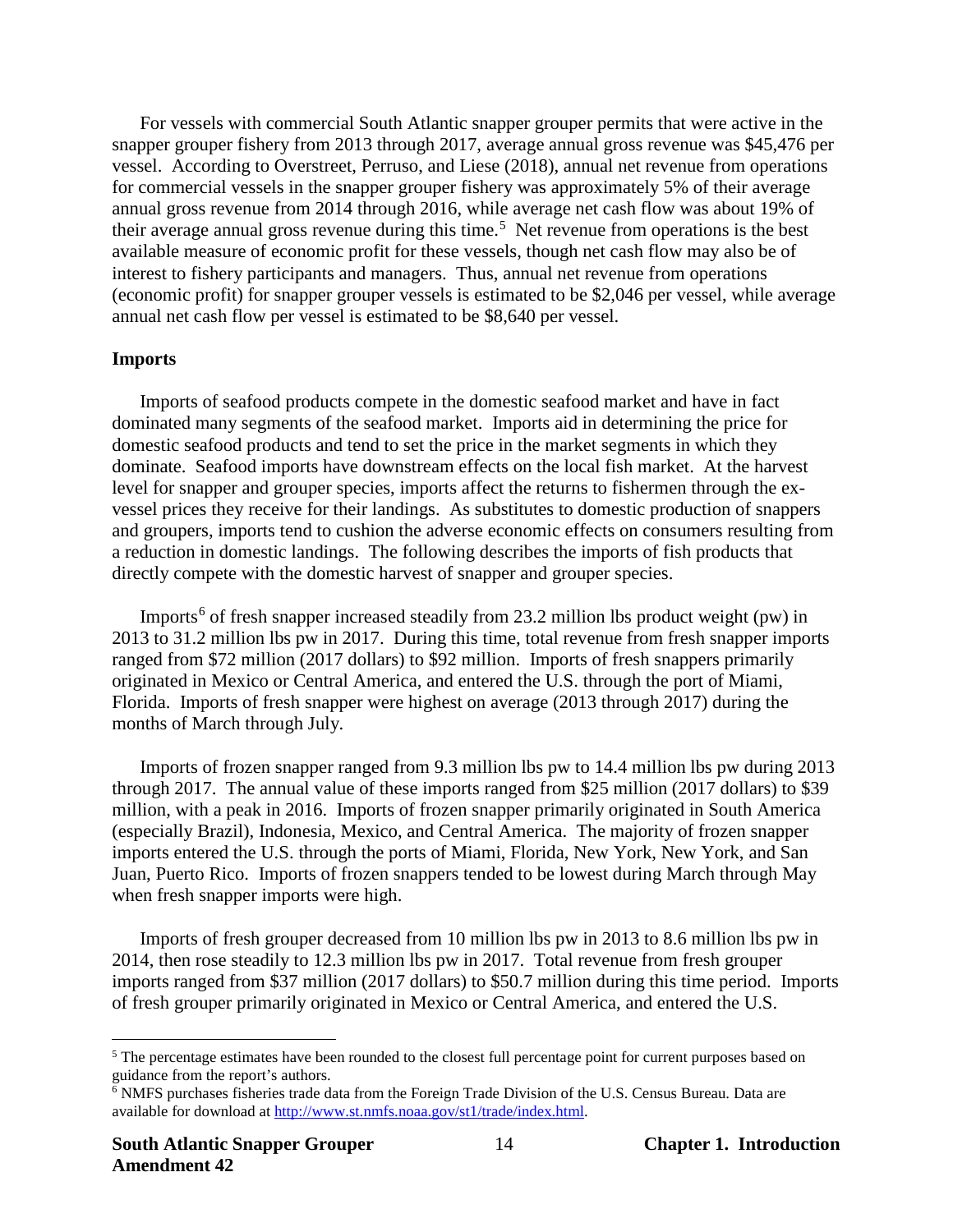through the Florida ports of Miami and Tampa. On average (2013 through 2017), monthly imports of fresh grouper were mostly stable with a peak in July.

Imports of frozen grouper ranged from 0.8 million lbs pw to 1.8 million lbs pw during 2013 through 2017. The annual value of these imports ranged from \$1.5 million (2017 dollars) to \$3.8 million, with a peak in 2014. Imports of frozen grouper primarily originated in Mexico and India. The majority of frozen grouper imports entered the U.S. through the Florida ports of Miami and Tampa. On average (2013 through 2017), monthly imports of frozen groupers were mostly stable with a peak in January.

#### **Business Activity**

The commercial harvest and subsequent sales and consumption of fish generates business activity as fishermen expend funds to harvest the fish and consumers spend money on goods and services, such as seafood purchased at a local fish market and served during restaurant visits. These expenditures spur additional business activity in the region(s) where the harvest and purchases are made, such as jobs in local fish markets, grocers, restaurants, and fishing supply establishments. In the absence of the availability of a given species for purchase, consumers would spend their money on substitute goods, such as other finfish or seafood products, and services, such as visits to different food service establishments. As a result, the analysis presented below represents a distributional analysis only; that is, it only shows how economic effects may be distributed through regional markets and should not be interpreted to represent the impacts if these species are not available for harvest or purchase.

Estimates of the U.S. average annual business activity associated with the commercial harvest of snapper grouper species in the South Atlantic were derived using the model developed for and applied in NMFS (2017) and are provided in **Table 1.4.1.4**. [7](#page-21-1) This business activity is characterized as jobs (full- and part-time), income impacts (wages, salaries, and self-employed income), output impacts (gross business sales), and value-added impacts, which represent the contribution made to the U.S. GDP. These impacts should not be added together because this would result in double counting. These results are based on average relationships developed through the analysis of many fishing operations that harvest many different species. Separate models to address individual species are not available.

<span id="page-21-0"></span>

| Table 1.4.1.4. Average annual business activity (2013 through 2017) associated with the commercial    |  |               |  |
|-------------------------------------------------------------------------------------------------------|--|---------------|--|
| harvest of snapper grouper species in the South Atlantic. All monetary estimates are in 2017 dollars. |  |               |  |
| Average Ex.                                                                                           |  | <b>Output</b> |  |

|                 | <b>Average Ex-</b>  |              |                  | Output             |               |              |
|-----------------|---------------------|--------------|------------------|--------------------|---------------|--------------|
|                 | <b>vessel Value</b> |              |                  | (Sales)            | <b>Income</b> | <b>Value</b> |
|                 |                     | <b>Total</b> | <b>Harvester</b> | <b>Impacts</b> (\$ | Impacts (\$   | Added (\$    |
| <b>Species</b>  | thousands)          | <b>Jobs</b>  | <b>Jobs</b>      | thousands)         | thousands)    | thousands)   |
| <b>Snappers</b> |                     |              |                  |                    |               |              |
| and             |                     |              |                  |                    |               |              |
| Groupers        | \$17,999            | 2,361        | 560              | \$178,489          | \$65,548      | \$92,611     |

Source: Calculated by NMFS SERO using the model developed for and applied in NMFS (2017).

<span id="page-21-1"></span> $\overline{a}$  ${}^{7}$ A detailed description of the input/output model is provided in NMFS (2011).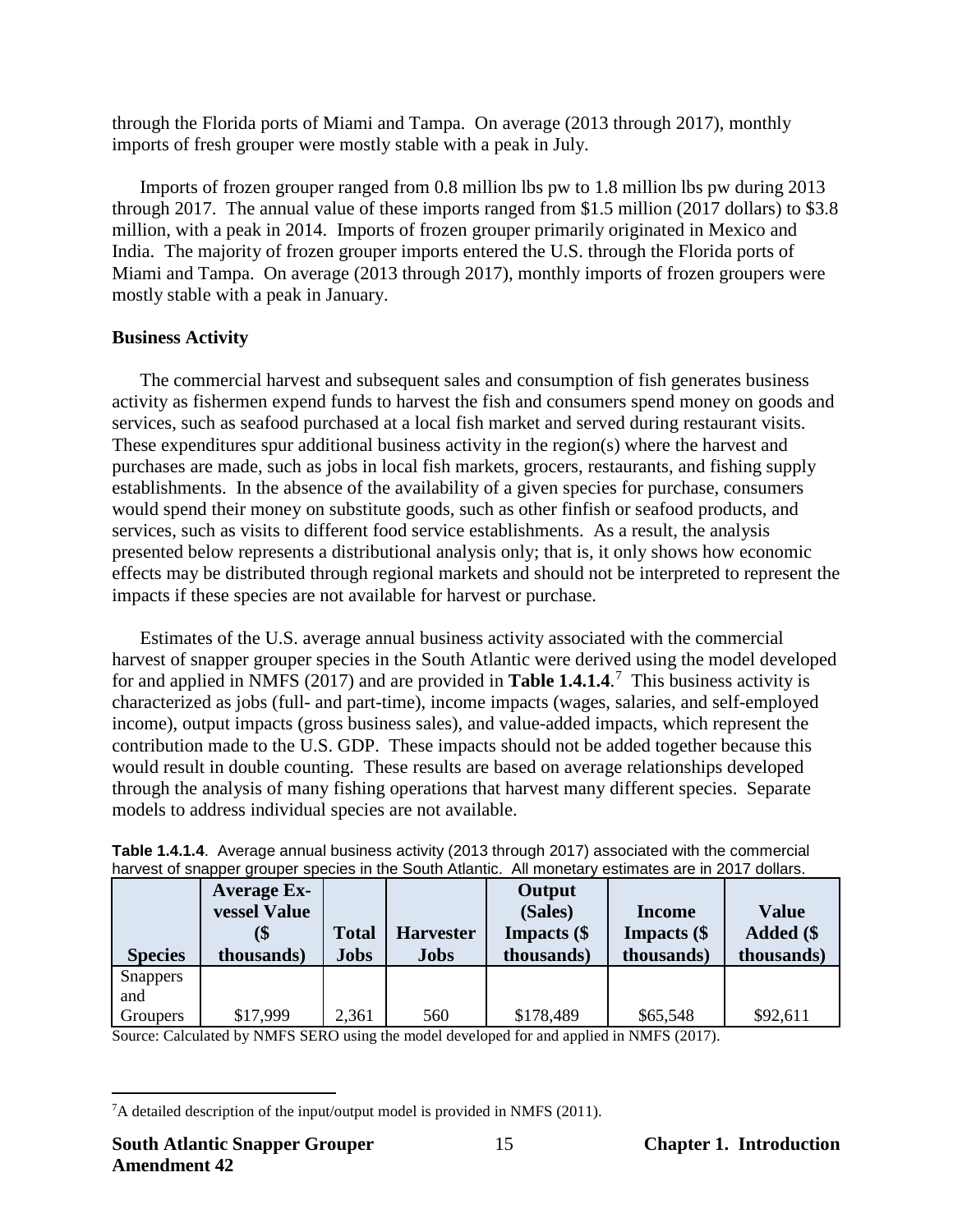#### <span id="page-22-0"></span>**1.4.2 Description of the Economic Environment for the Recreational Sector**

The South Atlantic recreational sector is comprised of the private and for-hire modes. The private mode includes anglers fishing from shore (all land-based structures) and private/rental boats. The for-hire mode is composed of charter boats and headboats (also called party boats). Charter boats generally carry fewer passengers and charge a fee on an entire vessel basis, whereas, headboats carry more passengers and payment is per person. The type of service, from a vessel- or passenger-size perspective, affects the flexibility to search different fishing locations during the course of a trip and target different species since larger concentrations of fish are required to satisfy larger groups of anglers. The actions in this amendment are not expected to directly or indirectly affect private/rental boats, and thus the following description only covers the for-hire mode.

#### **Angler Effort**

Recreational effort derived from the Marine Recreational Information Program (MRIP) database can be characterized in terms of the number of trips as follows:

- Target effort The number of individual angler trips, regardless of duration, where the intercepted angler indicated that the species or a species in the species group was targeted as either the first or the second primary target for the trip. The species did not have to be caught.
- Catch effort The number of individual angler trips, regardless of duration and target intent, where the individual species or a species in the species group was caught. The fish did not have to be kept.
- Total recreational trips The total estimated number of recreational trips in the South Atlantic, regardless of target intent or catch success.

Estimates of snapper grouper target and catch effort<sup>[8](#page-22-1)</sup> for charter vessels are provided in **Table 1.4.2.1** and **Table 1.4.2.2**, respectively. In 2018, MRIP transitioned from the old Coastal Household Telephone Survey (CHTS) to a new mail-based fishing effort survey (FES). The estimates presented in **Table 1.4.2.1** and **Table 1.4.2.2** are based on the CHTS and have not been calibrated to the FES; however, it is expected that such calibration would result in larger estimates. The majority of snapper grouper target and catch trips by charter vessels in the South Atlantic, as estimated by MRIP, were recorded in Florida. The number of target trips for snapper grouper species by charter vessels steadily decreased in North Carolina from 2013 through 2017, but fluctuated elsewhere during this time period.

<span id="page-22-1"></span> $\overline{a}$ <sup>8</sup> These estimates include all trips that targeted or caught one or more of the species managed under the South Atlantic Snapper Grouper FMP.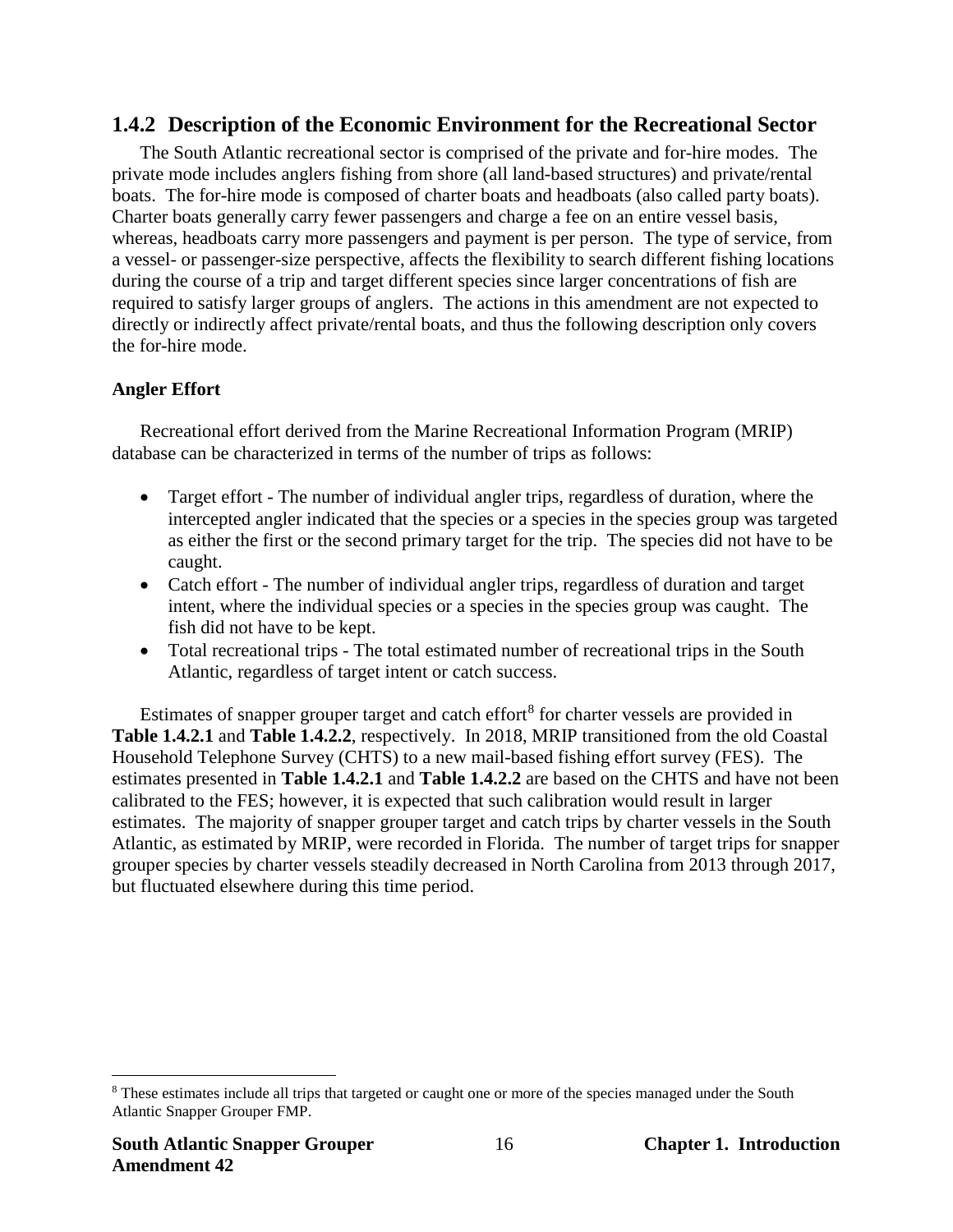|         | <b>FL</b> | <b>GA</b> | <b>NC</b> | <b>SC</b> | <b>Total</b> |
|---------|-----------|-----------|-----------|-----------|--------------|
| 2013    | 5,302     | 262       | 2,840     | $\Omega$  | 8,404        |
| 2014    | 7,011     | 989       | 2,167     | 4,833     | 15,000       |
| 2015    | 11,376    | 0         | 1,717     | 3,880     | 16,973       |
| 2016    | 6,647     | 756       | 1,480     | 1,602     | 10,485       |
| 2017    | 5,330     | 1,649     | 1,398     | 8,574     | 16,951       |
| Average | 7,133     | 731       | 1,920     | 3,778     | 13,563       |

<span id="page-23-0"></span>**Table 1.4.2.1**. South Atlantic charter vessels snapper grouper target trips by state, 2013-2017.\*

Source: MRIP database, SERO, NMFS.

\* Headboat data are unavailable.

Note: These estimates are based on the MRIP CHTS. Directed effort estimates calibrated to the new MRIP mailbased FES may be greater than those presented here.

|         | FL      | <b>GA</b> | <b>NC</b> | <b>SC</b> | <b>Total</b> |
|---------|---------|-----------|-----------|-----------|--------------|
| 2013    | 63,206  | 3,544     | 11,314    | 2,761     | 80,825       |
| 2014    | 74,007  | 5,195     | 17,056    | 34,173    | 130,431      |
| 2015    | 108,508 | 5,285     | 16,811    | 34,083    | 164,687      |
| 2016    | 92,900  | 3,548     | 18,074    | 17,057    | 131,579      |
| 2017    | 95,420  | 3,943     | 17,104    | 41,520    | 157,987      |
| Average | 86,808  | 4,303     | 16,072    | 25,919    | 133,102      |

<span id="page-23-1"></span>**Table 1.4.2.2**.South Atlantic charter vessel snapper grouper catch trips by state, 2013-2017.

Source: MRIP database, SERO, NMFS.

\* Headboat data are unavailable.

Note: These estimates are based on the MRIP CHTS. Directed effort estimates calibrated to the new MRIP mailbased FES may be greater than those presented here.

Similar analysis of recreational angler trips is not possible for the headboat mode because headboat data are not collected at the angler level. Estimates of effort by the headboat mode are provided in terms of angler days, or the total number of standardized full-day angler trips.<sup>[9](#page-23-2)</sup> Headboat effort in the South Atlantic, in terms of angler days, increased substantially in Florida through Georgia from 2013 through 2014, leveled off through 2016, and then dropped sharply in 2017. In North Carolina and South Carolina, there were modest fluctuations in headboat effort during this time period (**Table 1.4.2.3**). Headboat effort was the highest, on average, during the summer months of June through August (**Table 1.4.2.4**).

<span id="page-23-2"></span> $\overline{a}$ <sup>9</sup> Headboat trip categories include half-, three-quarter-, full-, and 2-day trips. A full-day trip equals one angler day, a half-day trip equals 0.5 angler days, etc. Angler days are not standardized to an hourly measure of effort and actual trip durations may vary within each category.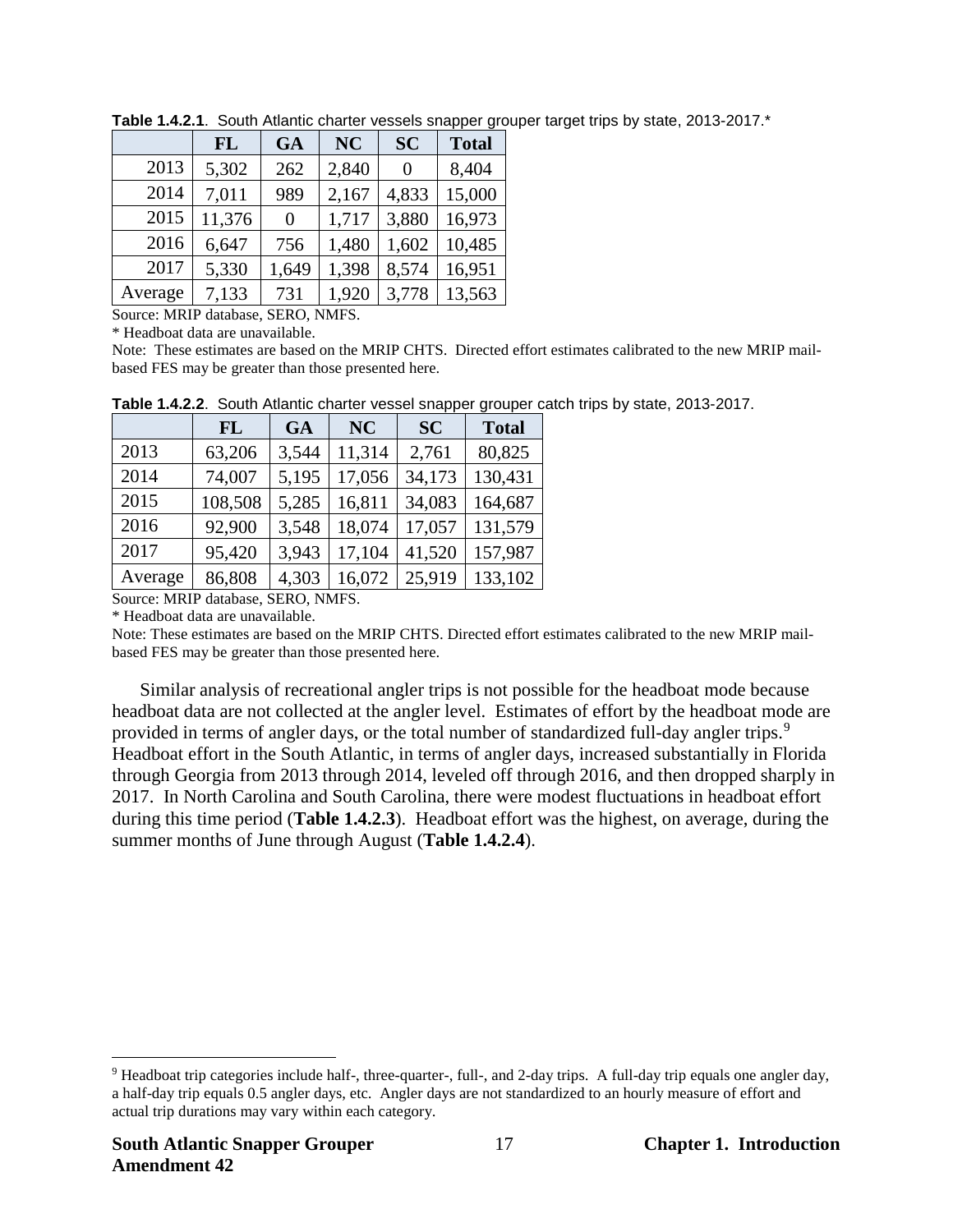|         |          | <b>Angler Days</b> |           | <b>Percent Distribution</b> |           |           |  |
|---------|----------|--------------------|-----------|-----------------------------|-----------|-----------|--|
|         | $FL/GA*$ | NC                 | <b>SC</b> | FL/GA                       | <b>NC</b> | <b>SC</b> |  |
| 2013    | 165,679  | 20,547             | 40,963    | 72.93%                      | 9.04%     | 18.03%    |  |
| 2014    | 195,890  | 22,691             | 42,025    | 75.17%                      | 8.71%     | 16.13%    |  |
| 2015    | 194,979  | 22,716             | 39,702    | 75.75%                      | 8.83%     | 15.42%    |  |
| 2016    | 196,660  | 21,565             | 42,207    | 75.51%                      | 8.28%     | 16.21%    |  |
| 2017    | 126,126  | 20,170             | 36,914    | 68.84%                      | 11.01%    | 20.15%    |  |
| Average | 175,867  | 21,538             | 40,362    | 74%                         | 9%        | 17%       |  |

<span id="page-24-0"></span>**Table 1.4.2.3**.South Atlantic headboat angler days and percent distribution by state (2013 through 2017).

\*East Florida and Georgia are combined for confidentiality purposes. Source: NMFS Southeast Region Headboat Survey (SRHS).

<span id="page-24-1"></span>**Table 1.4.2.4**.South Atlantic headboat angler days and percent distribution by month (2013 through 2017).

|      | Jan                         | Feb    | Mar    | Apr    | May    | Jun                         | Jul    | Aug    | <b>Sep</b> | Oct    | <b>Nov</b> | <b>Dec</b> |
|------|-----------------------------|--------|--------|--------|--------|-----------------------------|--------|--------|------------|--------|------------|------------|
|      | <b>Headboat Angler Days</b> |        |        |        |        |                             |        |        |            |        |            |            |
| 2013 | 10,182                      | 10,892 | 14,541 | 16,129 | 20,969 | 33,079                      | 39,463 | 33,830 | 16,335     | 14,534 | 6,698      | 10,537     |
| 2014 | 8.748                       | 13,512 | 19.808 | 22,570 | 25,764 | 39,115                      | 44,066 | 32,886 | 15,203     | 15,235 | 9.088      | 14,611     |
| 2015 | 12,661                      | 11,148 | 21,842 | 25,128 | 25,172 | 36,907                      | 42,558 | 30,772 | 15,649     | 13,375 | 9,623      | 12,562     |
| 2016 | 9,818                       | 12,243 | 23,872 | 22,217 | 27,374 | 37,454                      | 45,744 | 29,223 | 17,061     | 9,202  | 12,820     | 13,404     |
| 2017 | 7,693                       | 10,066 | 13,382 | 17,448 | 19,377 | 27,050                      | 33,356 | 21,037 | 6,684      | 8,928  | 8,929      | 9,260      |
| Avg  | 9,820                       | 11,572 | 18,689 | 20,698 | 23,731 | 34,721                      | 41,037 | 29,550 | 14,186     | 12,255 | 9,432      | 12,075     |
|      |                             |        |        |        |        | <b>Percent Distribution</b> |        |        |            |        |            |            |
| 2013 | 4%                          | 5%     | 6%     | 7%     | 9%     | 15%                         | 17%    | 15%    | 7%         | 6%     | 3%         | 5%         |
| 2014 | 3%                          | 5%     | 8%     | 9%     | 10%    | 15%                         | 17%    | 13%    | 6%         | 6%     | 3%         | 6%         |
| 2015 | 5%                          | 4%     | 8%     | 10%    | 10%    | 14%                         | 17%    | 12%    | 6%         | 5%     | 4%         | 5%         |
| 2016 | 4%                          | 5%     | 9%     | 9%     | 11%    | 14%                         | 18%    | 11%    | 7%         | 4%     | 5%         | 5%         |
| 2017 | 4%                          | 5%     | 7%     | 10%    | 11%    | 15%                         | 18%    | 11%    | 4%         | 5%     | 5%         | 5%         |
| Avg  | 4%                          | 5%     | 8%     | 9%     | 10%    | 15%                         | 17%    | 12%    | 6%         | 5%     | 4%         | 5%         |

Source: NMFS Southeast Region Headboat Survey (SRHS).

#### **Permits**

For-hire vessels are required to have a federal for-hire snapper grouper permit to fish for or possess snapper grouper species in the South Atlantic EEZ. This sector operates as an open access fishery and not all permitted vessels are necessarily active in the fishery. Some vessel owners may have obtained open access permits as insurance for uncertainties in the fisheries in which they currently operate.

In the period 2013 through 2017, the lowest number of for-hire vessel permits occurred in 2014 and the highest in 2017 (**Table 1.4.2.5**). The number of permits steadily increased after 2014, likely in part due to the Council considering a limited access system for the for-hire component of the snapper grouper fishery. The majority of snapper grouper for-hire permitted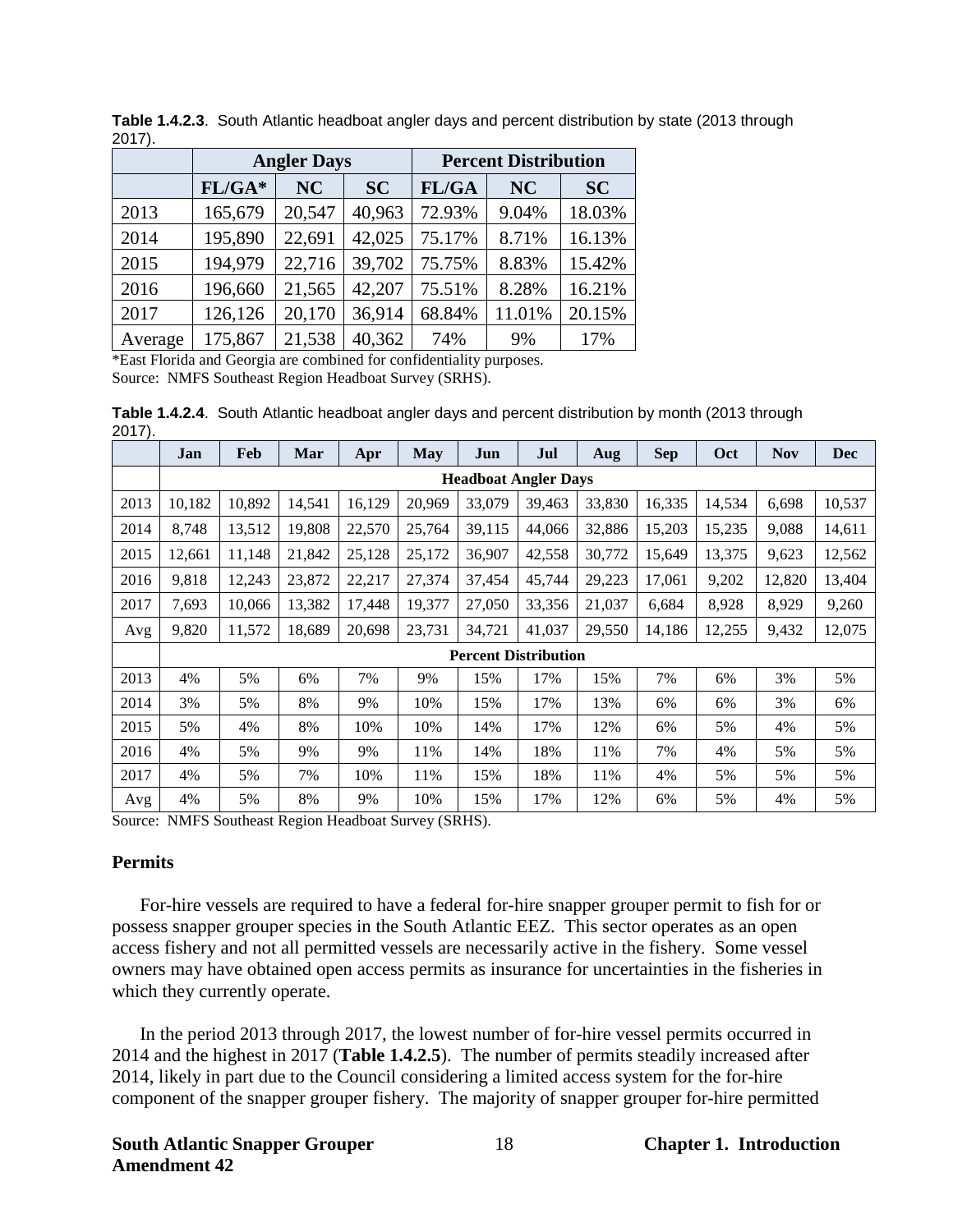vessels were home-ported in Florida; a relatively high proportion of these permitted vessels were also home-ported in North Carolina and South Carolina. Many vessels with South Atlantic forhire snapper grouper permits were home-ported in states outside of the Council's area of jurisdiction. On average (2013-2017), these vessels accounted for approximately 10% of the total number of for-hire snapper grouper permits issued. As of December 20, 2018, there were 1,747 valid for-hire snapper grouper permits.

Although the for-hire permit application collects information on the primary method of operation, the permit itself does not identify the permitted vessel as either a headboat or a charter vessel and vessels may operate in both capacities. However, only federally permitted headboats are required to submit harvest and effort information to the NMFS Southeast Region Headboat Survey (SRHS). Participation in the SRHS is based on determination by the SEFSC that the vessel primarily operates as a headboat. As of June 11, 2018, 64 South Atlantic headboats were registered in the SRHS (K. Fitzpatrick, NMFS SEFSC, pers. comm.). The majority of these headboats were located in Florida/Georgia (39), followed by North Carolina (14) and South Carolina (11).

| <b>Home Port</b> | 2013  | 2014  | 2015  | 2016  | 2017  | Average |
|------------------|-------|-------|-------|-------|-------|---------|
| North Carolina   | 307   | 294   | 308   | 331   | 362   | 320     |
| South Carolina   | 150   | 160   | 188   | 212   | 215   | 185     |
| Georgia          | 30    | 34    | 45    | 53    | 62    | 45      |
| Florida          | 1,121 | 1,062 | 1,071 | 1,100 | 1,179 | 1,107   |
| Gulf (AL-TX)     | 91    | 81    | 73    | 69    | 63    | 75      |
| Others           | 100   | 96    | 94    | 102   | 101   | 99      |
| Total            | 1,799 | 1,727 | 1,779 | 1,867 | 1,982 | 1,831   |

<span id="page-25-0"></span>**Table 1.4.2.5**. For-hire permits, by homeport state, 2013-2017.

Source: NMFS, SERO Permits Dataset, 2018.

#### **Economic Value**

Participation, effort, and harvest are indicators of the value of saltwater recreational fishing. However, a more specific indicator of value is the satisfaction that anglers experience over and above their costs of fishing. The monetary value of this satisfaction is referred to as consumer surplus (CS). The value or benefit derived from the recreational experience is dependent on several quality determinants, which include fish size, catch success rate, and the number of fish kept. These variables help determine the value of a fishing trip and influence total demand for recreational fishing trips.

Direct estimates of the CS for every species potentially affected by this action are not currently available. There are, however, estimates for snapper and grouper species in general. Haab et al. (2012) estimated the CS willingness to pay (WTP) for one additional fish caught and kept) for snappers and groupers in the southeastern U.S. using four separate econometric modeling techniques. The finite mixture model, which takes into account variation in the preferences of fishermen, had the best prediction rates of the four models and, as such, was selected for presentation here. The WTP for an additional snapper (excluding red snapper)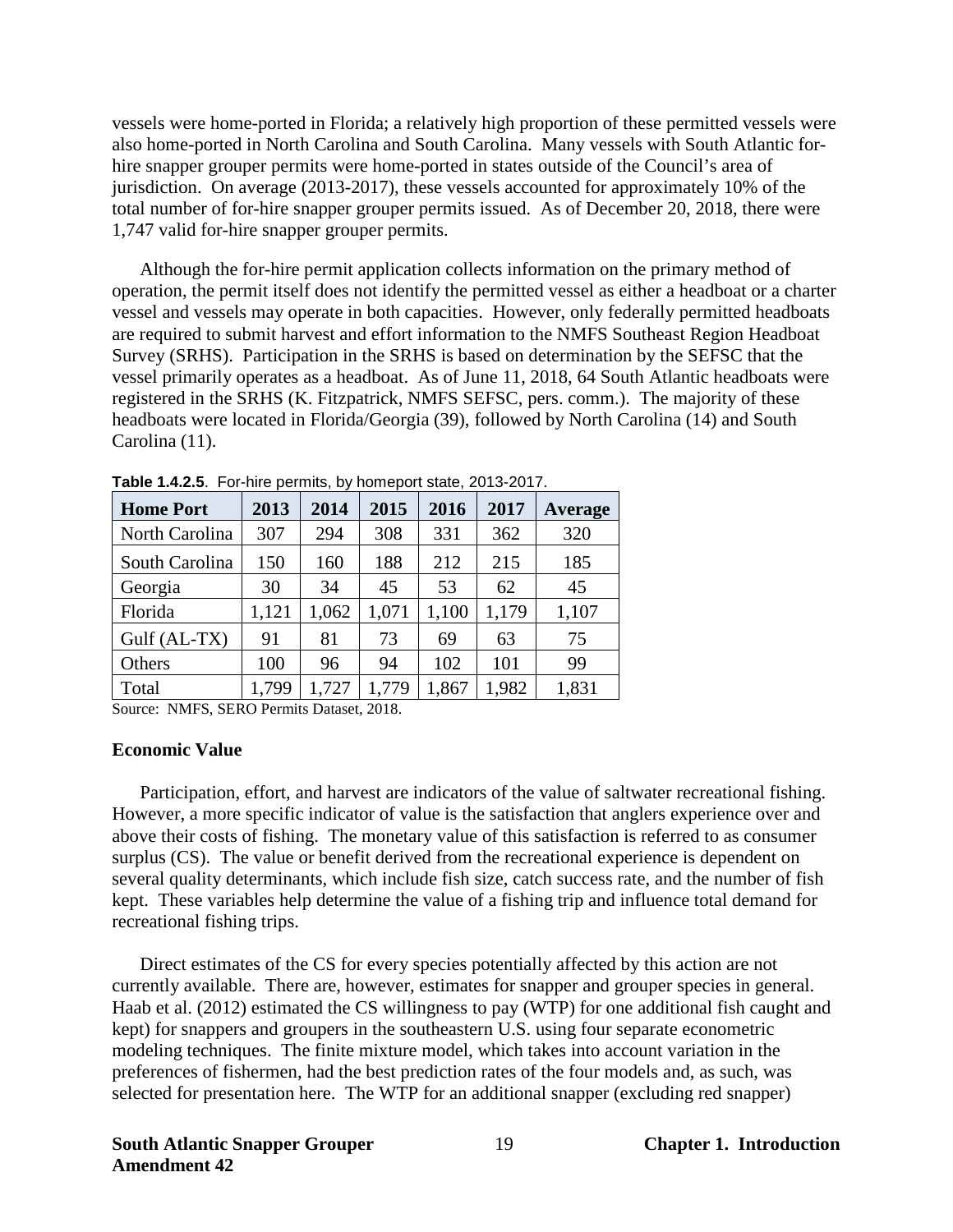estimated by this model was \$12.47 (2017 dollars). This value may seem low and may be strongly influenced by the pooling effect inherent to the model in which it was estimated. The WTP for an additional red snapper, in comparison, was estimated to be \$141.28 (2017 dollars). The WTP for an additional grouper was estimated to be \$135.74 (2017 dollars). Another study estimated the value of the consumer surplus for catching and keeping a second grouper on an angler trip at approximately \$105 (2017 dollars) and lower thereafter (approximately \$70 for a third grouper, \$52 for a fourth grouper, and \$41 for a fifth grouper) (Carter and Liese 2012). Additionally, this study estimated the value of harvesting a second red snapper at approximately \$82 (2017 dollars) and lower thereafter. No estimates were provided for other snapper species.

The foregoing estimates of economic value should not be confused with economic impacts associated with recreational fishing expenditures. Although expenditures for a specific good or service may represent a proxy or lower bound of value (a person would not logically pay more for something than it was worth to them), they do not represent the net value (benefits minus cost), nor the change in value associated with a change in the fishing experience.

With regards to for-hire businesses, economic value can be measured by producer surplus (PS) per passenger trip (the amount of money that a vessel owner earns in excess of the cost of providing the trip). Estimates of the PS per for-hire passenger trip are not available. Instead, net operating revenue (NOR), which is the return used to pay all labor wages, returns to capital, and owner profits, is used as a proxy for PS. For the South Atlantic region, estimated NOR values are \$168 (2017 dollars) per charter angler trip and \$45 per headboat angler trip (C. Liese, NMFS SEFSC, pers. comm.). Holland et al. (2012) estimated average annual gross revenue for charter vessels and headboats operating in the South Atlantic at \$120,297 and \$212,680 (2017 dollars), respectively. Estimates of average annual producer surplus or profits per vessel/boat are not available.

#### **Business Activity**

The desire for recreational fishing generates economic activity as consumers spend their income on various goods and services needed for recreational fishing. This spurs economic activity in the region where recreational fishing occurs. It should be clearly noted that, in the absence of the opportunity to fish, the income would presumably be spent on other goods and services and these expenditures would similarly generate economic activity in the region where the expenditure occurs. As such, the analysis below represents a distributional analysis only.

Estimates of the business activity (economic impacts) associated with recreational angling for South Atlantic snapper grouper species were calculated using average trip-level impact coefficients derived from the 2015 Fisheries Economics of the U.S. report (NMFS 2017) and underlying data provided by the National Oceanic and Atmospheric Administration (NOAA) Office of Science and Technology. Economic impact estimates in 2015 dollars were adjusted to 2017 dollars using the annual, not seasonally adjusted GDP implicit price deflator provided by the U.S. Bureau of Economic Analysis.

Business activity (economic impacts) for the recreational sector is characterized in the form of jobs (full- and part-time), income impacts (wages, salaries, and self-employed income), output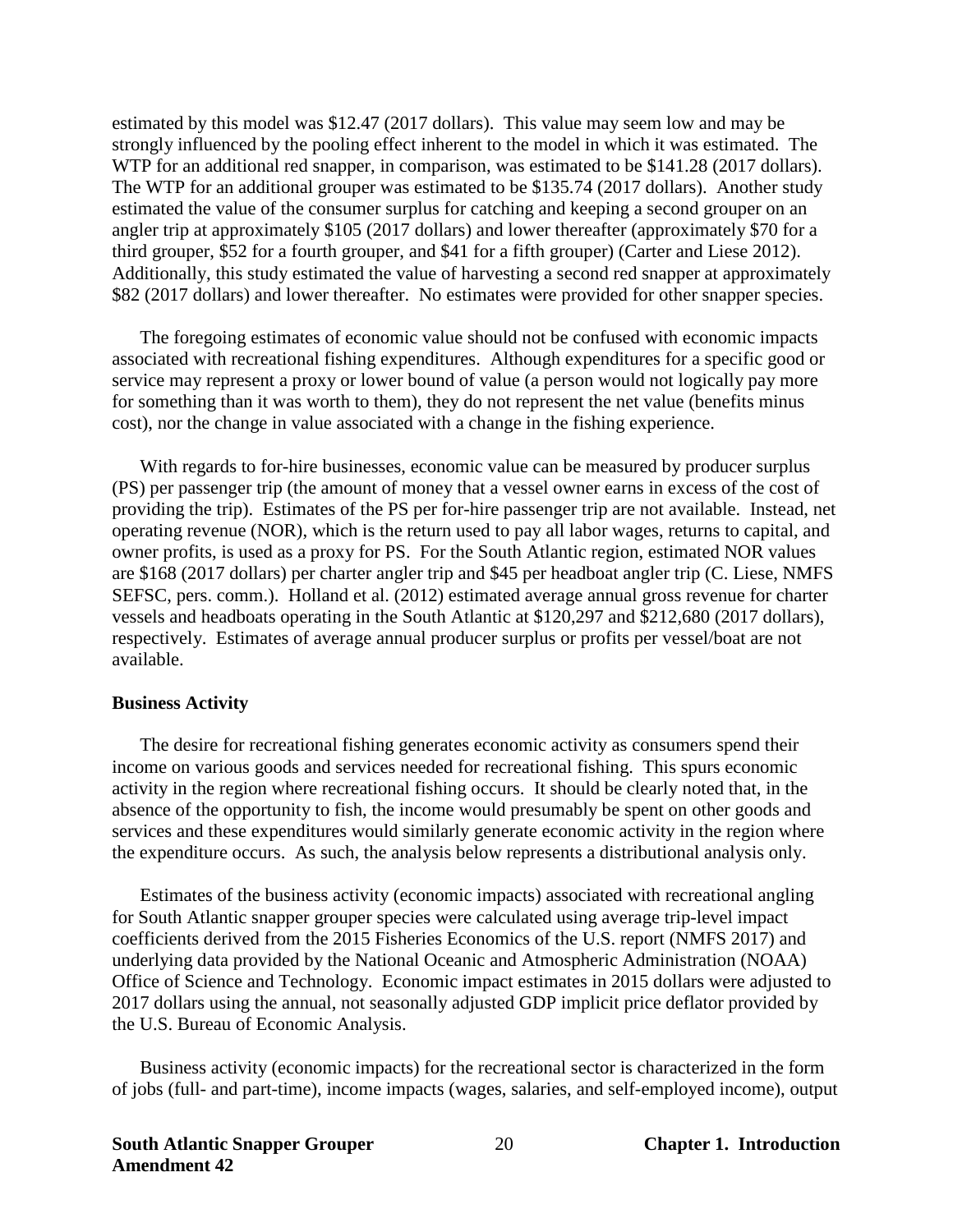impacts (gross business sales), and value-added impacts (contribution to the GDP in a state or region). Estimates of the average annual economic impacts (2013-2017) resulting from South Atlantic recreational snapper grouper target trips are provided in **Table 1.4.2.6**. The average impact coefficients, or multipliers, used in the model are invariant to the "type" of effort and can therefore be directly used to measure the impact of other effort measures such as snapper grouper catch trips. To calculate the multipliers from **Table 1.4.2.6**, simply divide the desired impact measure (sales impact, value-added impact, income impact or employment) associated with a given state and mode by the number of target trips for that state and mode.

The estimates provided in **Table 1.4.2.6** only apply at the state-level. Addition of the statelevel estimates to produce a regional (or national) total may underestimate the actual amount of total business activity, because state-level impact multipliers do not account for interstate and interregional trading. It is also important to note, that these economic impacts estimates are based on trip expenditures only and do not account for durable expenditures. Durable expenditures cannot be reasonably apportioned to individual species or species groups. As such, the estimates provided in **Table 1.4.2.6** may be considered a lower bound on the economic activity associated with those trips that targeted snapper grouper species.

Estimates of the business activity associated with headboat effort are not available. Headboat vessels are not covered in MRIP, so, in addition to the absence of estimates of target effort, estimation of the appropriate business activity coefficients for headboat effort has not been conducted.

|                     | NC      | <b>SC</b> | <b>GA</b> | <b>FL</b> |  |  |  |  |
|---------------------|---------|-----------|-----------|-----------|--|--|--|--|
| <b>Charter Mode</b> |         |           |           |           |  |  |  |  |
| <b>Target Trips</b> | 1,920   | 3,778     | 731       | 7,133     |  |  |  |  |
| Value Added Impacts | \$677   | \$1,560   | \$186     | \$2,946   |  |  |  |  |
| Sales Impacts       | \$1,266 | \$2,882   | \$340     | \$5,326   |  |  |  |  |
| Income Impacts      | \$460   | \$1,015   | \$127     | \$1,894   |  |  |  |  |
| Employment (Jobs)   | 10      | 26        | 3         |           |  |  |  |  |

<span id="page-27-1"></span>**Table 1.4.2.6**. Estimated annual average economic impacts (2013-2017) from South Atlantic charter snapper grouper target trips by state using state-level multipliers. All monetary estimates are in 2017 dollars (in thousands).

Source: Effort data from MRIP; economic impact results calculated by NMFS SERO using NMFS (2017) and underlying data provided by the NOAA Office of Science and Technology.

### <span id="page-27-0"></span>**1.4.3 Economic Effects of Proposed Changes to the Sea Turtle Release Gear Requirements**

Allowing additional gear for sea turtle release and clarifying dimension requirements for currently required release gear would result in direct economic effects for commercial vessels and charter vessels/headboats with federal snapper grouper permits. In the case of a vessel owner purchasing release gear for the first time (such as with a new vessel) or replacement release gear for broken or otherwise unusable gear, the owner would examine the net economic benefits of the three new release gear types in relation to the current, available gear. The net economic benefits would include not only the cost of that particular device, but also any added benefits, such as saved space on board due to the collapsible nature of the collapsible hoop net.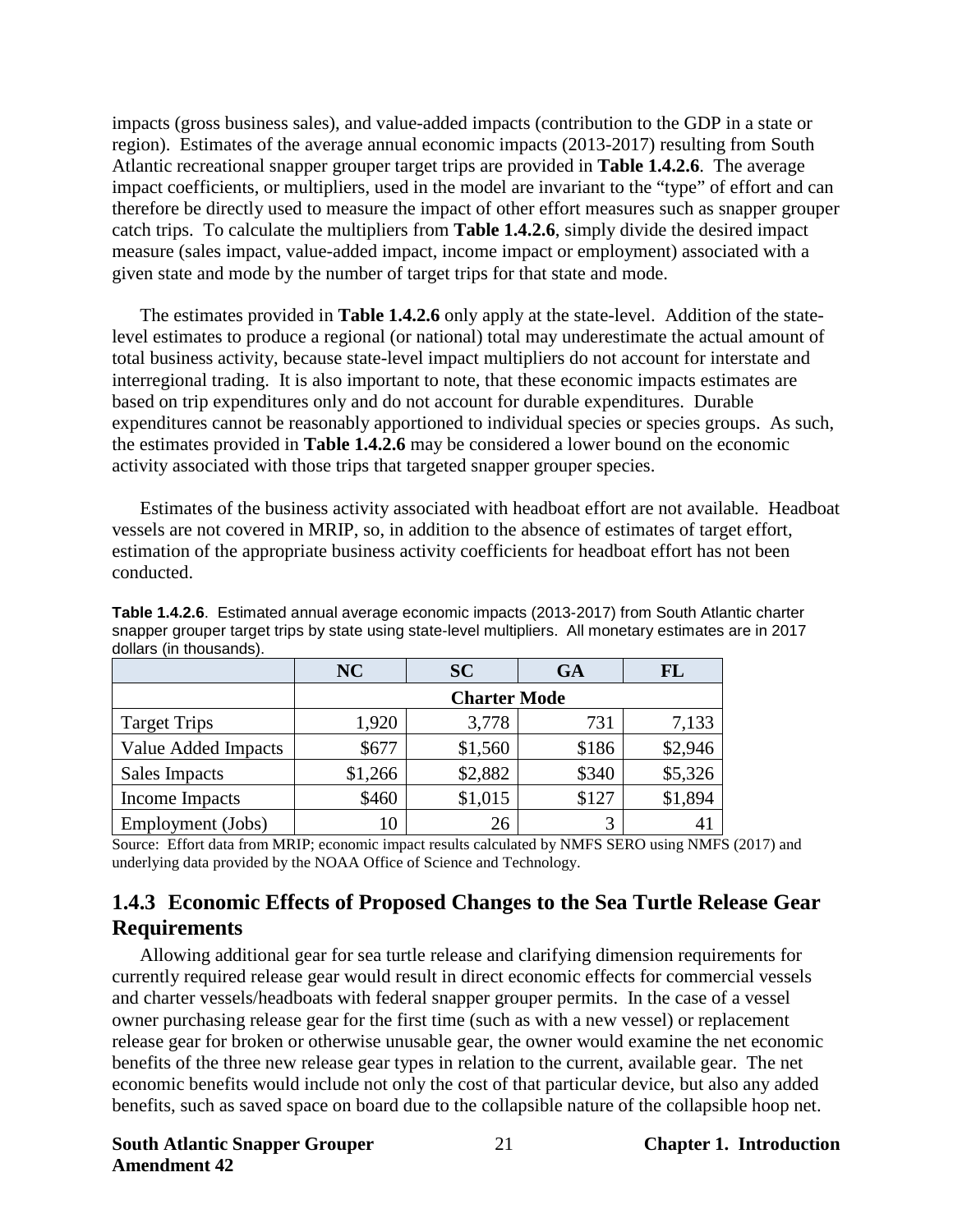Saved space would be of particular benefit to charter boats and bandit boats, which often have little extra room for this type of gear storage. If the net cost is lower, one or more of the three new gear types would be adopted. In the case of a vessel owner replacing still functional and usable release gear, the owner would consider the price of a particular new release device against any cost reductions, as well as any additional benefits, such as saved space on board; if the owner determines the net economic benefits of switching to be positive, he or she would replace his or her current device. Finally, because the current release gear would be supplemented by the three proposed gear types, vessel owners are not required to adopt one of the three proposed gear types.

Regarding the clarification of dimension requirements for currently required release gear, regulations currently state that, for design standards, needle-nose or long-nose pliers "should be approximately 12 inches in length" (NMFS-SEFSC 2008, Revised 2010), and this amendment would set the minimum length at 11 inches. Setting a specific minimum length limit removes ambiguity for fishermen in terms of compliance and thereby reduces risk of a non-compliance fine. In addition, fishermen have reported being unable to locate 12-inch pliers for purchase but have been able to secure primarily 11-inch and 15-inch pliers. Due to the dimensions of approved monofilament line cutters that are currently available on the market, this amendment would also modify the length from "approximately"  $7\frac{1}{2}$  inches to a minimum length of 6 inches. The dimension requirements for several other gear types are being clarified in cases where the regulations currently use the word "approximately" to describe those requirements. As appropriate, this amendment proposes to set the required dimension as a minimum, set the required dimension as a range, or set the smaller end of the current size range for the required dimension as a minimum. Similar to the length limit described for needle-nose or long-nose pliers, clarification of dimension requirements for these gear types removes ambiguity for fishermen in terms of compliance, and thereby reduces the risk of a fine or other penalty for noncompliance. As a result, allowing of the proposed additional release gear and clarifying dimension requirements would be expected to generate net economic benefits. There may be some additional costs associated with purchasing new gear if fishermen did not already have gear that was in compliance with the regulations.

The costs of the three proposed gear types as well as the currently approved gear are displayed in **Table 1.4.3.1**. Several companies produce the proposed dehooker, with price estimates that vary from \$20 to \$35. The \$20 estimate is used for this analysis. Since the proposed dehooker is available for purchase online, vessel owners would have access to a range of producers from which to purchase, and vessel owners would attempt to purchase the lowest cost option. The proposed dehooker is about \$1 more expensive than the ARC 24-inch handheld "game" model dehooker and about \$4 more expensive than the ARC short-handled J-style dehooker, suggesting that vessel owners who use the ARC 24-inch handheld "game" model or the ARC short-handled J-style dehooker may not adopt the proposed dehooker if approved. The gear life of the current and proposed dehookers does not vary, for purposes of how frequently the gear would need to be replaced and thereby how often the cost savings would accrue. Dehookers typically do not wear out due to time and usage. Replacement of dehookers generally occurs as a result of gear falling overboard but could also occur as a result of a preference for a new gear type, and thus any cost savings would only be expected to occur in those events.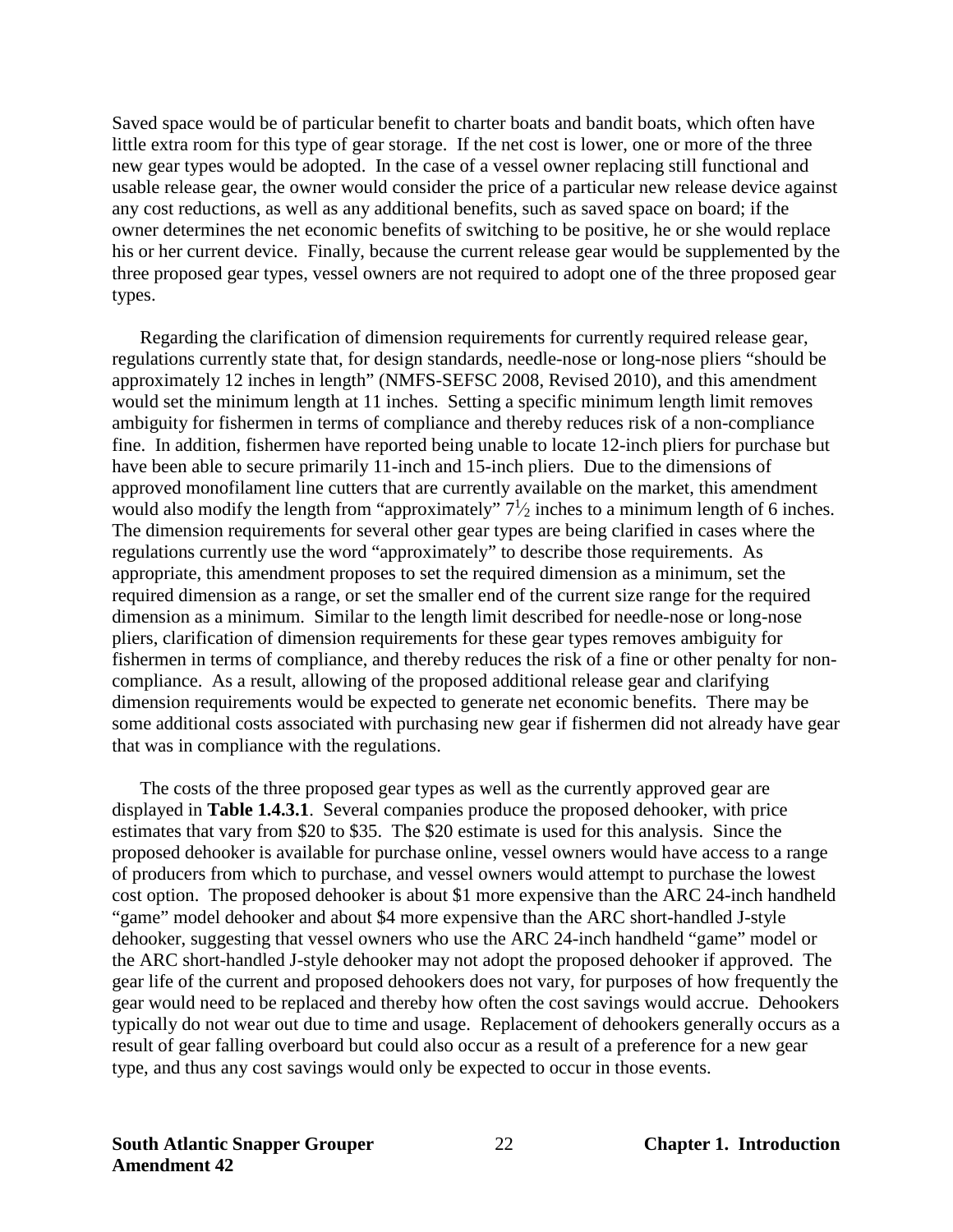A retail purchased collapsible hoop net is \$50 more expensive than a dip net, suggesting that vessel owners would not be expected to adopt the proposed device if approved. However, the collapsible hoop net does save space on board due to its collapsible nature. So, depending on the value of that space to a vessel owner, a retail purchased collapsible hoop net may still be adopted by some vessels. However, production, and thus availability, of the collapsible hoop net is very limited at present because it is not a currently approved gear. If the regulations are modified and the collapsible hoop net becomes an allowable gear and demand for it increases, gear producers would be expected to start producing more of this gear, and it would likely become more widely commercially available. In turn, the price may decrease as well, contributing to the adoptability of the gear by vessel owners. Taking into account the cost of parts and the time to produce a collapsible hoop net, self-construction would be about \$15 cheaper than a dip net.<sup>[10](#page-29-0)</sup> So, vessel owners may adopt the proposed device if they choose to construct the gear themselves. However, a compression machine is needed for construction, which may reduce the number of individuals that self-construct the gear.

Retail cost estimates for the proposed sea turtle hoist are not available, as they are not currently being produced and sold on the market. After accounting for the cost of parts and the time to produce it, a self-constructed PVC sea turtle hoist would be about \$65 cheaper than a dip net and about \$50 cheaper than a self-constructed collapsible hoop net,<sup>[11](#page-29-1)</sup> suggesting that vessel owners may adopt this device if they are able to construct the device themselves. A selfconstructed metal sea turtle hoist would be more expensive than one made of PVC. Materials would cost about \$8 more, and welding skills and equipment would also be necessary in construction.

The gear life of the dip net, the collapsible hoop net, and the hoist depend primarily on sun exposure and weathering of the netting. The dip net might be more difficult to store out of the elements compared to the two proposed gear types, due to the length of the dip net handle being six feet (or 150% of the freeboard height if the freeboard height is 4 feet). In cases where the dip net is not stored out of the elements, replacement costs with the dip net may occur more frequently.

To estimate the potential total cost savings in regards to modifying dip net replacement options, an estimate of the number of affected vessels and average cost savings per vessel must be calculated. In 2017, the number of valid or renewable for-hire snapper grouper permitted vessels that would potentially be affected by the change in sea turtle release gear was 1,982 vessels; in addition, there were 554 valid or renewable SG1 permitted vessels and 114 SG2 permitted vessels that would potentially be affected (**Sections 1.4.1** and **1.4.2**). Based on information provided in Buck (2018) regarding permit portfolios of commercial snapper grouper permit holders, it is assumed that 21.8% of SG1 permitted vessels (121 vessels) and 23.6% of SG2 permitted vessels (27 vessels) also held a for-hire snapper grouper permit, bringing the estimated total number of vessels that may be affected by modifications to sea turtle release gear requirements to 2,502 vessels. For replacement of a dip net, vessel owners may expect estimated

 $\overline{a}$ 

<span id="page-29-0"></span> $10$  Cost estimate for self-construction of gear is based on material cost of \$40 and 3 hours of labor at \$23.47/hour, which is the average hourly wage of first-line supervisors in farming, fishing, and forestry. See https://www.bls.gov/oes/current/oes451011.htm.

<span id="page-29-1"></span> $\frac{11}{11}$  Cost estimate for self-construction of gear is based on material cost of \$35 and 1 hour of labor at \$23.47/hour.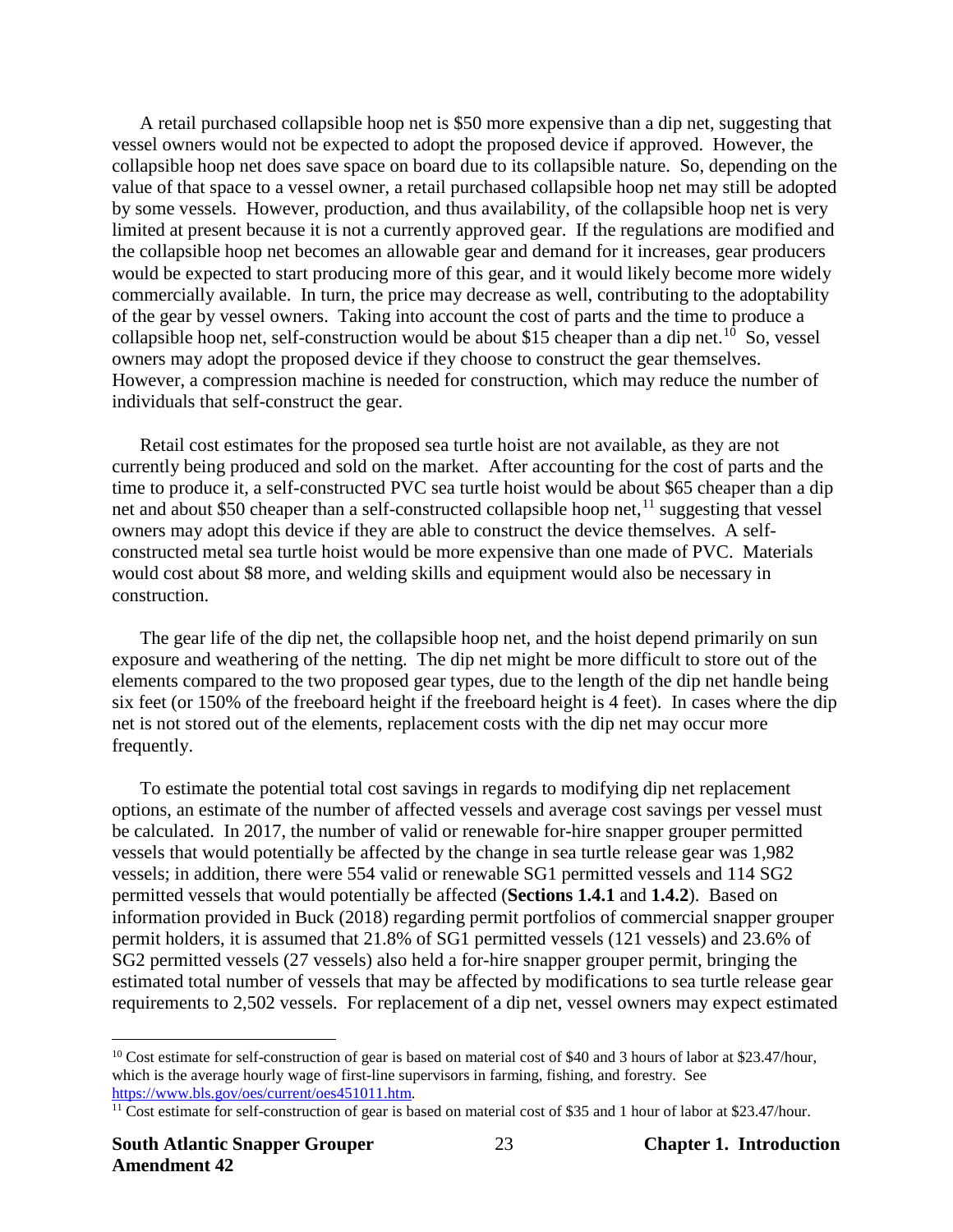cost reductions from \$15 to \$65, or about \$40 on average per vessel, based on self-construction costs of the collapsible hoop net and PVC sea turtle hoist. Using the estimated 2,502 vessels that may be affected by modifications to sea turtle release gear requirements, a total cost savings of \$100,080 may occur, assuming all affected vessels would eventually need replacement dip net gear and go with the lower cost options. This estimate of total cost savings would occur over several years rather than annually. Assuming that dip net gear must be replaced at least once every 10 years, the quantified estimated non-discounted cost savings that would result from the modifications to sea turtle release gear requirements is \$10,008 annually.

If the regulations are modified to allow for the use of the three proposed gear types for sea turtle release, then as an indirect effect, producers of the proposed gear as well as producers of currently allowed gear may see some changes over time in the demand for their specific brand of product, as vessel owners take into consideration the net economic benefits already mentioned when deciding whether to switch gear. Thus, producers of gear that would provide a net economic benefit to vessels owners could be expected to see an increase in demand for their specific gear, whereas producers of gear that would not provide a net economic benefit to vessels owners could be expected to see a decrease in demand for their specific gear. Since allowing additional gear options for sea turtle release would not be expected to impact the number of vessels using sea turtle release gear, no impacts would be expected to the overall demand for this category of products.

| <b>Status</b> | <b>Device</b>                          | <b>Retail Cost</b> |
|---------------|----------------------------------------|--------------------|
| Current       | ARC Short-handled J-Style Dehooker     | \$16               |
| Current       | ARC 24" Handheld "Game" Model Dehooker | \$19               |
| Proposed      | New Short-handled Dehooker             | \$20-\$35          |
| Current       | Dip net                                | \$125              |
| Proposed      | Collapsible Hoop Net                   | \$175, (\$110)     |
| Proposed      | <b>PVC Sea Turtle Hoist</b>            |                    |

<span id="page-30-1"></span>**Table 1.4.3.1**. Summary of costs for proposed gear and current approved gear substitutions.

<span id="page-30-0"></span>Source: C. Bergmann, SEFSC, pers comm. Estimates in parentheses are self-construction costs.

#### **1.4.4 Economic Effects of Proposed Changes to the Snapper Grouper Framework Procedure**

Modifying the regulatory mechanism for addressing gear requirements and handling protocols for sea turtles and other protected species is not expected to result in direct economic effects to fishermen, as this is a procedural change and specific gear requirements and handling protocols are not specified. Indirect effects would be anticipated in that the timeline for modifications to release gear and/or handling requirements would be shortened, which would reduce costs to the government. However, the anticipated cost reductions to the government from a shorter timeline cannot be quantified. Still, any economic benefits to fishermen stemming from changes to the requirements would accrue faster by amending the framework procedure. If the framework procedure is not amended, the benefits to fishermen from changes in release gear and/or handling requirements would still occur, simply at a later date, with implementation being at greater cost to the government.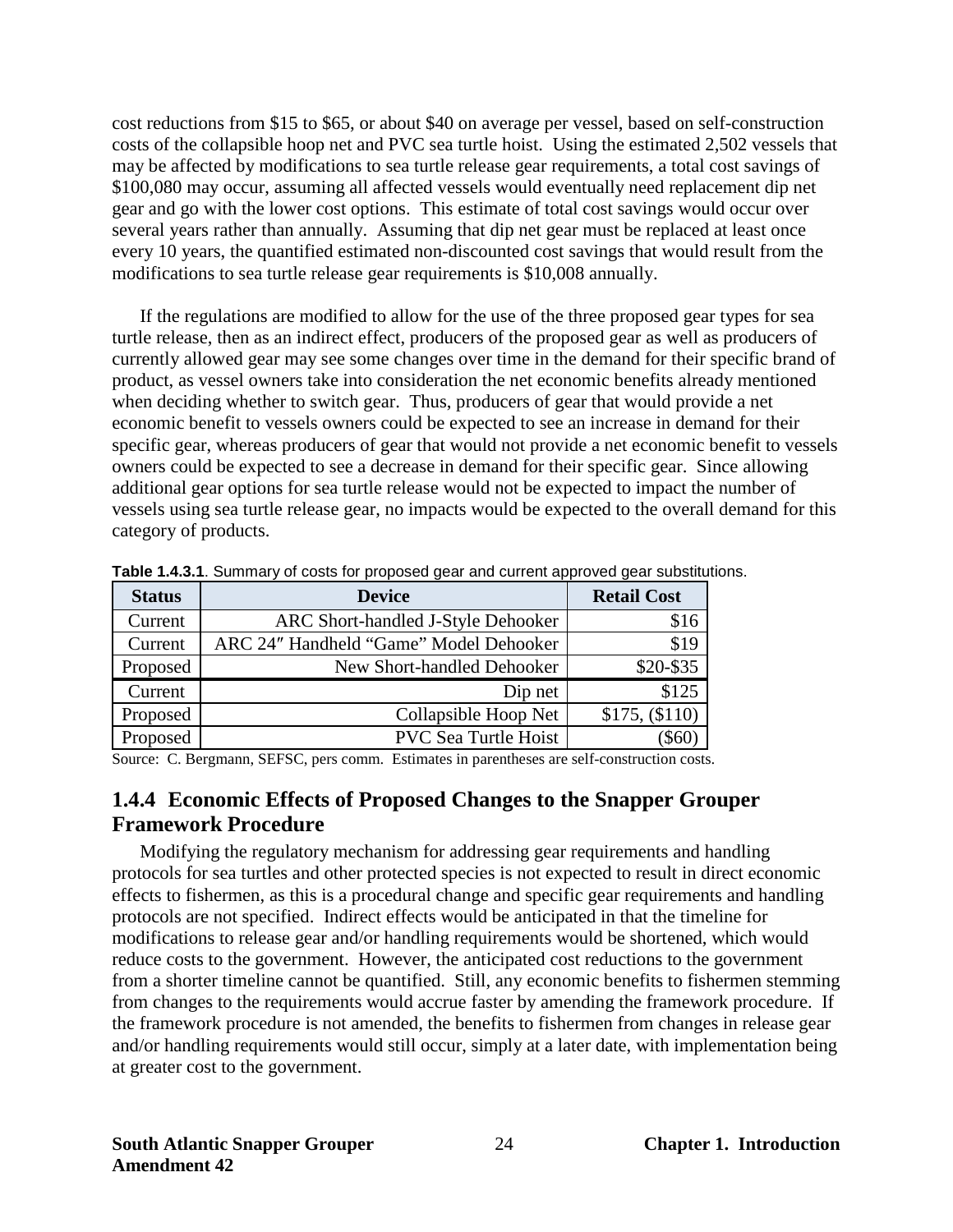# <span id="page-31-0"></span>**1.5 What are the Social Effects of the Action?**

#### <span id="page-31-1"></span>**1.5.1 Sea Turtle Release Gear Requirements**

Allowing fishermen to carry and use the three new release gear types is expected to result in direct social benefits. The collapsible hoop net and sea turtle hoist serve the same function as, and could be used in place of, the currently required dip net. These two new gear types are more compact, taking up less space on the vessel. Allowing more compact gear to be used in place of the currently required dip net addresses stakeholder concerns regarding space for release gear on their vessels. The new sea turtle dehooker may be carried on board in place of the currently required short-handled dehooker for removing ingested and external hooks. Snapper grouper commercial and charter vessel/headboat fishermen are already required to have release gear on board that serves the same function as the proposed new types of release gear and would not be required to purchase or construct the new types of release gear, thus avoiding any negative social effects associated with additional business expenses. Overall, allowing these three new gear types to be used to meet sea turtle release gear requirements for the snapper grouper fishery provides additional flexibility to fishermen when purchasing or replacing release gear. This additional flexibility is anticipated to result in small but positive direct social effects to fishing businesses and communities.

 In addition to allowing the use of the proposed new release gear types, clarifying the dimension requirements for current release gear is anticipated to result in positive social effects. Reducing ambiguity in the regulations by removing language like "approximately" and replacing it with specific size limits would aid in interpretation of the regulations by law enforcement and fishermen. The proposed clarifications would provide a buffer between the approximate and new sizing (for example, changing "approximately 12-inches" to "a minimum of 11-inches" for the needle-nose pliers requirement). While possible, it is unlikely that fishermen would need to obtain new gear due to their existing gear not being compliant under the new language. Clarifying these regulations would aid fishermen when purchasing or replacing release gear and will aid law enforcement in determining release gear compliance again resulting in small but positive social effects to fishing businesses and communities.

#### <span id="page-31-2"></span>**1.5.2 Snapper Grouper Framework Procedure**

 Modifying the snapper grouper framework procedure to allow for release gear and handling protocols to be modified through an abbreviated framework procedure is expected to result in small, but positive social effects. Quick adoption of new types of release gear is expected to provide greater benefit to fishermen. Actions that are promulgated quickly may not provide for as much public input and comment on the actions as other regulatory processes. However, in these situations, the benefits of timely action should outweigh the diminished time frame for comment. Should modifications to release gear and/or handling protocols be proposed in the future that do benefit fishermen through added flexibility, or that are objectionable to fishermen, there could be some negative social effects. Even so, regulatory changes made through the abbreviated framework procedure must be categorized as insignificant or routine. It is assumed that controversial changes would not be made through this procedure avoiding potential negative social effects associated with quicker implementation.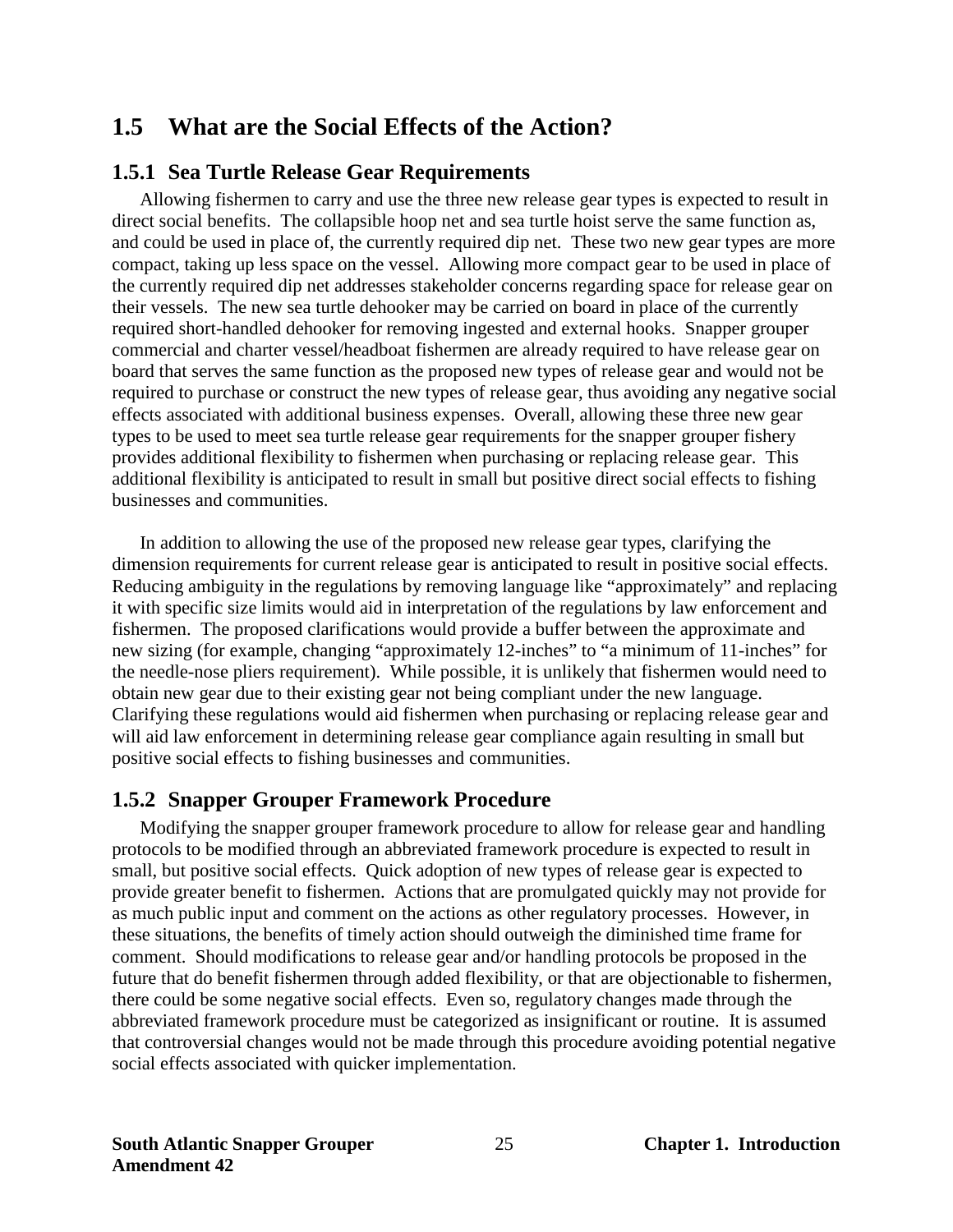### <span id="page-32-0"></span>**1.6 Council Conclusions**

#### <span id="page-32-1"></span>**1.6.1 Snapper Grouper Advisory Panel Comments and Recommendations**

Snapper Grouper Advisory Panel (AP) members rarely encounter sea turtles or have issues with them becoming entangled in their fishing gear but supported increased flexibility for fishermen in complying with sea turtle release gear regulations. AP members noted that sea turtle release gear can be expensive and must be purchased regularly because it gets lost or damaged. Most vessels do not have enough storage for all the required release gear, especially the large nets. Additionally, detailed design specifications for certain release gear types can be challenging to find (e.g., needle-nose pliers). AP members expressed concerns about bringing sea turtles onto a vessel that could end up injuring the individuals on board, which in some cases are paying customers. Finally, it was noted that all charter vessel/headboat and commercial snapper grouper fishermen are required to carry sea turtle release gear on board, but private recreational fishermen are not required to carry release gear.

#### <span id="page-32-2"></span>**1.6.2 Public Comments and Recommendations**

Majority of commenters noted that snapper grouper fishermen rarely, if ever, encounter sea turtles when utilizing hook-and-line gear. It was noted that sea turtle release gear gets rusty and becomes unusable due to lack of use. As a result, new gear must be purchased regularly. Commenters suggested sea turtle release gear regulations be simplified to help fishermen and law enforcement officials, and several commenters supported expanding turtle release gear to include additional compact and useful tools when possible. It was noted that many vessels have limited storage and sea turtle release gear takes up a substantial amount of space.

#### <span id="page-32-3"></span>**1.6.3 Council's Choice for Action**

In the pending update to the "Careful Release Protocols for Sea Turtle Release Gear with Minimal Injury," three additional sea turtle release gear types were approved by the SEFSC for use in handling and releasing incidentally caught sea turtles when fishing for snapper grouper species. Additionally, there are several clarifications in the update. The three additional sea turtle release gear types and clarification of current requirements would provide greater flexibility for commercial and charter vessel/headboat snapper grouper permit holders and is anticipated to assist with compliance and aid in the safe release of sea turtles and other protected species. Additionally, modifying the snapper grouper framework procedure to allow for release gear and handling protocols to be modified through an abbreviated framework procedure would allow for quick adoption of new types of release gear and is expected to provide greater benefit and flexibility to fishermen.

The Council concluded that Amendment 42 to the Snapper Grouper FMP best meets the purpose of allowing the use of three new release gear types and clarifying dimension requirements for currently required release gear types for incidentally hooked sea turtles. Further, Amendment 42 streamlines the process for allowing federal commercial and charter vessel/headboat snapper grouper permit holders to use additional gear types and handling procedures of incidentally hooked sea turtles and other protected species as they are approved by the National Marine Fisheries Service. The Council determined that Amendment 42 best meets the objectives of the Snapper Grouper FMP, as amended.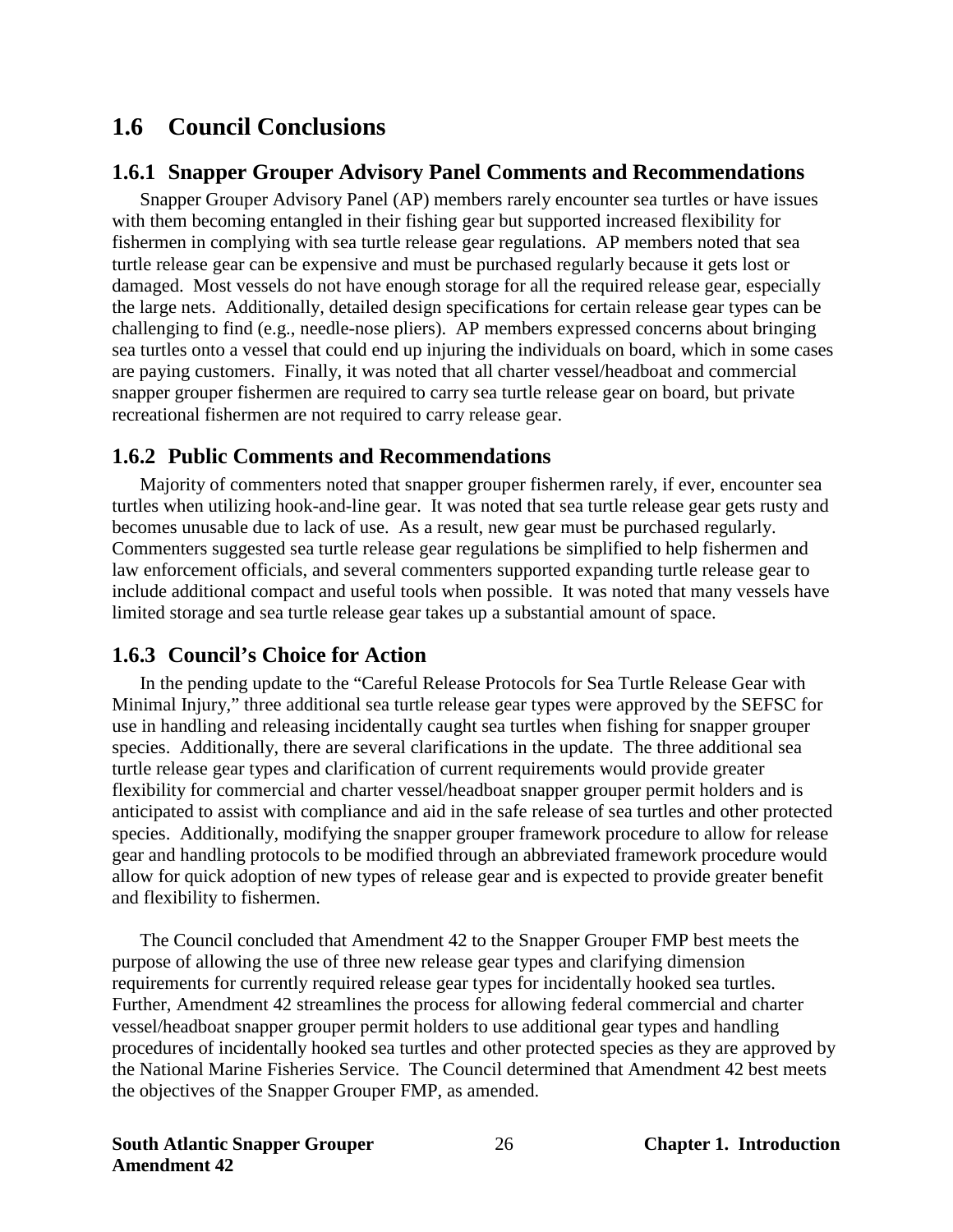# <span id="page-33-0"></span>**Chapter 2. Regulatory Impact Review**

#### **Introduction**

The National Marine Fisheries Service (NMFS) requires a Regulatory Impact Review (RIR) for all regulatory actions that are of public interest to satisfy our obligations under Executive Order (E.O.) 12866, as amended. In conjunction with the analysis of direct and indirect effects in the "Environmental Consequences" section of this amendment, the RIR: 1) provides a comprehensive review of the level and incidence of impacts associated with a regulatory action; 2) provides a review of the problems and policy objectives prompting the regulatory proposals and an evaluation of the major alternatives which could be used to solve the problem; and 3) ensures that the regulatory agency systematically and comprehensively considers all available alternatives so that the public welfare can be enhanced in the most efficient and cost effective way. The RIR also serves as the basis for determining whether any proposed regulations are a "significant regulatory action" under certain criteria provided in E.O. 12866. In addition, the RIR provides some information that may be used in conducting an analysis of the effects on small entities pursuant to the Regulatory Flexibility Act (RFA). This RIR analyzes the effects that this regulatory action that would be expected to have on the commercial and recreational sector of the South Atlantic snapper grouper fishery.

#### **Problems and Objectives**

The problems and objectives for the proposed actions are presented in **Section 1.2** of this amendment and are incorporated herein by reference.

#### **Description of Fisheries**

A description of the commercial and recreational sectors in the snapper grouper fishery of the South Atlantic region is provided in **Sections 1.4.1** and **1.4.2** of this amendment and is incorporated herein by reference.

#### **Effects of Management Measures**

#### **Sea Turtle Release Gear Requirements**

A detailed analysis and discussion of the expected economic effects of the proposed changes to sea turtle release gear requirements is included in **Section 1.4.3**. The following discussion summarizes the expected economic effects relative to the current regulations (i.e., the status quo).

Allowing additional gear for safe sea turtle release and clarifying dimension requirements for currently required release gear would result in direct economic effects for commercial vessels and charter vessels/headboats with federal snapper grouper permits. In the case of a vessel

#### **South Atlantic Snapper Grouper Chapter 2. Regulatory Impact Review**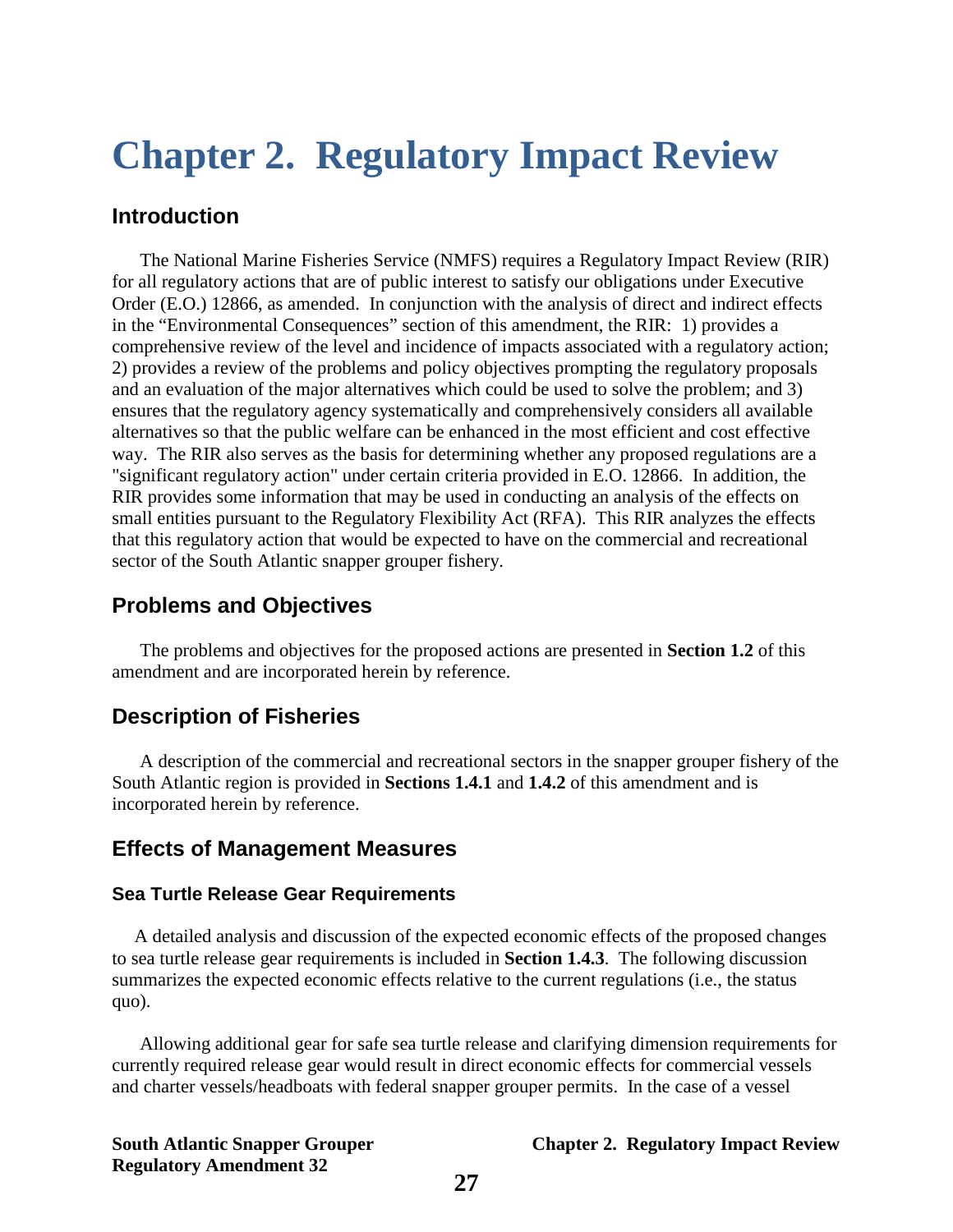owner purchasing release gear for the first time (such as with a new vessel) or replacement release gear for broken or otherwise unusable gear, the owner would examine the net economic benefits of the three new release gear type in relation to the current, available gear. The net economic benefits would include not only the cost of that particular device, but also any added benefits, such as saved space on board due to the collapsible nature of the collapsible hoop net. Saved space would be of particular benefit to charter boats and bandit boats, which often have little extra room for this type of gear storage. If the net cost is lower, one or more of the three new gear types would be adopted. In the case of a vessel owner replacing still functional and usable release gear, the owner would consider the price of a particular new release device against any cost reductions, as well as any additional benefits, such as saved space on board; if the owner determines the net economic benefits of switching to be positive, he or she would replace his or her current device. Finally, because the current release gear would be supplemented by the three proposed gear types, vessel owners are not required to adopt one of the three proposed gear types.

The additional options for replacing dip net gear provide economic benefits through potential cost savings. To estimate these potential total cost savings, an estimate of the number of affected vessels and average cost savings per vessel must be calculated. In 2017, the number of valid or renewable for-hire snapper grouper permitted vessels that would potentially be affected by the change in sea turtle release gear was 1,982 vessels; in addition, there were 554 valid or renewable SG1 permitted vessels and 114 SG2 permitted vessels that would potentially be affected. Based on information provided in Buck (2018) regarding permit portfolios of commercial snapper grouper permit holders, it is assumed that 21.8% of SG1 permitted vessels (121 vessels) and 23.6% of SG2 permitted vessels (27 vessels) also held a for-hire snapper grouper permit, bringing the estimated total number of vessels that may be affected by modifications to sea turtle release gear requirements to 2,502 vessels. For replacement of a dip net, vessel owners may expect estimated cost reductions from \$15 to \$65, or about \$40 on average per vessel, based on self-construction costs of the collapsible hoop net and PVC sea turtle hoist. Applying the estimated 2,502 vessels that may be affected by modifications to sea turtle release gear requirements, a total cost savings of \$100,080 may occur, assuming all affected vessels will eventually need replacement dipnet gear and go with the lower cost options. This estimate of total cost savings would occur over several years rather than annually. Assuming that dip net gear must be replaced at least once every 10 years, the quantified estimated cost savings that would result from the modifications to sea turtle release gear requirements is \$10,008 annually.

Regarding the clarification of dimension requirements for currently required release gear, regulations currently state that, for design standards, needle-nose or long-nose pliers "should be approximately 12 inches in length" and this amendment would set the minimum length at 11 inches. Setting a specific minimum length limit removes ambiguity for fishermen in terms of compliance and thereby reduces risk of a non-compliance fine. In addition, fishermen have reported being unable to locate 12-inch pliers for purchase but have been able to secure primarily 11-inch and 15-inch pliers. Due to the dimensions of approved monofilament line cutters that are currently available on the market, this amendment would also modify the length from "approximately"  $7\frac{1}{2}$  inches to a minimum length of 6 inches. The dimension requirements for several other gear types are being clarified in cases where the regulations currently use the word

**Regulatory Amendment 32** 

#### **South Atlantic Snapper Grouper Chapter 2. Regulatory Impact Review**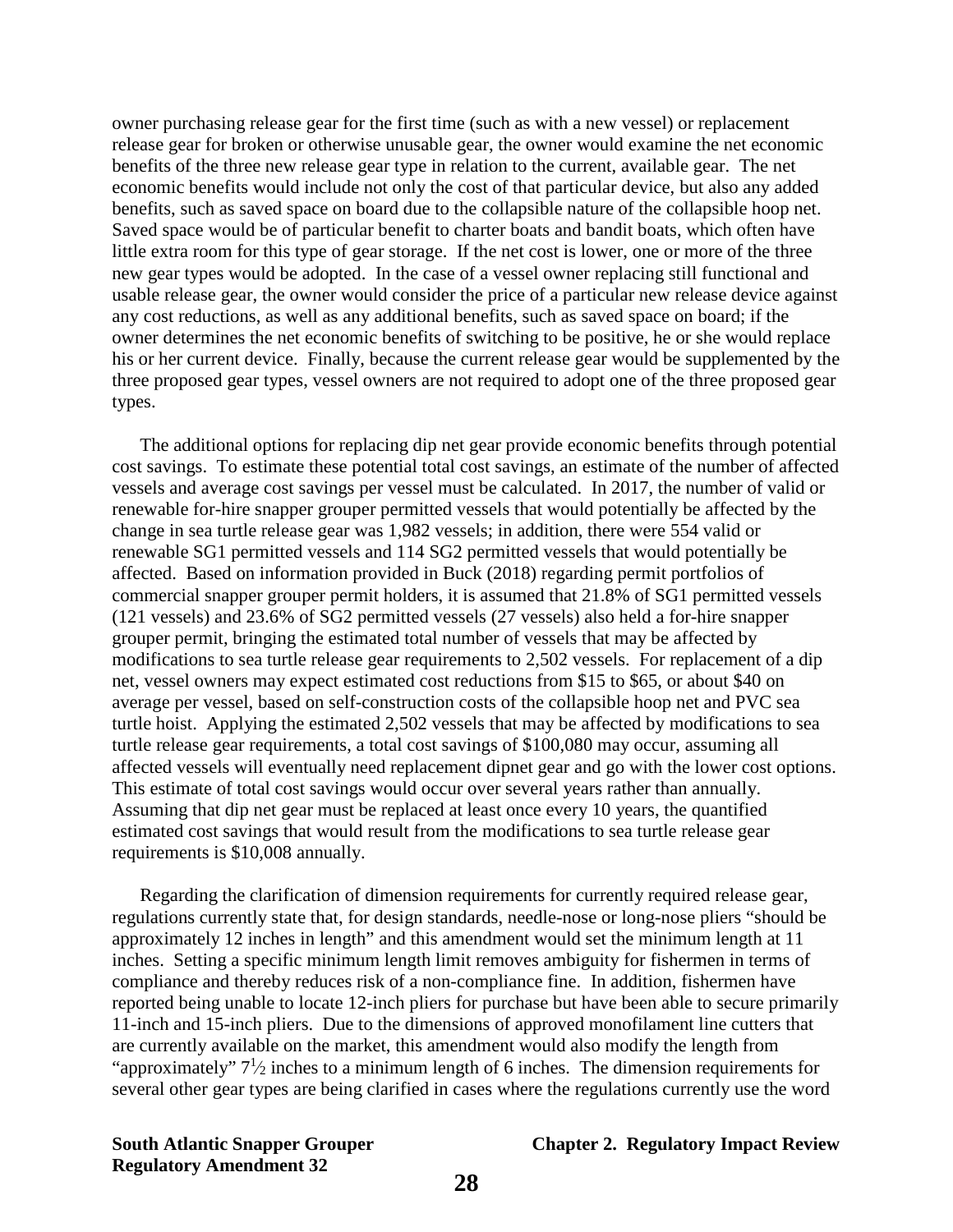"approximately" to describe those requirements. As appropriate, this amendment proposes to set the required dimension as a minimum, set the required dimension as a range, or set the smaller end of the current size range for the required dimension as a minimum. Similar to the length limit described for needle-nose or long-nose pliers, clarification of dimension requirements for these gear types removes ambiguity for fishermen in terms of compliance, and thereby reduces the risk of a fine or other penalty for non-compliance. As a result, allowing of the proposed additional release gear and clarifying dimension requirements would be expected to generate net economic benefits. There may be some additional costs associated with purchasing new gear if fishermen did not already have gear that was in compliance with the regulations.

If the regulations are modified to allow for the use of the three proposed gear types for sea turtle release, then as an indirect effect, producers of the proposed gear as well as producers of currently allowed gear may see some changes over time in the demand for their specific brand of product, as vessel owners take into consideration the net economic benefits already mentioned when deciding whether to switch gear. Thus, producers of gear that would provide a net economic benefit to vessels owners could be expected to see an increase in demand for their specific gear, whereas producers of gear that would not provide a net economic benefit to vessel owners could be expected to see a decrease in demand for their specific gear. Since allowing additional gear options for sea turtle release would not be expected to impact the number of vessels using sea turtle release gear, no impacts would be expected to the overall demand for this category of products.

#### **Snapper Grouper Framework Procedure**

A detailed analysis and discussion of the expected economic effects of the proposed changes to the snapper grouper framework procedure is included in **Section 1.4.4**. The following discussion summarizes the expected economic effects relative to the current regulations (i.e., the status quo).

Modifying the regulatory mechanism for addressing gear requirements and handling protocols for sea turtles and other protected species is not expected to result in direct economic effects to fishermen, as this is a procedural change and specific gear requirements and handling protocols are not specified. Indirect effects would be anticipated in that the timeline for modifications to release gear and/or handling requirements would be shortened, which would reduce costs to the government. However, the anticipated cost reductions to the government from a shorter timeline cannot be quantified. Still, any economic benefits to fishermen stemming from changes to the requirements would accrue faster by amending the framework procedure. If the framework procedure is not amended, the benefits to fishermen from changes in release gear and/or handling requirements would still occur, simply at a later date, with implementation being at greater cost to the government.

### **Public Costs of Regulations**

The preparation, implementation, enforcement, and monitoring of this or any federal action involves the expenditure of public and private resources which can be expressed as costs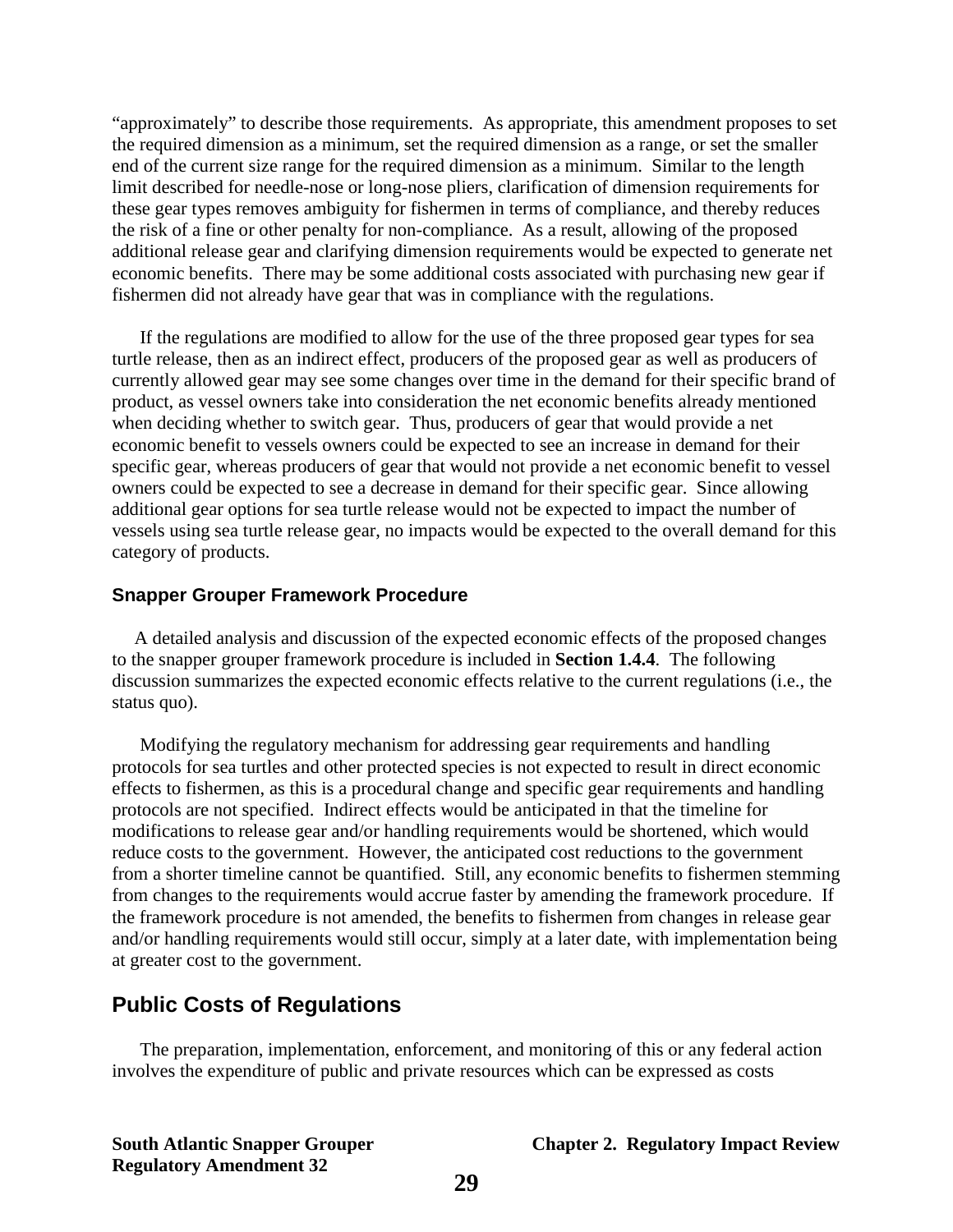associated with the regulations. Costs to the private sector are discussed in the effects of management measures. Estimated public costs associated with this action include:

South Atlantic Fishery Management Council (Council) costs of document preparation, meetings, public hearings, and information dissemination  $$15,000$ 

NMFS administrative costs of document preparation, meetings and review \$15,000

 $\text{NOTAL}$  \$30,000

The estimate provided above does not include any law enforcement costs. Any enforcement duties associated with this action would be expected to be covered under routine enforcement costs rather than an expenditure of new funds. Council and NMFS administrative costs directly attributable to this amendment and the rulemaking process would be incurred prior to the effective date of the final rule implementing this amendment.

### **Net Benefits of Regulatory Action**

In terms of net benefits, actions identified to decrease costs may also be expected to increase net economic benefits. It is important to specify the time period being considered when evaluating benefits and costs. According to the Office of Management and Budget's FAQs regarding Circular  $A^{-1}$ . "When choosing the appropriate time horizon for estimating costs and benefits, agencies should consider how long the regulation being analyzed is likely to have resulting effects. The time horizon begins when the regulatory action is implemented and ends when those effects are expected to cease. Ideally, analysis should include all future costs and benefits. Here as elsewhere, however, a 'rule of reason' is appropriate, and the agency should consider for how long it can reasonably predict the future and limit its analysis to this time period. Thus, if a regulation has no predetermined sunset provision, the agency will need to choose the endpoint of its analysis on the basis of a judgment about the foreseeable future."

For current purposes, the reasonably "foreseeable future" is considered to be the next 10 years. There are two primary reasons for considering the next 10 years the appropriate time period for evaluating the benefits and costs of this regulatory action rather than a longer (or shorter) time period. First, this regulatory action does not include a predetermined sunset provision. Second, based on the history of management in the snapper grouper fishery, regulations regarding sea turtle release gear are revisited about once every 10 years or so.

The analyses of the quantified net changes in economic benefits through cost savings indicates an annual increase in benefits of \$10,008. In discounted terms and over a 10-year time period, the total net present value of this increase in benefits is \$70,292 using a 7% discount rate and \$85,370 using a 3% discount rate. The estimated non-discounted public costs resulting from the regulation are \$30,000. The costs resulting from the amendment and the associated rulemaking process should not be discounted as they will be incurred prior to the effective date of the final rule.

 $\overline{a}$ 

**South Atlantic Snapper Grouper Chapter 2. Regulatory Impact Review**

<span id="page-36-0"></span><sup>12</sup> See p. 4 at [https://obamawhitehouse.archives.gov/sites/default/files/omb/assets/OMB/circulars/a004/a-4\\_FAQ.pdf](https://obamawhitehouse.archives.gov/sites/default/files/omb/assets/OMB/circulars/a004/a-4_FAQ.pdf)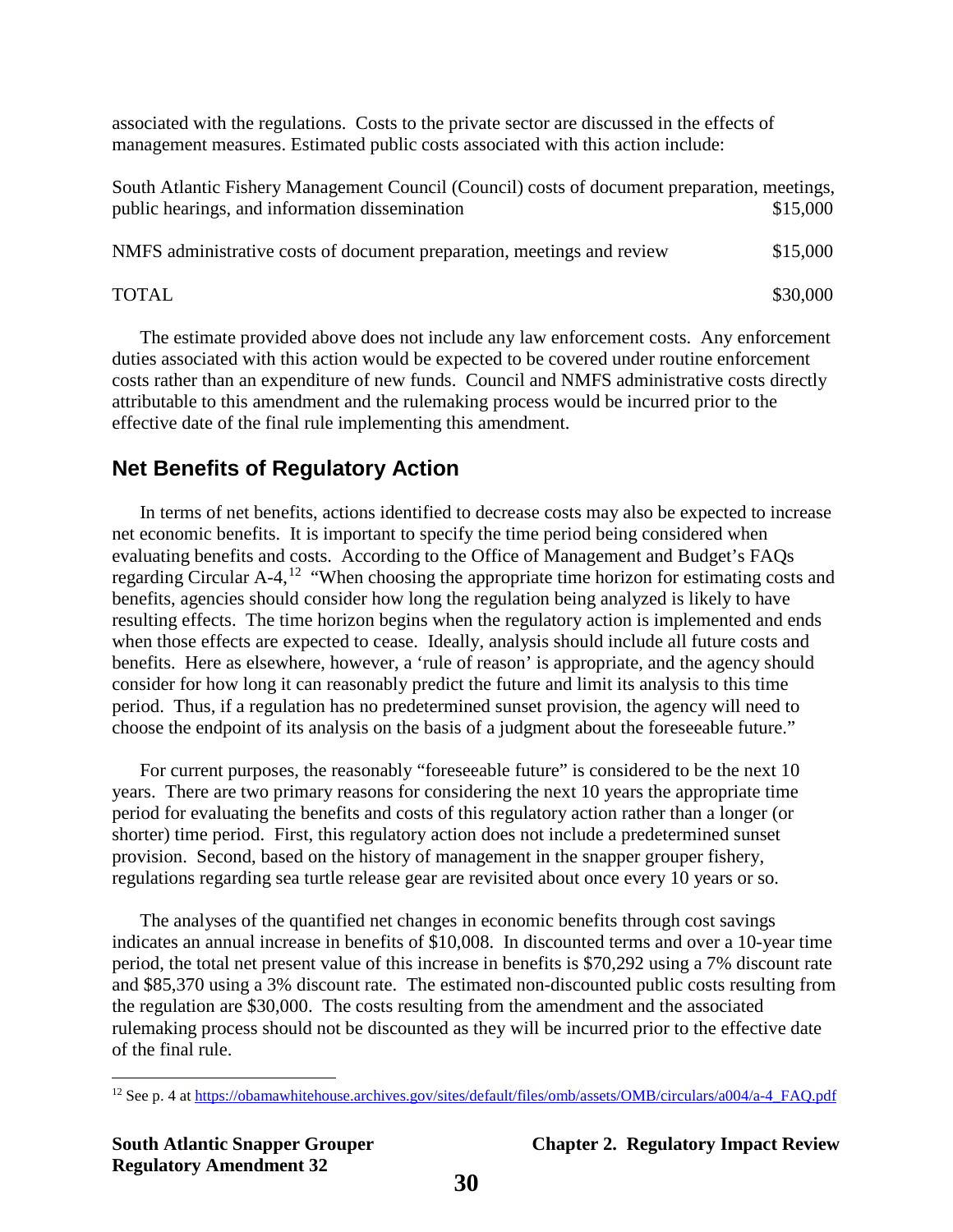Based on this information, this regulatory action is expected to increase net benefits to the Nation. Over a 10-year time period, the quantified net economic benefits are expected to be \$40,292 using a 7% discount rate and \$55,370 using a 3% discount rate.

#### **Determination of Significant Regulatory Action**

Pursuant to E.O. 12866, a regulation is considered a "significant regulatory action" if it is likely to result in: 1) an annual effect of \$100 million or more or adversely affect in a material way the economy, a sector of the economy, productivity, competition, jobs, the environment, public health or safety, or State, local, or tribal governments or communities; 2) create a serious inconsistency or otherwise interfere with an action taken or planned by another agency; 3) materially alter the budgetary impact of entitlements, grants, user fees, or loan programs or the rights or obligations of recipients thereof; or 4) raise novel legal or policy issues arising out of legal mandates, the President's priorities, or the principles set forth in this executive order. Based on the information provided above, these actions have been determined to not be economically significant for the purposes of E.O. 12866.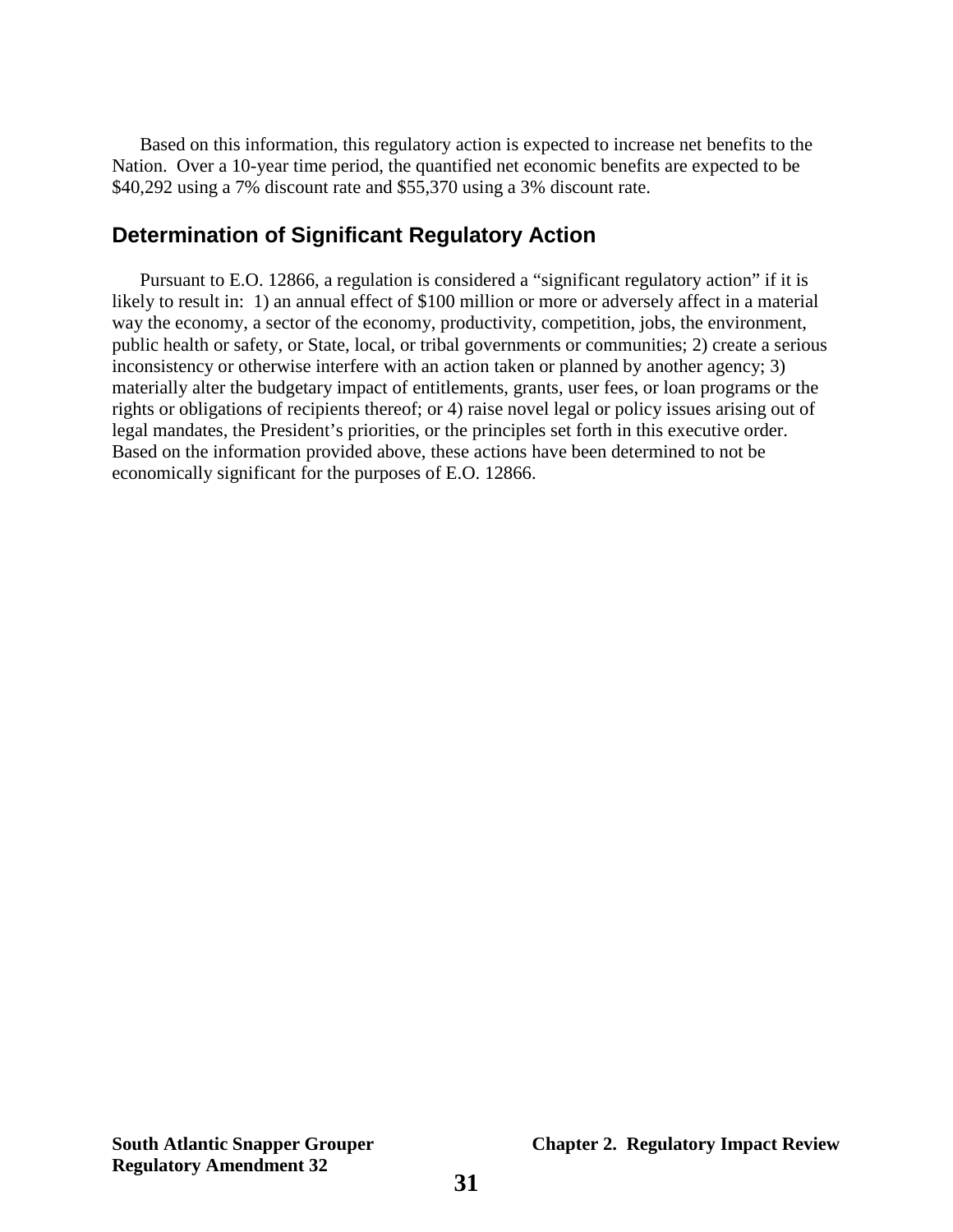# <span id="page-38-0"></span>**Chapter 3. Regulatory Flexibility Act Analysis**

# <span id="page-38-1"></span>**3.1 Introduction**

The purpose of the Regulatory Flexibility Act (RFA) is to establish a principle of regulatory issuance that agencies shall endeavor, consistent with the objectives of the rule and of applicable statutes to fit regulatory and informational requirements to the scale of businesses, organizations, and governmental jurisdictions subject to regulation. To achieve this principle, agencies are required to solicit and consider flexible regulatory proposals and to explain the rationale for their actions to assure such proposals are given serious consideration. The RFA does not contain any decision criteria; instead the purpose of the RFA is to inform the agency, as well as the public, of the expected economic effects of various alternatives contained in the regulatory action and to ensure the agency considers alternatives that minimize the expected economic effects on small entities while meeting the goals and objectives of the applicable statutes (e.g., the Magnuson-Stevens Fishery Conservation and Management Act (Magnuson-Stevens Act)).

With certain exceptions, the RFA requires agencies to conduct an initial regulatory flexibility analysis (IRFA) for each proposed rule. The IRFA is designed to assess the effects various regulatory alternatives would have on small entities, including small businesses, and to determine ways to minimize those effects. An IRFA is primarily conducted to determine whether the proposed regulatory action would have a significant economic effect on a substantial number of small entities. In addition to analyses conducted for the Regulatory Impact Review (RIR), the IRFA provides: 1) a description of the reasons why action by the agency is being considered; 2) a succinct statement of the objectives of, and legal basis for, the proposed regulatory action; 3) a description and, where feasible, an estimate of the number of small entities to which the proposed regulatory action will apply; 4) a description of the projected reporting, record-keeping, and other compliance requirements of the proposed regulatory action, including an estimate of the classes of small entities which will be subject to the requirements of the report or record; 5) an identification, to the extent practicable, of all relevant federal rules, which may duplicate, overlap, or conflict with the proposed rule; and 6) a description of any significant alternatives to the proposed regulatory action which accomplish the stated objectives of applicable statutes and would minimize any significant economic effects of the proposed regulatory action on small entities.

In addition to the information provided in this section, additional information on the expected economic effects of the proposed action is included in the RIR.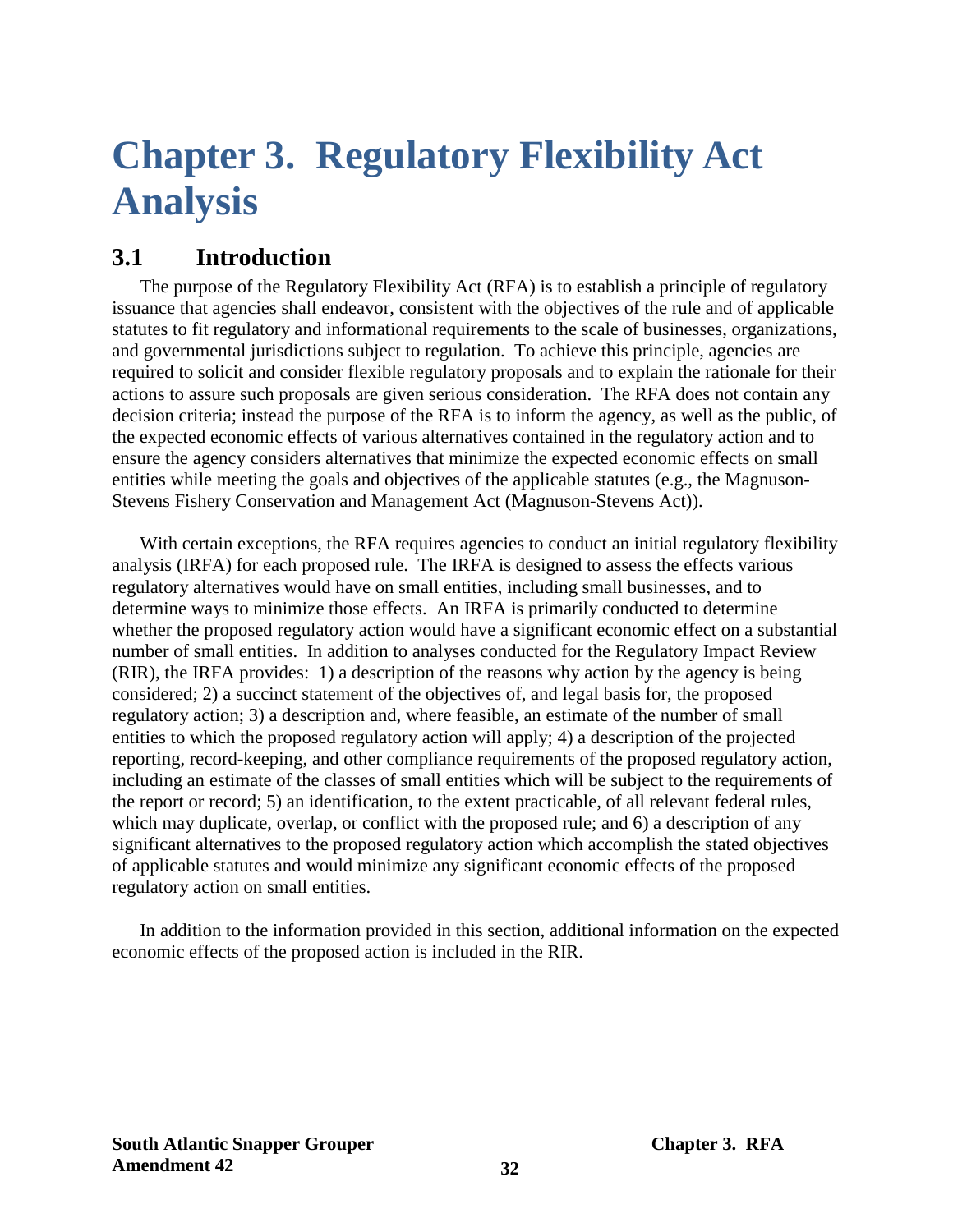# <span id="page-39-0"></span>**3.2 Statement of the need for, objectives of, and legal basis for the rule**

A discussion of the reasons why action by the agency is being considered is provided in Section 1.3. The purposes of this proposed action are to allow the use of three new sea turtle release gear types by vessels in the commercial snapper grouper fishing industry (i.e., vessels with Federal commercial South Atlantic snapper grouper permits) and for-hire snapper grouper fishing industry (i.e., vessels with Federal charter vessel/headboat South Atlantic snapper grouper permits); establish a new and clearer minimum length for long-nose and needle-nose pliers used to release incidentally hooked sea turtles and other protected species in the commercial and for-hire sectors of the South Atlantic snapper grouper fishery; clarify dimension requirements for other currently required release gear for incidentally hooked sea turtles and other protected species; and modify the snapper grouper fishery management plan framework procedure to include changes to release gear requirements through the abbreviated process. The objectives of this proposed action are to provide greater flexibility to vessels in the commercial snapper grouper fishing industry and for-hire snapper grouper fishing industry in complying with release gear regulations, clarify existing requirements of currently required release gear for fishery participants and law enforcement officers, and streamline the process for future revisions to release gear and handling procedures for incidentally captured sea turtles and other protected species after approval by the National Marine Fisheries Service (NMFS) Southeast Fisheries Science Center.

The Magnuson-Stevens Act serves as the legal basis for the proposed regulatory action.

# <span id="page-39-1"></span>**3.3 Description and estimate of the number of small entities to which the proposed action would apply**

This proposed regulatory action would allow vessels in the commercial and for-hire South Atlantic snapper grouper industries to use a collapsible hoop net or sea turtle hoist rather than a dip net to bring an incidentally captured sea turtle on board, and a new dehooking device to remove an externally embedded hook from a sea turtle. This proposed regulatory action would also clarify requirements for currently required gear used to remove fishing gear from sea turtles to aid fishermen and law enforcement personnel with compliance and enforcement efforts. Existing regulations use the word "approximately" to define some gear specifications, and this proposed rule would replace "approximately" in the applicable regulations where precise specifications would clarify requirements for the dimensions or lengths of several devices, including the short-handled dehookers for internal and external hooks, bite block on the shorthandled internal use dehooker, long-nose or needle-nose pliers, bolt cutters, and the block of hard wood and hank of rope when used as mouth openers and gags. In general, these clarifications would either establish the currently approximate dimensions as a minimum, or establish the smaller end of the current size range for the required dimensions as a minimum. Specific proposed changes of importance from a cost perspective are requiring long-nose or needle-nose pliers with a minimum length of 11 inches (28 cm), rather than "approximately" 12 inches (30 cm) in overall length, and changing the required length of monofilament line cutters from "approximately" 7.5 inches (19 cm) to a minimum of 6 inches (15 cm). Thus, this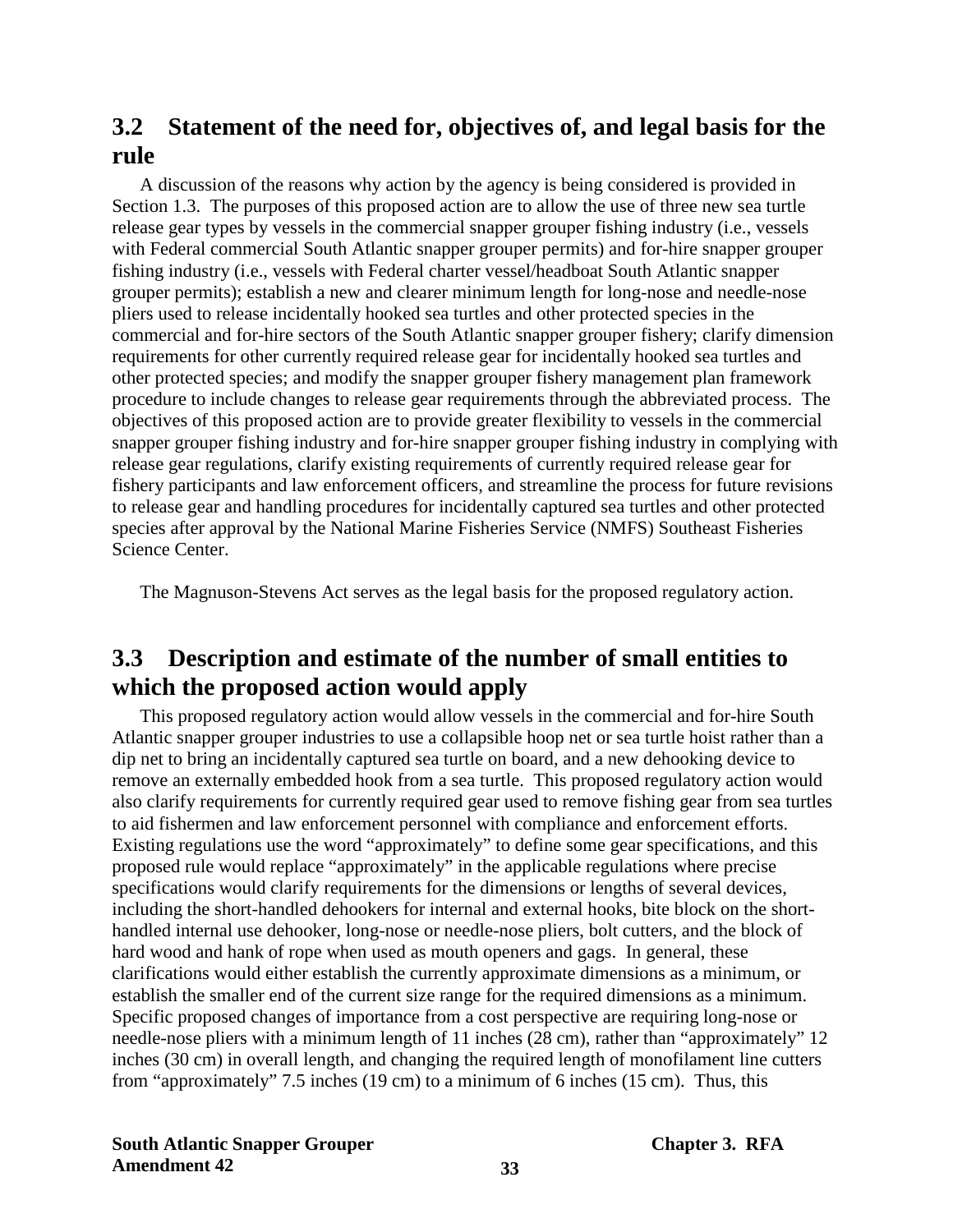proposed regulatory action is expected to directly regulate vessels (businesses) in the commercial and for-hire South Atlantic snapper grouper fishing industries.

In 2017, the number of vessels with valid or renewable for-hire snapper grouper permits was 1,982. In addition, there were 554 vessels with valid or renewable unlimited snapper grouper (SG1) commercial permits and 114 vessels with 225-lb trip limited snapper grouper (SG2) commercial permits. Based on information provided in a recent analysis regarding permit portfolios of commercial snapper grouper permit holders, it is assumed that 21.8% of SG1 permitted vessels (121 vessels) and 23.6% of SG2 permitted vessels (27 vessels) also held a forhire snapper grouper permit. Based on this information, an estimated 148 vessels hold both a commercial and a for-hire snapper grouper permit. Thus, 2,502 vessels are expected to be directly regulated by this proposed regulatory action.

Although NMFS possesses complete ownership data for businesses and vessels that participate in other industries, ownership data regarding businesses that possess commercial or charter vessel/headboat South Atlantic snapper grouper permits is incomplete. Therefore, it is not currently feasible to accurately determine affiliations between these particular businesses. As a result of the incomplete ownership data, for purposes of this analysis, it is assumed each of these vessels is independently owned by a single business, which is expected to result in an overestimate of the actual number of businesses directly regulated by this proposed regulatory action. Thus, this proposed regulatory action is estimated to directly regulate 2,502 businesses in the commercial and for-hire South Atlantic snapper grouper fishing industries.

All monetary estimates in the following analysis are in 2017 dollars. For vessels with commercial South Atlantic snapper grouper permits that were active in the snapper grouper fishery from 2013 through 2017, average annual gross revenue was \$45,476 per vessel. According to Overstreet, Perruso, and Liese (2018), annual net revenue from operations for vessels in the commercial snapper grouper industry was approximately 5% of their average annual gross revenue from 2014 through 2016, while average net cash flow was about 19% of their average annual gross revenue during this time. Net revenue from operations is the best available measure of economic profit for these vessels, though net cash flow may also be of interest to fishery participants and managers. Thus, annual net revenue from operations (economic profit) for snapper grouper vessels is estimated to be \$2,046 per vessel, while average annual net cash flow per vessel is estimated to be \$8,640 per vessel. According to Holland et al. (2012), the average annual gross revenue for a South Atlantic headboat is \$212,680 while the average annual gross revenue for a South Atlantic charter vessel is \$120,297.

The Small Business Administration (SBA) has established size standards for all major industry sectors in the U.S. including for-hire businesses (NAICS code 487210). A business primarily involved in for-hire fishing is classified as a small business if it is independently owned and operated, is not dominant in its field of operation (including its affiliates), and has annual receipts (revenue) not in excess of \$7.5 million for all its affiliated operations worldwide. In 2017, the maximum annual gross revenue for a single headboat in the South Atlantic was about \$748,000 (D. Carter, pers. comm.). Because average annual gross revenue for headboats in the South Atlantic is significantly greater than average annual gross revenue for charter

**South Atlantic Snapper Grouper Chapter 3. RFA Amendment 42 34**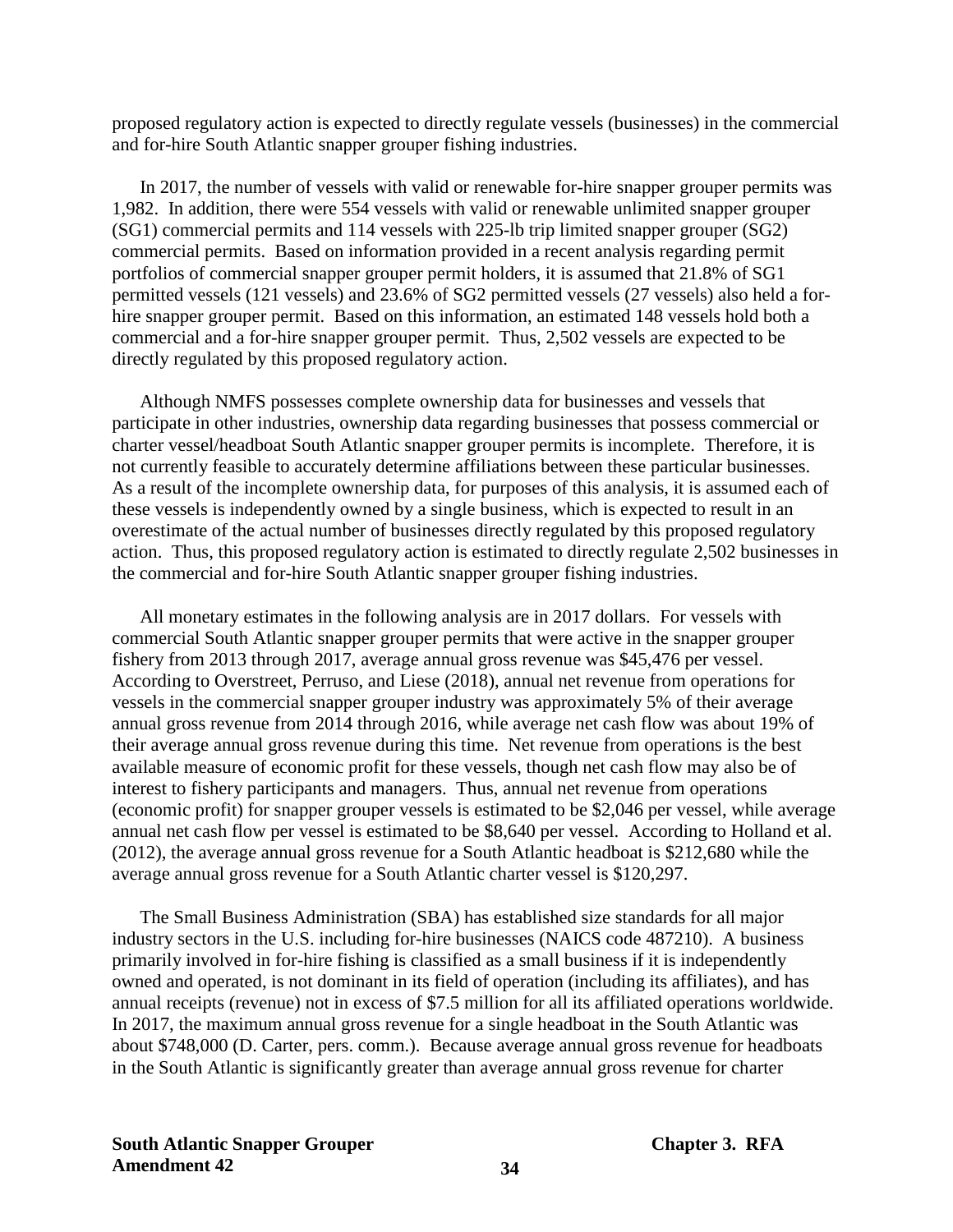vessels, it is assumed the maximum annual gross revenue for charter vessels is less than \$748,000.

On December 29, 2015, NMFS issued a final rule establishing a small business size standard of \$11 million in annual gross receipts (revenue) for all businesses primarily engaged in the commercial fishing industry (NAICS code 11411) for RFA compliance purposes only (80 FR 81194, December 29, 2015). In addition to this gross revenue standard, a business primarily involved in commercial fishing is classified as a small business if it is independently owned and operated, and is not dominant in it field of operations (including its affiliates). For the vessels with commercial South Atlantic snapper grouper permits, the maximum annual gross revenue earned by a single vessel that was active in the industry between 2013 and 2017 was approximately \$1.43 million.

Based on the information above, all businesses directly regulated by this proposed regulatory action are determined to be small businesses for the purpose of this analysis.

# <span id="page-41-0"></span>**3.4 Description of the projected reporting, record-keeping and other compliance requirements of the proposed rule, including an estimate of the classes of small entities which will be subject to the requirement and the type of professional skills necessary for the preparation of the report or records**

This proposed regulatory action would not establish any new reporting or record-keeping requirements. However, for vessels with commercial or charter vessel/headboat permits in the South Atlantic snapper grouper fishery, it will expand the available options for complying with release gear regulatory requirements for sea turtles and other protected species. See the discussion in Section 3.6 for additional details.

### <span id="page-41-1"></span>**3.5 Identification of all relevant federal rules, which may duplicate, overlap or conflict with the proposed rule**

No duplicative, overlapping, or conflicting federal rules have been identified.

### <span id="page-41-2"></span>**3.6 Significance of economic effects on small entities**

#### Substantial number criterion

This proposed regulatory action, if implemented, would be expected to directly regulate all 2,502 vessels in the commercial and for-hire South Atlantic snapper grouper fishing industries. All directly regulated businesses have been determined, for the purpose of this analysis, to be small entities. Based on this information, the proposed regulatory action is expected to affect a substantial number of small businesses.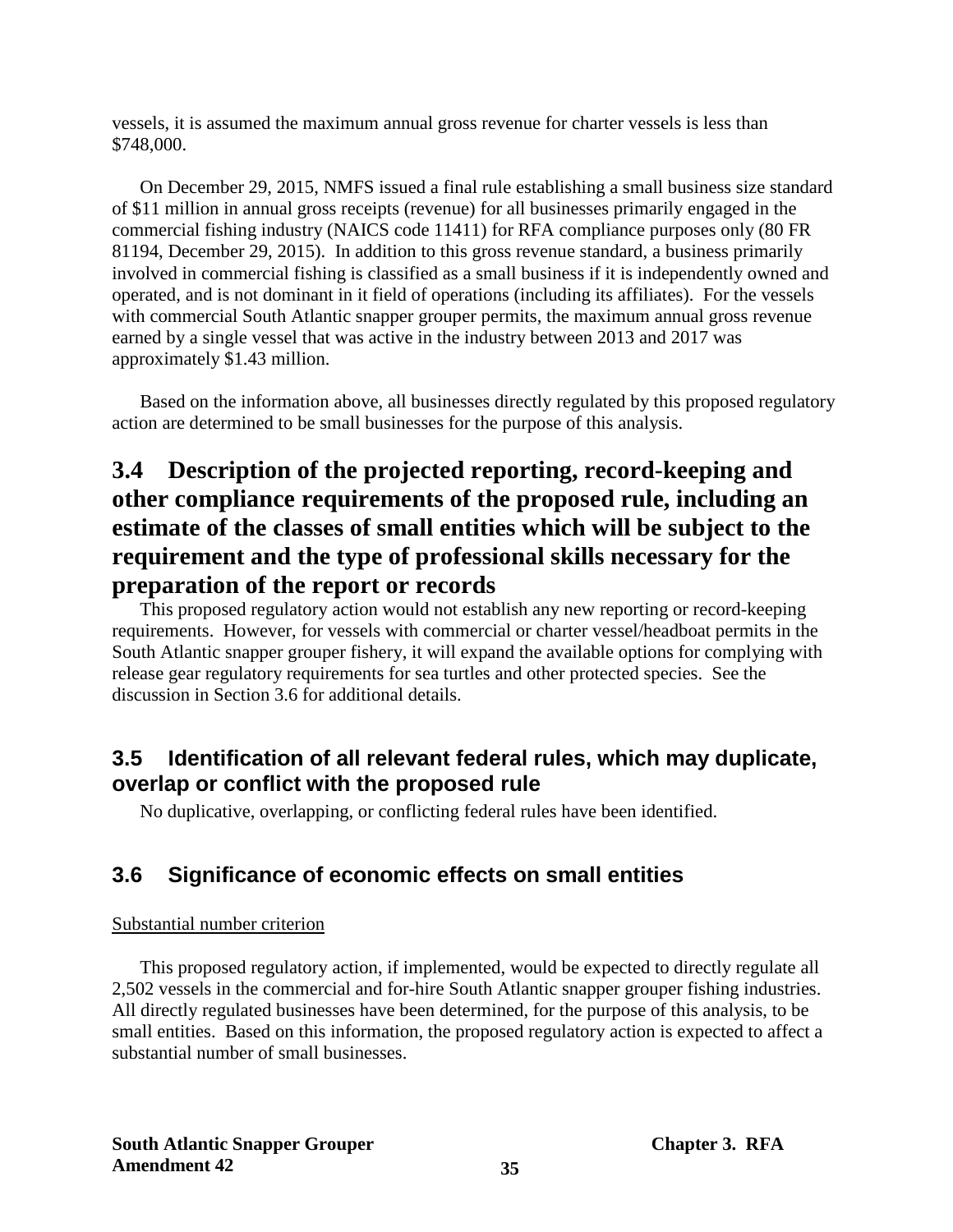#### Significant economic effects

The outcome of "significant economic impact" can be ascertained by examining two factors: disproportionality and profitability.

Disproportionality: Do the regulations place a substantial number of small entities at a significant competitive disadvantage to large entities?

All entities directly regulated by this regulatory action have been determined to be small entities. Thus, the issue of disproportionality does not arise in the present case.

Profitability: Do the regulations significantly reduce profits for a substantial number of small entities?

Allowing federally permitted businesses (vessels) in the commercial and for-hire South Atlantic snapper grouper fishing industries to use a collapsible hoop net or sea turtle hoist rather than a dip net to handle incidentally captured sea turtles is expected to reduce the cost of complying with the associated regulatory requirement by about \$40 per business (vessel) on average. However, when this gear is replaced, typically about once every 7 years, the average cost savings to each business (vessel) is about \$6 per year and thus is expected to only minimally increase these businesses' profitability.

Allowing federally permitted businesses (vessels) in the commercial and for-hire South Atlantic snapper grouper fishing industries to use a new dehooking device to remove an externally embedded hook from a sea turtle is not expected to change the cost of complying with the associated regulatory requirement as its cost is within the range of the currently allowed dehooking devices. Thus, NMFS does not expect the profitability of commercial and for-hire vessels to change as a result of allowing this new dehooking device.

Clarifying the dimensions or length requirements for several other sea turtle release devices in cases where the regulations currently use the word "approximately" to describe those requirements or are otherwise ambiguous is expected to aid fishermen in the commercial and forhire South Atlantic snapper grouper fishing industries with compliance, as well as aid law enforcement efforts, though some clarifications would slightly reduce flexibility. As such, these clarifications are expected to reduce the risk of these businesses incurring a fine or other penalty for unintentional non-compliance with the requirements, and thus would generally be expected to reduce the costs of complying with those requirements.

For example, allowing federally permitted vessels in the commercial and for-hire South Atlantic snapper grouper fishing industries to use long-nose or needle-nose pliers with an overall length of 11 inches (28 cm) or greater, rather than "approximately" 12 inches (30 cm), is expected to reduce the cost of complying with the associated regulatory requirement for at least some of these businesses. Due to the ambiguity of the current length requirement, as well as the limited market availability of pliers with an approximate length of 12 inches (30 cm), it has been difficult for some vessel owners to find pliers that clearly comply with the current regulation. As a result, some of these owners currently use pliers that have an overall length of 11 inches (28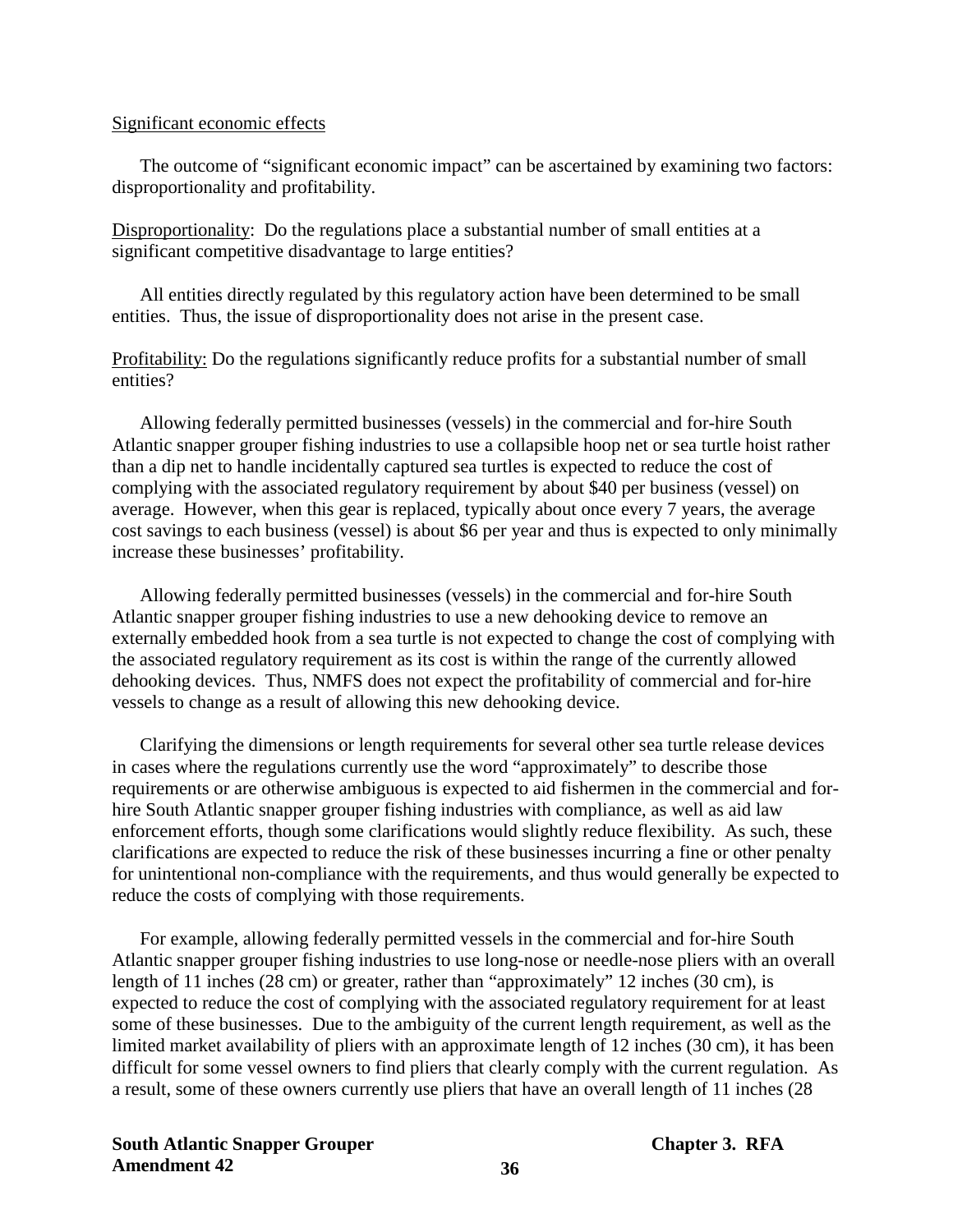cm). Thus, the proposed regulatory change would eliminate the risk of vessel owners that currently use pliers with an overall length of 11 inches (28 cm) from potentially being found non-compliant with the current regulation and having to purchase new pliers, which cost around \$10, that comply with the current regulation.

In addition, modifying the required length for approved monofilament line cutters from "approximately" 7.5 inches (19 cm) in length to a minimum of 6 inches (15 cm) in length would allow federally permitted vessels in the commercial and for-hire South Atlantic snapper grouper fishing industries to use monofilament line cutters as small as 6 inches (15 cm) in length. Monofilament line cutters 6 inches (15 cm) in length and longer are commonly available in the market. The cost of monofilament line cutters ranges from \$15 to \$66 (K. O'Donnell, pers. comm.), depending on the material and features. Thus, the proposed regulatory change would eliminate the risk of vessel owners currently using monofilament line cutters 6 inches (15 cm) in length from potentially being found non-compliant with the current regulation and having to purchase new monofilament line cutters that comply with the current regulations.

Although federally permitted vessel owners are expected to be able to meet the clarified dimension and length requirements in this proposed rule without purchasing new gear, it is possible that a few may incur costs to replace gear that would be non-compliant. For example, though unlikely, it is possible that some commercial and for-hire fishing vessel owners could be using monofilament line cutters less than 6 inches (15 cm) in length (e.g., 5.5 inches (14 cm) in length) and consider this to be compliant with the current "approximately" 7.5-inch (19-cm) requirement. These vessel owners would have to purchase new monofilament line cutters and incur the associated cost. However, NMFS expects few if any commercial or for-hire fishing vessel owners to consider a length more than 25 percent less than "approximately" 7.5 inches (19 cm) in length as compliant with the current requirement. Thus, the potential costs resulting from this remote possibility are expected to be minimal if not zero.

Modifying the Snapper Grouper Fishery Management Plan framework procedure to include changes to release gear requirements through the abbreviated framework process is an administrative action that does not alter any requirements that directly regulate federally permitted vessels in the commercial and for-hire South Atlantic snapper grouper fishing industries. Therefore, this action is not expected to affect the profitability of any businesses that possess these permits.

As a result of the information above, a significant reduction in profits for a substantial number of small entities is not expected as a result of the proposed regulatory action.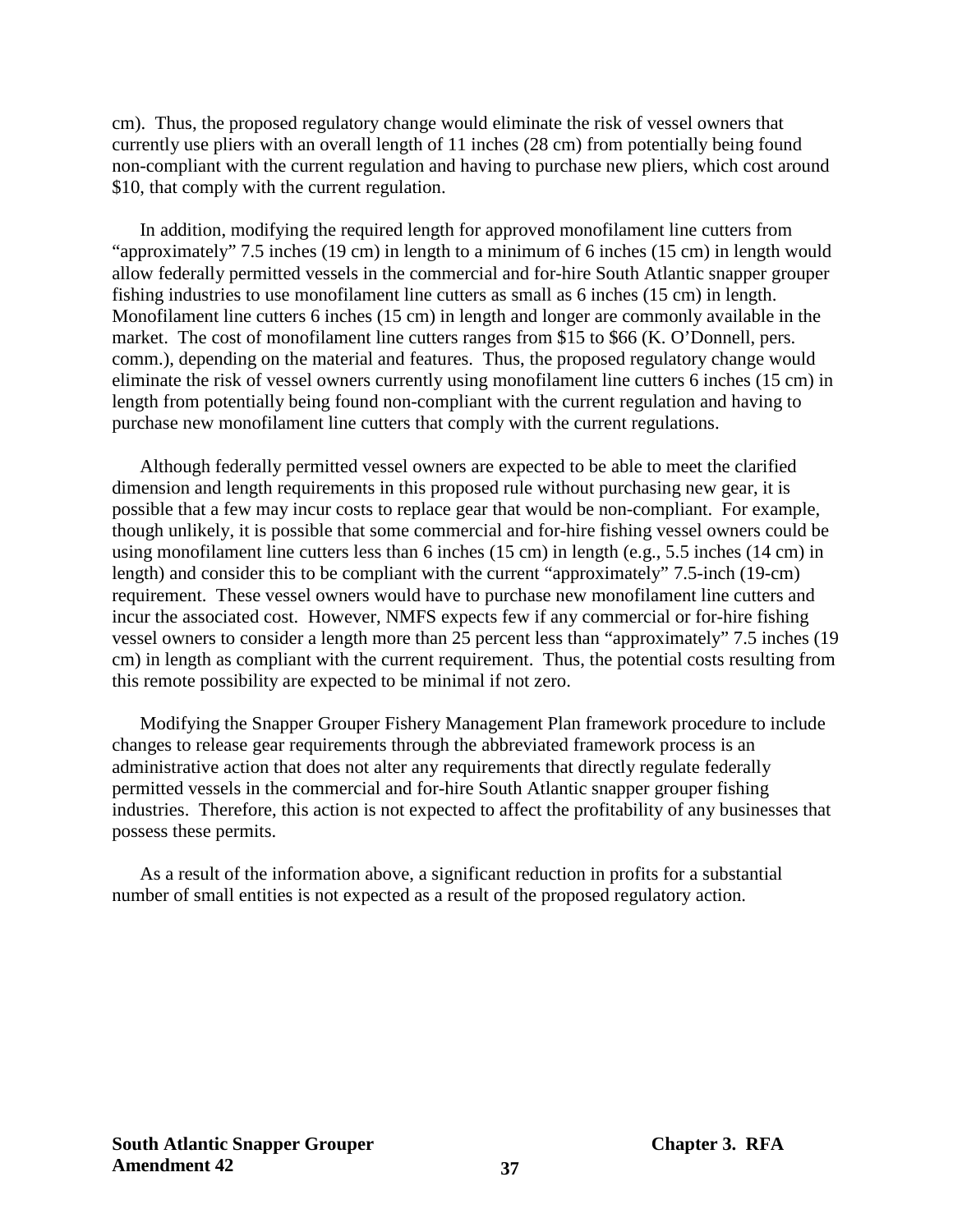# <span id="page-44-0"></span>**3.7 Description of significant alternatives to the proposed action and discussion of how the alternatives attempt to minimize economic impacts on small entities**

This proposed regulatory action, if implemented, is not expected to reduce the profits of any small businesses directly regulated by this action. As a result, the issue of significant alternatives is not relevant.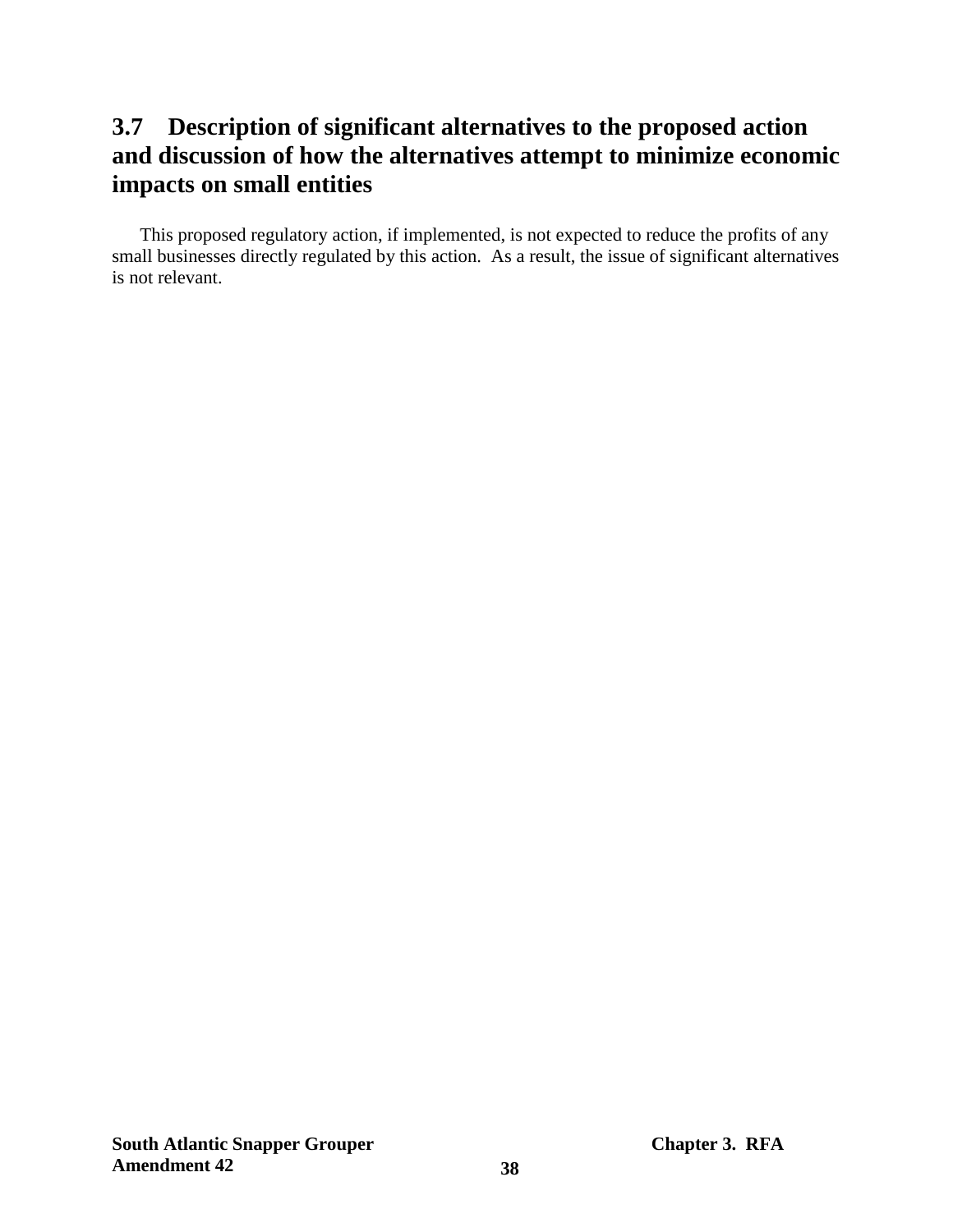# <span id="page-45-0"></span>**Chapter 4. References**

Buck, K. M. 2018. Socio-economic profile of the snapper grouper commercial fishery in the South Atlantic region. South Atlantic Fishery Management Council, 4055 Faber Place Drive, Ste 201, Charleston, S.C. 29405.

Carter, D.W. and C. Liese. 2012. The Economic Value of Catching and Keeping or Releasing Saltwater Sport Fish in the Southeast USA. North American Journal of Fisheries Management, 32:4, 613-625. [http://dx.doi.org/10.1080/02755947.2012.675943.](http://dx.doi.org/10.1080/02755947.2012.675943)

Epperly, S., L. Stokes, and S. Dick. 2004. Careful release protocols for sea turtle release with minimal injury. NOAA Technical Memorandum NMFS-SEFSC-524, 42 pp.

Haab, T., Hicks, R. L., Schnier, K., Whitehead, J. C. 2012. Angler heterogeneity and the speciesspecific demand for marine recreational fishing. Working Paper No. 10-02. Appalachian State University, Department of Economics. Available: [http://econ.appstate.edu/marfin/.](http://econ.appstate.edu/marfin/) (September 2014).

Holland, S. M., Oh, C., Larkin, S. L., Hodges, A. W. 2012. The operations and economics of the for-hire fishing fleets of the South Atlantic states and the Atlantic coast of Florida. University of Florida. Available: [https://fred.ifas.ufl.edu/pdf/Holland.pdf](https://www.google.com/url?sa=t&rct=j&q=&esrc=s&source=web&cd=1&ved=2ahUKEwj037-5w6zfAhVIl1QKHdXoCpsQFjAAegQIARAC&url=https%3A%2F%2Ffred.ifas.ufl.edu%2Fpdf%2FHolland.pdf&usg=AOvVaw0lwr_r9O27U4mE0FSemwyu)*.* (December 2018)

National Marine Fisheries Service (NMFS). 2006. Endangered Species Act section 7 consultation on the Continued Authorization of Snapper Grouper Fishing under the South Atlantic Snapper Grouper Fishery Management Plan (RFFMP) and Proposed Amendment 13C. Biological Opinion. June 7.

NMFS. 2017. Fisheries Economics of the United States, 2015. U.S. Dept. of Commerce, NOAA Tech. Memo. NMFS-F/SPO-170, 247p.

National Marine Fisheries Service-Southeast Fisheries Science Center (NMFS-SEFSC). 2008. Careful release protocols for sea turtle release with minimal injury. Miami, FL. NOAA Technical Memorandum NMFS-SEFSC-580, 130 pp.

NMFS-SEFSC. 2008, Revised 2010. Careful release protocols for sea turtle release with minimal injury. Miami, FL. NOAA Technical Memorandum NMFS-SEFSC-580, 130 pp. [http://www.galvestonlab.sefsc.noaa.gov/forms/observer/nmfs\\_sefsc\\_tm\\_580.pdf.](http://www.galvestonlab.sefsc.noaa.gov/forms/observer/nmfs_sefsc_tm_580.pdf)

Overstreet, E., L. Perruso, and C. Liese. 2018. Economics of the U.S. South Atlantic Snapper-Grouper Fishery - 2016. NOAA Technical Memorandum NMFS-SEFSC-730. 104 p.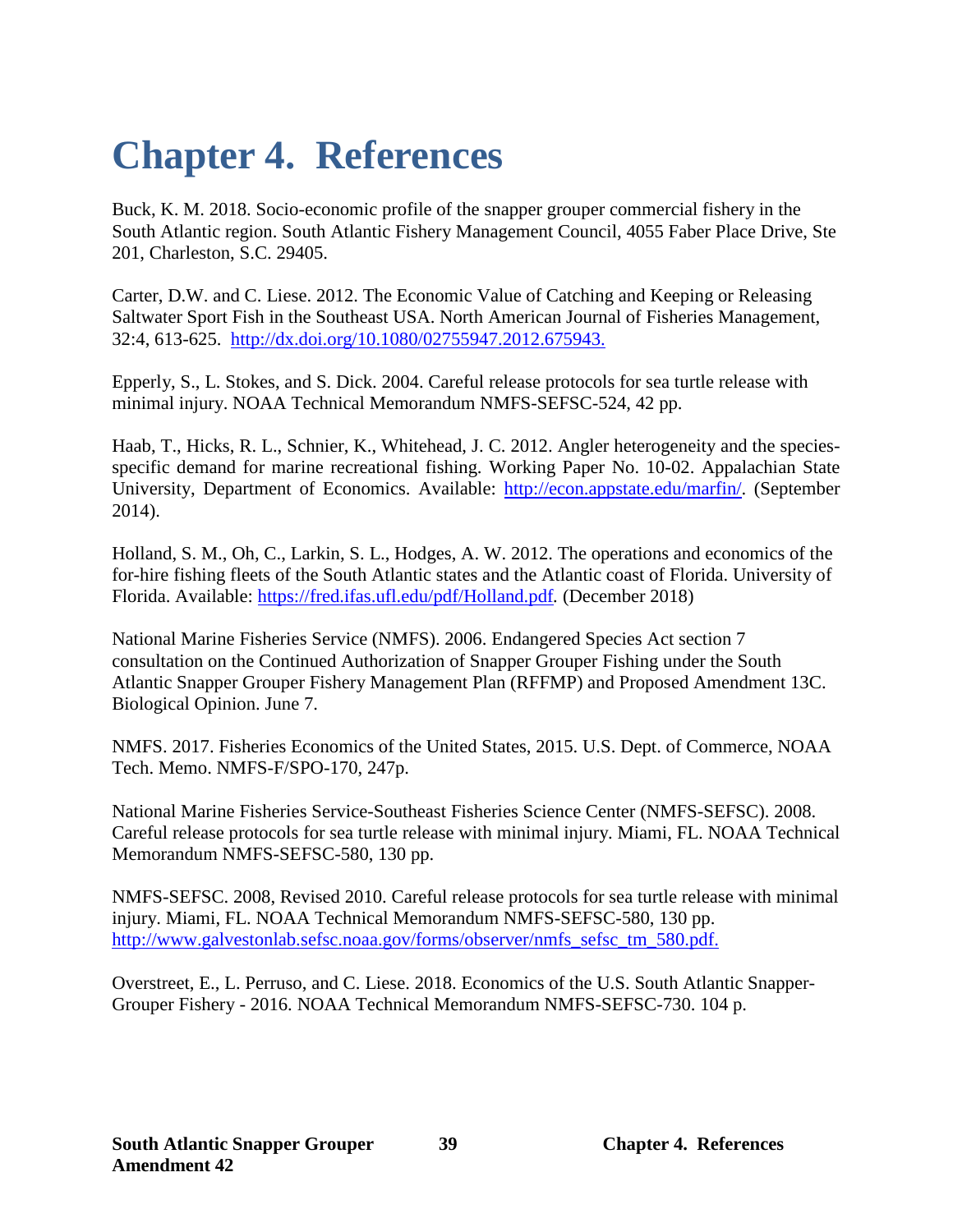South Atlantic Fishery Management Council (SAFMC). 2006. Amendment 13C, Final Environmental Assessment, Initial Regulatory Flexibility Analysis/Regulatory Impact Review, and Social Impact Assessment/Fishery Impact Statement for the Fishery Management Plan for the Snapper Grouper Fishery of the South Atlantic Region. South Atlantic Fishery Management Council, 1 Southpark Cir., Ste 306, Charleston, S.C. 29407-4699. 631 pp.

SAFMC. 2008. Amendment 15B, Final Environmental Impact Statement, Initial Regulatory Flexibility Analysis/Regulatory Impact Review, and Social Impact Assessment/Fishery Impact Statement for the Fishery Management Plan for the Snapper Grouper Fishery of the South Atlantic Region. South Atlantic Fishery Management Council, 4055 Faber Place, Ste 201, North Charleston, S.C. 29405.

SAFMC. 2011. Comprehensive Ecosystem Based Amendment 2, Final Environmental Assessment, Regulatory Flexibility Analysis/Regulatory Impact Review, and Social Impact Assessment/Fishery Impact Statement for the Fishery Management Plan for the Snapper Grouper Fishery of the South Atlantic Region. (Amendment 23 to the Snapper Grouper FMP). South Atlantic Fishery Management Council, 4055 Faber Place, Ste 201, North Charleston, S.C. 29405.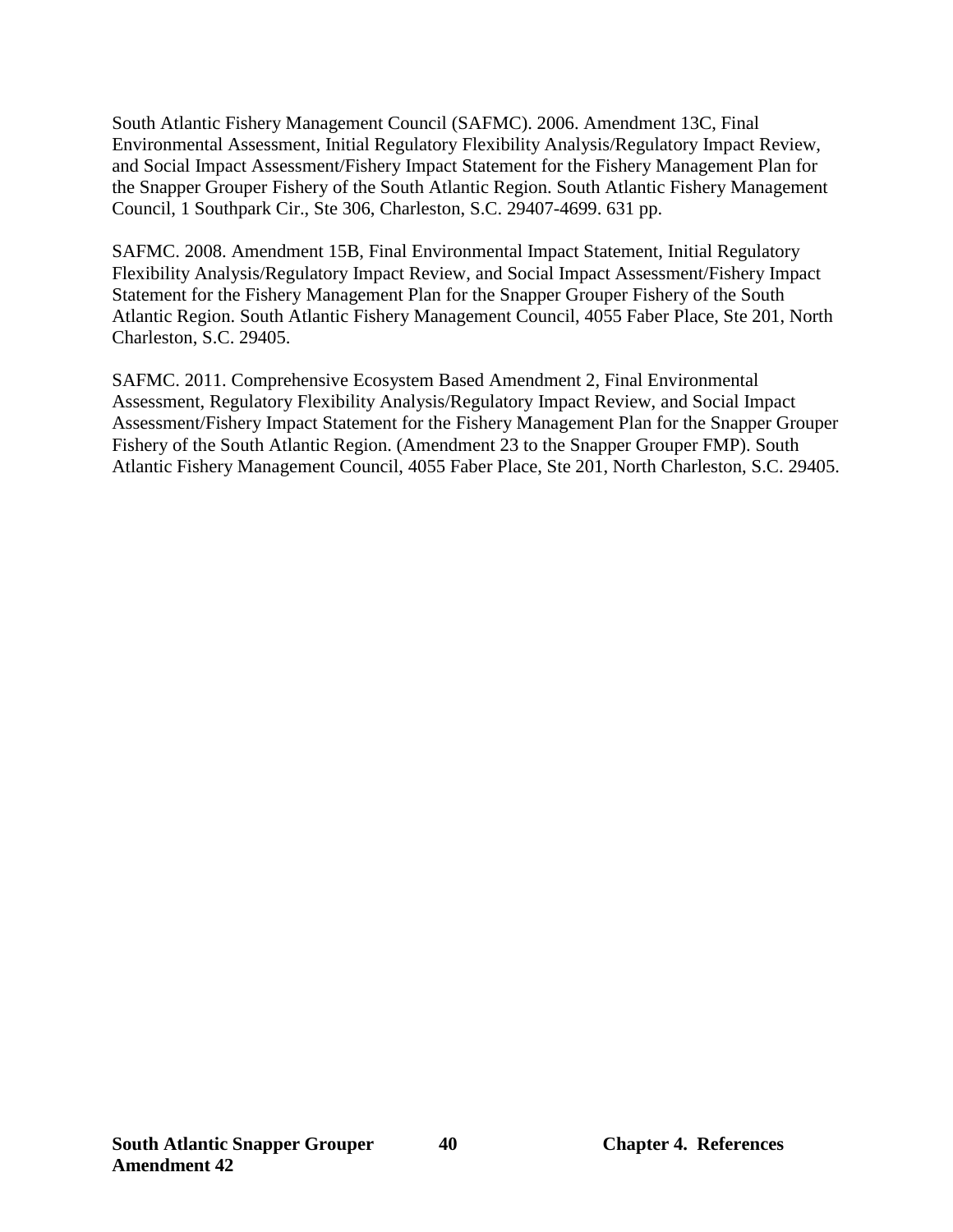# <span id="page-47-0"></span>**Appendix A. Sea Turtle Release Gear Requirements**

<span id="page-47-1"></span>**Table A1**. Sea turtle release gear required for vessels with a federal commercial and/or charter vessel/headboat permit for South Atlantic snapper grouper and with a freeboard height of 4 ft or less.

| <b>Required Item</b>              | <b>Example Model(s) Meeting Current Design Standards</b>          |
|-----------------------------------|-------------------------------------------------------------------|
| Dip net (handle length must be    | Dip nets meeting requirements available at Bluewater Tackle;      |
| 6 ft or 150% of freeboard         | Howell Tackle; Fisherman's Ideal Supply House; Half Hitch;        |
| height*, whichever is greater)    | Hi-Liner Fishing Gear & Tackle; SNL Corp; etc.                    |
|                                   | A standard automobile tire; boat cushion; or any other            |
| <b>Cushion or Support Device</b>  | comparable cushioned and elevated surface; device must be         |
|                                   | appropriately sized to fully support a range of sea turtle sizes. |
| Short-Handled Dehooker for        | 17-in Bite Block Deep-Hooked (Sea Turtle) pigtail ARC             |
| Internal Hooks**                  | Dehooker; NOAA/Chainlink Dehooker                                 |
|                                   | 17-in Bite Block Deep-Hooked (Sea Turtle) pigtail ARC             |
| <b>Short-Handled Dehooker for</b> | Dehooker; NOAA/Chainlink Dehooker; ARC Short-handled J-           |
| <b>External Hooks</b>             | Style Dehooker; Scotty's Dehooker; Short-handled                  |
|                                   | NOAA/Cylinder Dehooker                                            |
| Long-nose or Needle-nose          | 12-in S.S. NuMark Model #030 281 109 871, Offshore                |
| Pliers                            | Angler® Stainless Longreach Pliers Model #38-481-759-00, or       |
|                                   | Pittsburgh® 15-in Long Nose Locking Pliers                        |
| <b>Bolt Cutter</b>                | H.K. Porter Model 1490 AC                                         |
|                                   | Jinkai Model MC-T and Model MC-A; Fisherman's Ideal               |
|                                   | Supply House and SNL Corp. monofilament line cutter models        |
| Monofilament Line Cutter          | 1278 and CM100; Momoi Anvils mono cutters, serrated mono          |
|                                   | cutters, and scissor style mono cutters; Fiskars Multi-purpose    |
|                                   | cutter                                                            |
|                                   | At least Two (2) Types of the following Mouth Openers and         |
|                                   | <b>Mouth Gags</b>                                                 |
| <b>Block of Hard Wood</b>         | Any block of hard wood or long-handled hard wood wire brush       |
|                                   | with the bristles removed (e.g., Olympia Tools Model 974174)      |
| Set of (3) Canine Mouth Gags      | Jorvet Model 4160, 4162, and 4164                                 |
| Set of (2) Sturdy Dog Chew        | Nylabone©, Gumabone©, or Galileo© (trademarks owned by            |
| <b>Bones</b>                      | T. F. H. Publications, Inc.)                                      |
| Set of (2) Rope Loops Covered     | Any set of (2) rope loops covered with protected tubing           |
| with Protective Tubing            | meeting design standards                                          |
|                                   | Any size soft braided or wrapped nylon rope is acceptable,        |
| Hank of Rope                      | provided it creates a hank of rope approximately 2–4 in           |
|                                   | thickness                                                         |
| Set of (4) PVC Splice Couplings   | A set of (4) Standard Schedule 40 PVC splice couplings (1 in,     |
|                                   | $1.25$ in, $1.5$ in, and $2$ in)                                  |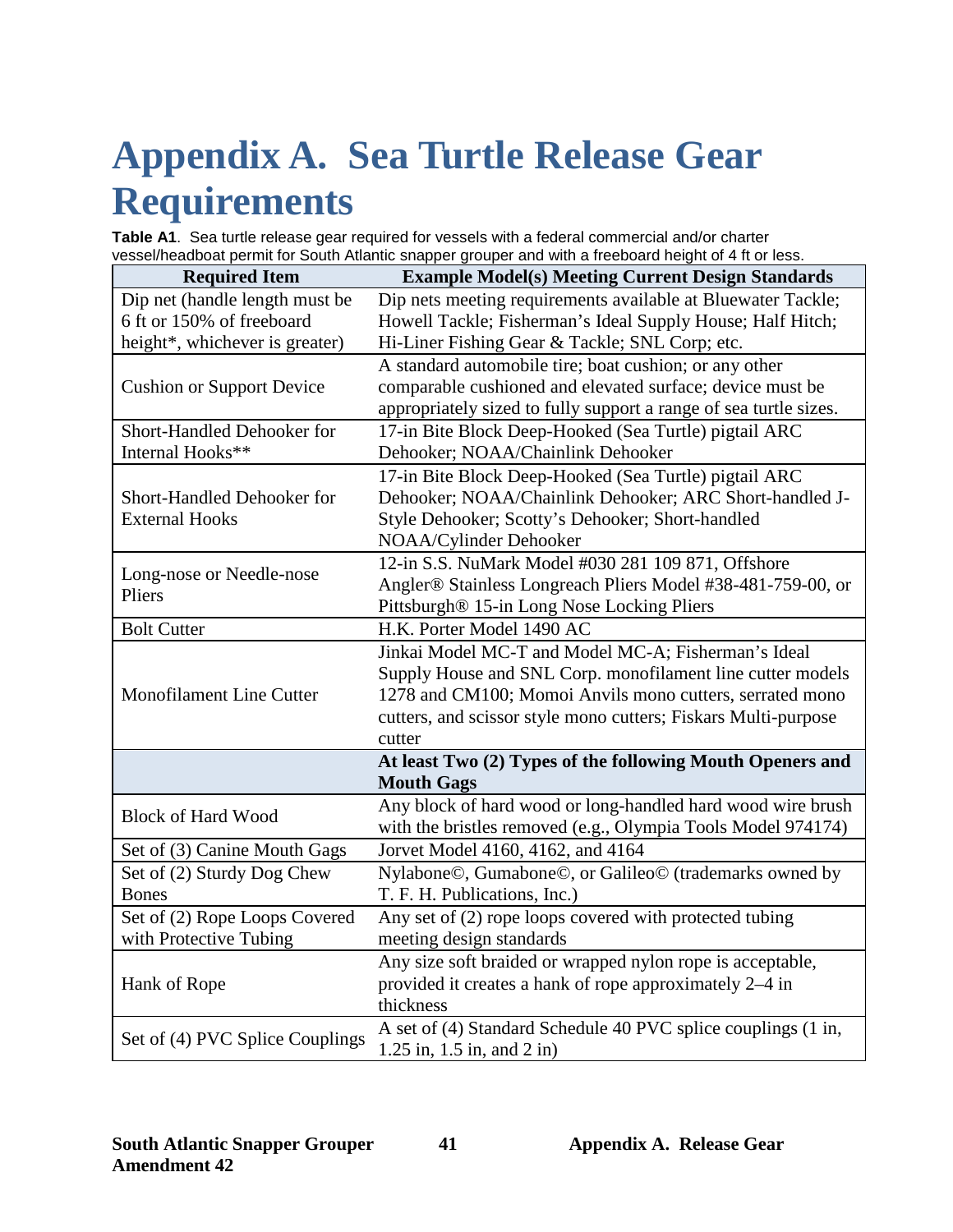| <b>Required Item</b>      | <b>Example Model(s) Meeting Current Design Standards</b>                                                                                                           |
|---------------------------|--------------------------------------------------------------------------------------------------------------------------------------------------------------------|
| Large Avian Oral Speculum | Avian oral speculum set from Veterinary Specialty Products;<br>Jorvet Model J-51z; and Krusse Model 273117; Large macaw<br>model J0051Z from Patterson Veterinary. |

**Disclaimer:** This table is meant to help fishermen comply with sea turtle release measures contained in regulations published in the *Federal Register* [76 FR 82183] on December 30, 2011, for the South Atlantic, and 71 FR 45428 published on August 9, 2006, for the Gulf of Mexico. All sea turtle release gear must meet the specific requirements in Appendix F to Part 622.

\*Freeboard is defined as the working distance between the top rail of the gunwale to the water's surface and will vary based on the vessel design.

\*\*Only one short-handled dehooker is required on board if the approved short-handled dehooker is designed to remove both internal and external hooks.

<span id="page-48-0"></span>

| Table A2. Sea turtle release gear required for vessels with commercial and/or charter vessel/headboats |  |  |  |  |  |
|--------------------------------------------------------------------------------------------------------|--|--|--|--|--|
| with a federal snapper grouper permit(s) and a freeboard height of greater than 4 ft.                  |  |  |  |  |  |

| <b>Required Item</b>                                                                                                                               | <b>Example Model(s) Meeting Current Design Standards</b>                                                                                                                                                                                |
|----------------------------------------------------------------------------------------------------------------------------------------------------|-----------------------------------------------------------------------------------------------------------------------------------------------------------------------------------------------------------------------------------------|
| Long-Handled Line Cutter (6 ft<br>or 150% of freeboard height,<br>whichever is greater)                                                            | NOAA/LaForce Line Cutter or NOAA/Arceneaux Line<br>Clipper                                                                                                                                                                              |
| Long-Handled (6 ft or 150% of<br>freeboard height, whichever is<br>greater) Dehooker for Internal<br>Hooks <sup>*</sup>                            | ARC 6' Pole Big Game (Pigtail) Dehooker; ARC 8' and 12'<br>Pole Breakdown Big Game (Pigtail) Dehooker; Long-handled<br><b>NOAA/Chainlink Dehooker</b>                                                                                   |
| Long-Handled (6 ft or 150% of<br>freeboard height, whichever is<br>greater) Dehooker for External<br>Hooks <sup>*</sup>                            | ARC 6'Pole Big Game (Pigtail) Dehooker; ARC 8' and 12'<br>Pole Breakdown Big Game (Pigtail) Dehooker; Long-handled<br>J-Style Dehooker or "Flip Stick"; Long-handled<br>NOAA/Cylinder Dehooker; Long-handled NOAA/Chainlink<br>Dehooker |
| Long-handled Device to pull an<br>"Inverted V" $(6 \text{ ft } (1.83 \text{ m}) \text{ or }$<br>150% of freeboard height,<br>whichever is greater) | Long-handled J-Style Dehooker or "Flip Stick"; Any standard<br>boat hook (e.g., Davis Telescoping Boat Hook to 96" Model<br>85002A); or Any standard fishing gaff (e.g., West Marine #<br>F6H5 Hook and #F6-006 Handle)                 |
| Dip net (handle length must be 6<br>ft or 150% of freeboard height,<br>whichever is greater)                                                       | Dip nets meeting requirements available at Bluewater Tackle;<br>Howell Tackle; Fishermans Ideal Supply House; Half Hitch;<br>Hi-Liner Fishing Gear & Tackle; SNL Corp; etc.                                                             |
| <b>Cushion or Support Device</b>                                                                                                                   | A standard automobile tire; boat cushion; or any other<br>comparable cushioned and elevated surface; device must be<br>appropriately sized to fully support a range of sea turtle sizes                                                 |
| Short-Handled Dehooker for<br>Internal Hooks*                                                                                                      | 17-in Bite Block Deep-Hooked (Sea Turtle) pigtail ARC<br>Dehooker; NOAA/Chainlink Dehooker                                                                                                                                              |
| <b>Short-Handled Dehooker for</b><br><b>External Hooks</b>                                                                                         | 17-in Bite Block Deep-Hooked (Sea Turtle) pigtail ARC<br>Dehooker; NOAA/Chainlink Dehooker; ARC Short-handled J-<br>Style Dehooker; Scotty's Dehooker; or Short-handled<br>NOAA/Cylinder Dehooker                                       |
| Long-nose or Needle-nose Pliers                                                                                                                    | 12-in S.S. NuMark Model #030 281 109 871, Offshore<br>Angler® Stainless Longreach Pliers Model #38-481-759-00, or<br>Pittsburgh® 15-in Long Nose Locking Pliers                                                                         |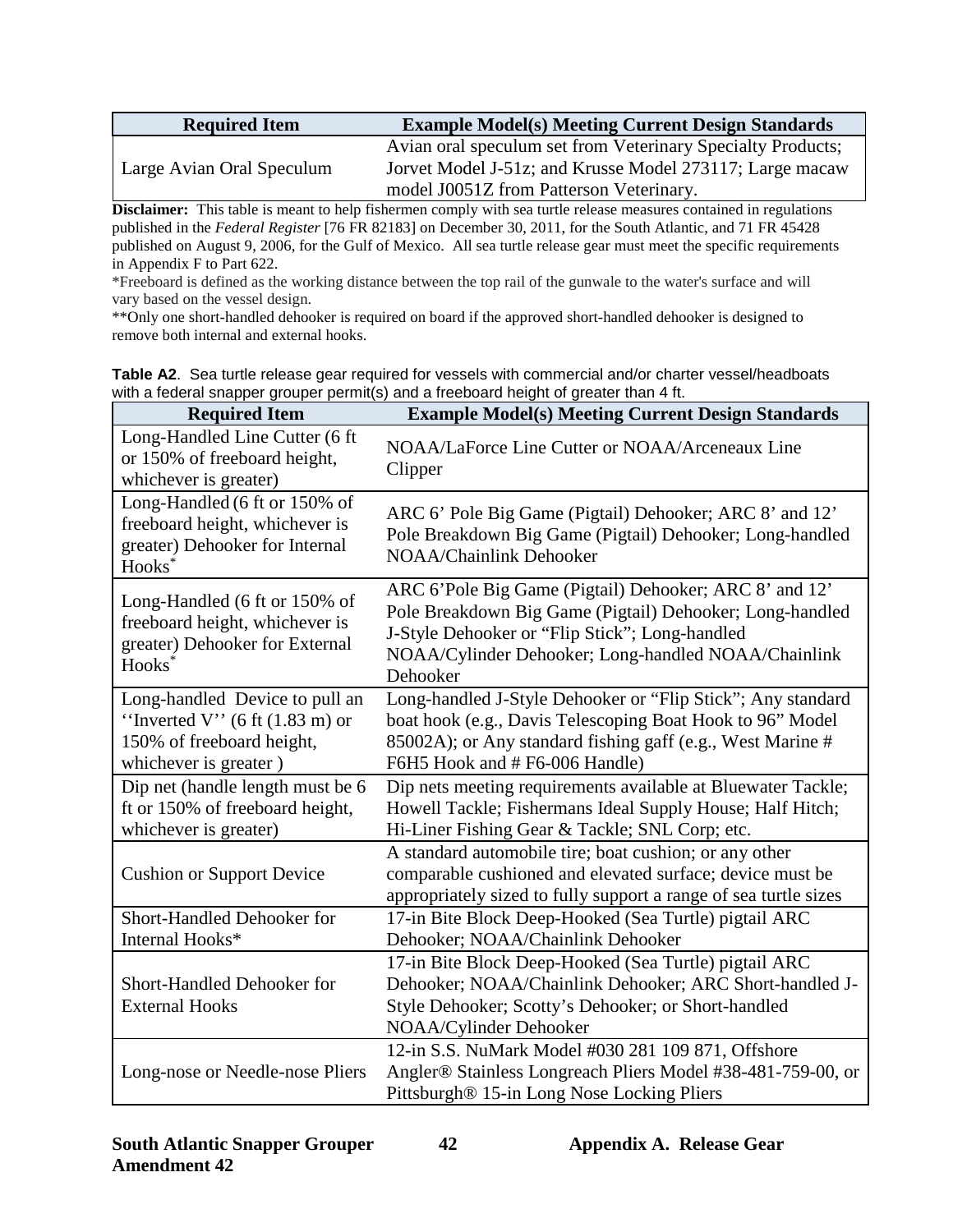| <b>Required Item</b>            | <b>Example Model(s) Meeting Current Design Standards</b>                                                                                                                                                                                |
|---------------------------------|-----------------------------------------------------------------------------------------------------------------------------------------------------------------------------------------------------------------------------------------|
| <b>Bolt Cutter</b>              | H.K. Porter Model 1490 AC                                                                                                                                                                                                               |
| <b>Monofilament Line Cutter</b> | Jinkai Model MC-T; Fisherman's Ideal Supply House and<br>SNL Corp. monofilament line cutter models 1278 and CM100;<br>Momoi Anvils mono cutters, serrated mono cutters, and scissor<br>style mono cutters; Fiskars Multi-purpose cutter |
|                                 | At least Two (2) Types of the following Mouth Openers and<br><b>Mouth Gags</b>                                                                                                                                                          |
| <b>Block of Hard Wood</b>       | Any block of hard wood or long-handled hard wood wire brush<br>with the bristles removed (e.g., Olympia Tools Model 974174)                                                                                                             |
| Set of (3) Canine Mouth Gags    | Jorvet Model 4160, 4162, and 4164                                                                                                                                                                                                       |
| Set of (2) Sturdy Dog Chew      | Nylabone©, Gumabone©, or Galileo© (trademarks owned by                                                                                                                                                                                  |
| <b>Bones</b>                    | T. F. H. Publications, Inc)                                                                                                                                                                                                             |
| Set of (2) Rope Loops Covered   | Any set of (2) rope loops covered with protected tubing                                                                                                                                                                                 |
| with Protected Tubing           | meeting design standards                                                                                                                                                                                                                |
| Hank of Rope                    | Any size soft braided or wrapped nylon rope is acceptable,                                                                                                                                                                              |
|                                 | provided it creates a hank of rope approximately 2–4 in                                                                                                                                                                                 |
|                                 | thickness                                                                                                                                                                                                                               |
| Set of (4) PVC Splice Couplings | A set of (4) Standard Schedule 40 PVC splice couplings (1 in,<br>$1.25$ in, $1.5$ in, and $2$ in)                                                                                                                                       |
| Large Avian Oral Speculum       | Avian oral speculum set from Veterinary Specialty Products;                                                                                                                                                                             |
|                                 | Jorvet Model J-51z; and Krusse Model 273117; Large macaw                                                                                                                                                                                |
|                                 | model J0051Z from Patterson Veterinary.                                                                                                                                                                                                 |

**Disclaimer:** This table is meant to help fishermen comply with sea turtle release measures contained in regulations published in the *Federal Register* [76 FR 82183] on December 30, 2011, for the South Atlantic, and 71 FR 45428 published on August 9, 2006, for the Gulf of Mexico. All sea turtle release gear must meet the specific requirements in Appendix F to Part 622.

\*Freeboard is defined as the working distance between the top rail of the gunwale to the water's surface and will vary based on the vessel design.

\*\*Only one short-handled dehooker and one long-handled dehooker is required on board if the approved shorthandled and long-handled dehookers are designed to remove both internal and external hooks.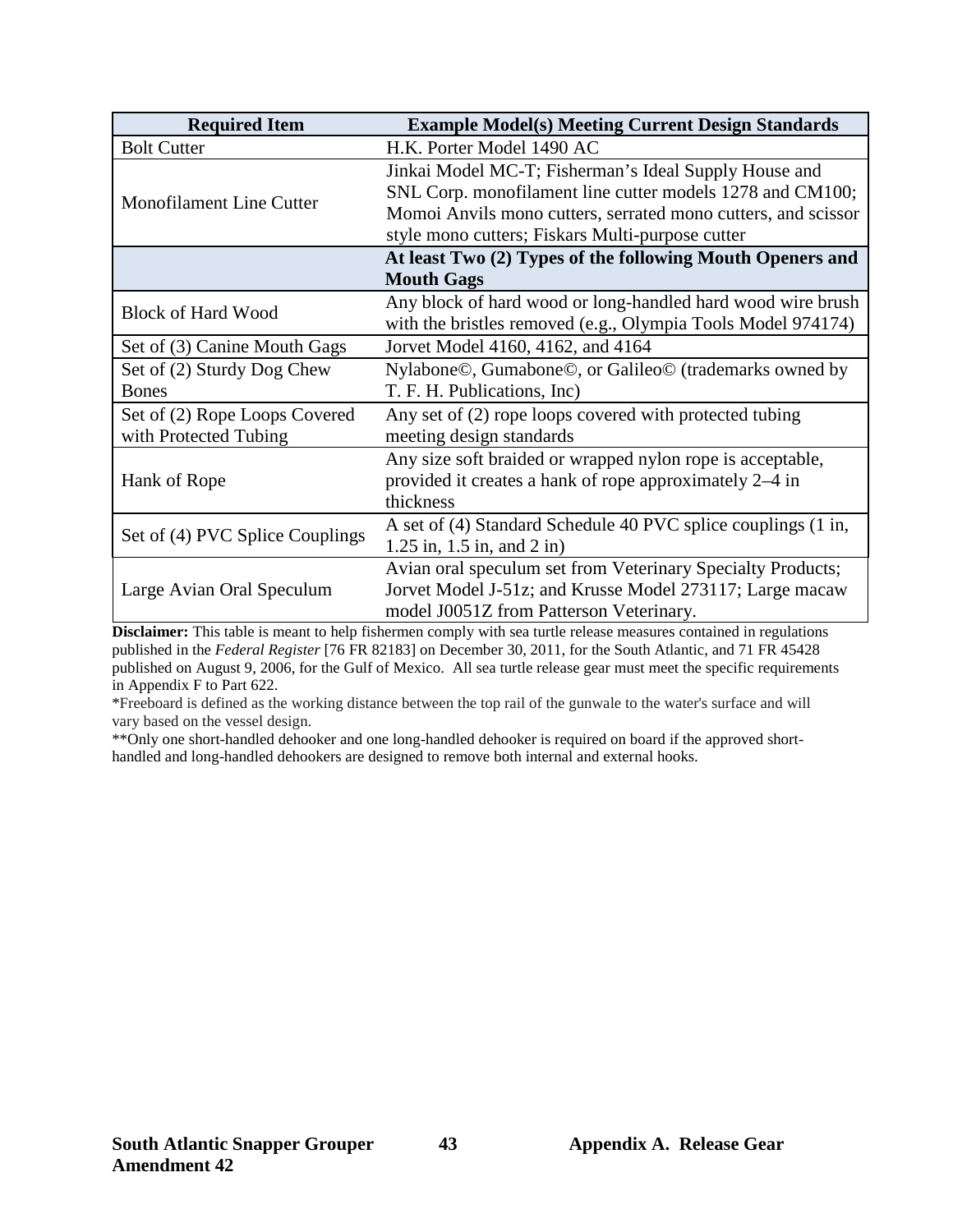# <span id="page-50-0"></span>**Appendix B. Examples of Approved Sea Turtle Release Gear**

<span id="page-50-1"></span>**Table B1**.Sea turtle release gear options for vessels with a federal commercial and/or charter vessel/headboat South Atlantic snapper grouper permit(s) that will be allowed once this Amendment is implemented.

| <b>New Gear</b>                                         | Where to Get It*                                                                                                                                                                                                                                                                                                                                                                                                                                                                                                                           |
|---------------------------------------------------------|--------------------------------------------------------------------------------------------------------------------------------------------------------------------------------------------------------------------------------------------------------------------------------------------------------------------------------------------------------------------------------------------------------------------------------------------------------------------------------------------------------------------------------------------|
| $\bullet$<br>Collapsible Hoop Net                       | Hillmans Seafood Netshop 281-339-2897                                                                                                                                                                                                                                                                                                                                                                                                                                                                                                      |
|                                                         | Can be self-made                                                                                                                                                                                                                                                                                                                                                                                                                                                                                                                           |
| Sea Turtle Hoist                                        | Self-made at this time<br>$\bullet$                                                                                                                                                                                                                                                                                                                                                                                                                                                                                                        |
| New Short-handled Dehooker<br>for External Hooks        | https://www.amazon.com/Baker-HXSS-Stainless-X-Heavy-<br>$\bullet$<br>HooKouT/dp/B01BOOC6W0/ref=pd_lpo_vtph_200_tr_img_2?<br>encoding=UTF8&psc=1&refRID=20C2JM8TF82JGHD9EAKN<br>http://www.fishingtackleunlimited.com/fish-hook-extractor-long<br>$\bullet$<br>https://www.fishingheadquarters.net/hookremovers.html<br>https://dogfishtacklecompany.com/products/angler-tech-fish-<br>$\bullet$<br>hook-extractor?variant=33773794636<br>https://dogfishtacklecompany.com/products/angler-tech-fish-<br>hook-extractor?variant=33820293004 |
| 11" or larger Long-nose or<br><b>Needle-nose Pliers</b> | https://www.basspro.com/shop/en/boone-pliers<br>$\bullet$<br>https://www.harborfreight.com/11-inch-long-reach-needlenose-<br>pliers-with-straight-jaws-39538.html<br>https://www.harborfreight.com/11-inch-90-angle-long-reach-<br>$\bullet$<br>pliers-39539.html<br>https://www.harborfreight.com/11-inch-long-reach-needlenose-<br>$\bullet$<br>pliers-with-45-offset-jaws-39537.html                                                                                                                                                    |
| 6" or larger Monofilament<br><b>Line Cutters</b>        | https://www.tackledirect.com/jinkaimct.html<br>$\bullet$<br>https://www.alariobros.com/protacklemonofilamentcutter1278.as<br>px<br>https://snlcorp.com/SNL/Tools/Cuttingtools.aspx<br>$\bullet$                                                                                                                                                                                                                                                                                                                                            |
| 10x0.75x0.75 Block of Hard<br>Wood                      | Any hardware supply store                                                                                                                                                                                                                                                                                                                                                                                                                                                                                                                  |

\*Some links may need to be copied and pasted in your browser.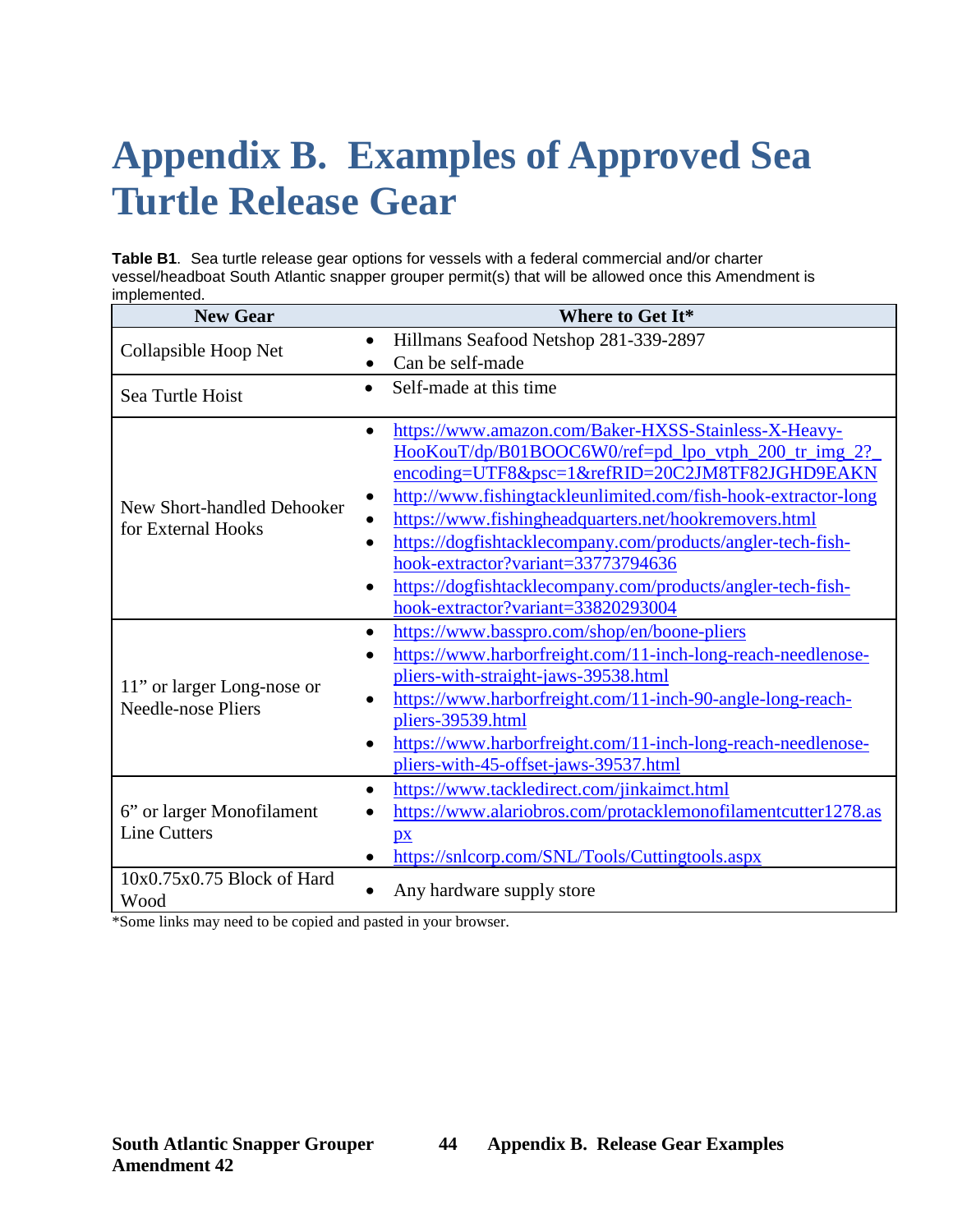| roooci/incaaboat roachar oodtii / tiidritio onappor groupor poriniit(o).<br><b>Required Item</b> | <b>Where to Get It</b>                                                                                                                                                                                                                                                                                                                                                                                                                                                                                                        |
|--------------------------------------------------------------------------------------------------|-------------------------------------------------------------------------------------------------------------------------------------------------------------------------------------------------------------------------------------------------------------------------------------------------------------------------------------------------------------------------------------------------------------------------------------------------------------------------------------------------------------------------------|
| $\bullet$<br>Dip net (handle length must<br>be 6 ft or 150% of freeboard<br>height)              | <b>Bluewater Tackle</b><br><b>Howell Tackle</b><br><b>Fishermans Ideal Supply House</b><br>Hi-Liner Tackle                                                                                                                                                                                                                                                                                                                                                                                                                    |
| $\bullet$<br><b>Cushioned Support Device</b>                                                     | https://www.basspro.com/shop/en/type-iv-flotation-cushion<br>https://www.dickssportinggoods.com/p/dbx-floating-throw-<br>cushion-18dbxudbxfltngthrwsr/18dbxudbxfltngthrwsr                                                                                                                                                                                                                                                                                                                                                    |
| <b>Short-Handled Dehooker for</b><br>$\bullet$<br><b>Internal Hooks</b>                          | https://dehooker4arc.com/store/product.cfm/mode/details/id/408/<br>17-bite-block-deep-hooked-sea-turtle-dehooker                                                                                                                                                                                                                                                                                                                                                                                                              |
| $\bullet$<br>Short-Handled Dehooker for<br>$\bullet$<br><b>External Hooks</b>                    | https://dehooker4arc.com/store/product.cfm/mode/details/id/426/<br>commercial-16-j-style-dehooker<br>https://dehooker4arc.com/store/product.cfm/mode/details/id/406/<br>arc-24-handheld-game-model-dehooker-perfect-for-larger-<br>stripers                                                                                                                                                                                                                                                                                   |
| 12" or larger Long-nose or<br>$\bullet$<br><b>Needle-nose Pliers</b>                             | https://www.harborfreight.com/16-inch-long-reach-pliers-set-<br>38598.html                                                                                                                                                                                                                                                                                                                                                                                                                                                    |
| $\bullet$<br><b>Bolt Cutter</b>                                                                  | https://www.amazon.com/HK-Porter-1490MC-Industrial-<br>Center/dp/B00002NB85                                                                                                                                                                                                                                                                                                                                                                                                                                                   |
| $\bullet$<br><b>Monofilament Line Cutter</b><br>$\bullet$                                        | https://www.tackledirect.com/jinkaimct.html<br>https://www.tackledirect.com/jinkaimca.html<br>http://fishsaltwatertackle.com/shop/1278-mono-cutter/<br>http://snlcorp.com/SNL/Tools/Cuttingtools.aspx<br>http://fishsaltwatertackle.com/shop/cm100-stainless-mono-cutter/<br>http://snlcorp.com/SNL/Tools/Cuttingtools.aspx<br>http://hiliner.com/product-catalog/cutters/momoi-anvil-style/<br>http://hiliner.com/product-catalog/cutters/momoi-serrated/<br>http://hiliner.com/product-catalog/cutters/momoi-scissor-style/ |
| $\bullet$<br><b>Block of Hard Wood</b>                                                           | Any hardware supply store                                                                                                                                                                                                                                                                                                                                                                                                                                                                                                     |
| Set of (3) Canine Mouth Gags                                                                     | https://www.jorvet.com/product/canine-mouth-gag-large/<br>https://www.jorvet.com/product/canine-mouth-gag-medium/<br>https://www.jorvet.com/product/canine-mouth-gag-small/                                                                                                                                                                                                                                                                                                                                                   |
| $\bullet$<br>Set of (2) Sturdy Dog Chew<br>$\bullet$<br><b>Bones</b>                             | https://www.petsmart.com/dog/toys/interactive-toys/nylabone-<br>durachew-bone-chew-dog-toy-11077.html<br>https://www.petco.com/shop/en/petcostore/product/nylabone-<br>souper-dura-chew-chicken-bone<br>https://www.petsupermarket.com/dog/dog-toys/nylabone-giant/                                                                                                                                                                                                                                                           |
| Set of (2) Rope Loops<br>Covered with Protective<br>Tubing                                       | Any hardware supply store                                                                                                                                                                                                                                                                                                                                                                                                                                                                                                     |

<span id="page-51-0"></span>**Table B2.** Sea turtle release gear required for all vessels with a federal commercial and/or charter vessel/headboat federal South Atlantic snapper grouper permit(s).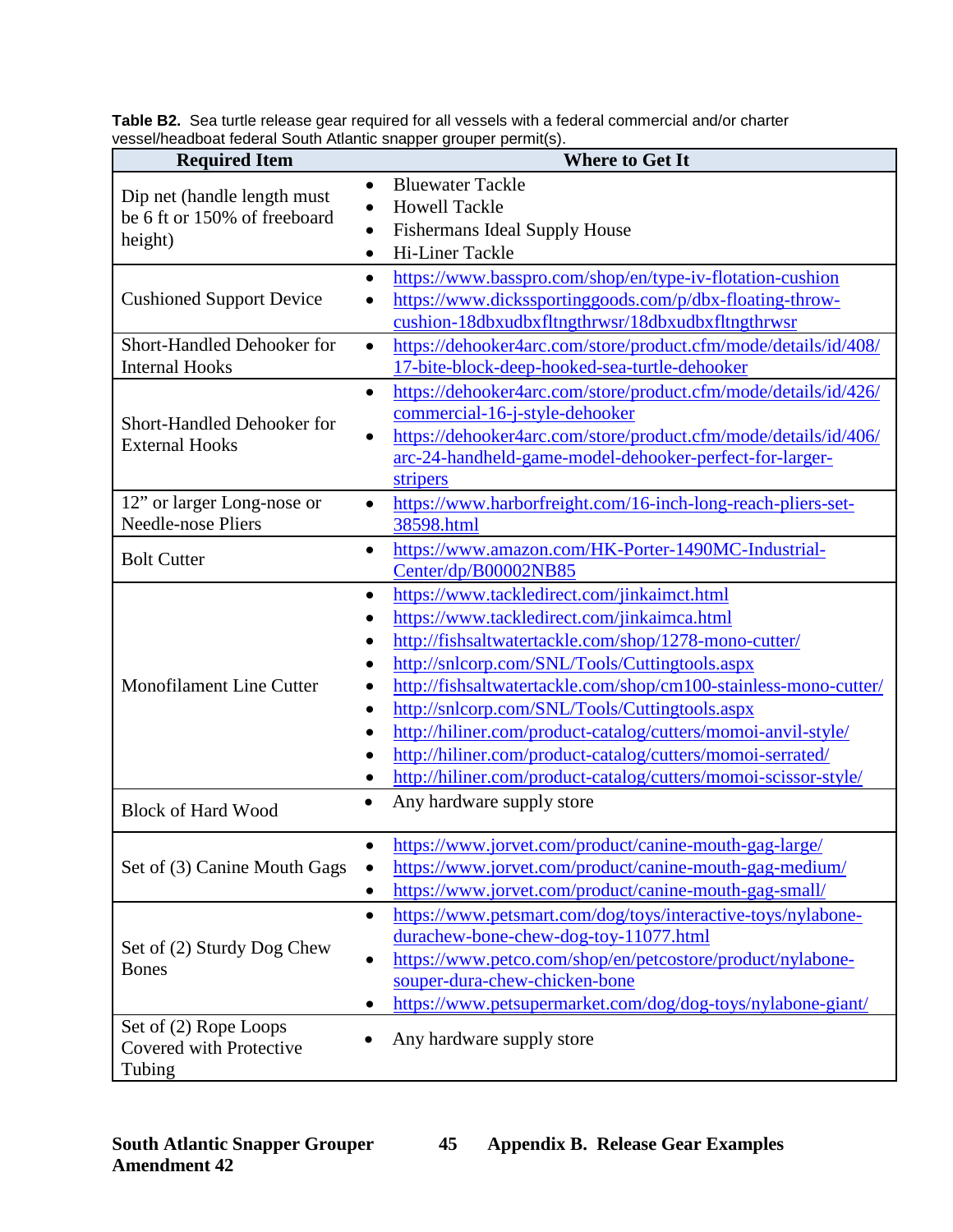| <b>Required Item</b>               | <b>Where to Get It</b>                                                                                                                                                  |
|------------------------------------|-------------------------------------------------------------------------------------------------------------------------------------------------------------------------|
| Hank of Rope                       | Any hardware supply store                                                                                                                                               |
| Set of (4) PVC Splice<br>Couplings | Any hardware supply store                                                                                                                                               |
| Large Avian Oral Speculum          | https://www.kruuse.com/en/ecom/Konsult_Diagnostik/Spekulum<br>$\bullet$<br>$fugle/prod_273117.$ aspx<br>https://www.pattersonvet.com/ProductItem/078023455<br>$\bullet$ |

<span id="page-52-0"></span>**Table B3.** Additional sea turtle release gear required for vessels with a federal commercial and/or charter vessel/headboat South Atlantic snapper grouper permit(s) and a freeboard height of greater than 4 ft.

| <b>Required Item</b>                                                                                | <b>Where to Get It</b>                                                                                                                                                                                                                                                                                                                                                                                                              |
|-----------------------------------------------------------------------------------------------------|-------------------------------------------------------------------------------------------------------------------------------------------------------------------------------------------------------------------------------------------------------------------------------------------------------------------------------------------------------------------------------------------------------------------------------------|
| Long-Handled Line Cutter (6<br>ft or 150% of freeboard<br>height)                                   | https://dehooker4arc.com/store/product.cfm/mode/details/id/417/<br>$\bullet$<br>4-noaa-laforce-middle-section-extended-reach<br>Hi-Liner Tackle<br>$\bullet$<br>Fisherman's Ideal Supply House<br>$\bullet$                                                                                                                                                                                                                         |
| Long-Handled (6 ft or 150%<br>of freeboard height)<br>Dehooker for Internal Hooks                   | https://dehooker4arc.com/store/product.cfm/mode/details/id/409/<br>$\bullet$<br>arc-6-pole-big-game-dehooker-perfect-for-billfish<br>https://dehooker4arc.com/store/product.cfm/mode/details/id/410/<br>$\bullet$<br>arc-8-pole-breakdown-2-4-sections-big-game-dehooker<br>https://dehooker4arc.com/store/product.cfm/mode/details/id/411/<br>$\bullet$<br>arc-12-pole-breakdown-2-6-sections-big-game-dehooker                    |
| Long-Handled (6 ft or 150%<br>of freeboard height)<br>Dehooker for External Hooks                   | https://dehooker4arc.com/store/product.cfm/mode/details/id/429/<br>$\bullet$<br>commercial-6-pole-j-style-dehooker                                                                                                                                                                                                                                                                                                                  |
| Long-handled Device to pull<br>an "Inverted V" (6 ft $(1.83)$<br>m) or 150% of freeboard<br>height) | https://www.westmarine.com/buy/davis-instruments--<br>$\bullet$<br>telescoping-3-section-boat-hook--4545216?recordNum=2<br>https://www.westmarine.com/buy/aftco--6-taper-tip-aluminum-<br>$\bullet$<br>gaff--14535546?cm_sp=Onsite-Recs-_-DY-_-Search-Results-<br><b>Test</b><br>https://www.basspro.com/shop/en/deluxe-telescopic-boat-hooks<br>https://www.basspro.com/shop/en/offshore-angler-ocean-master-<br>carbon-fiber-gaff |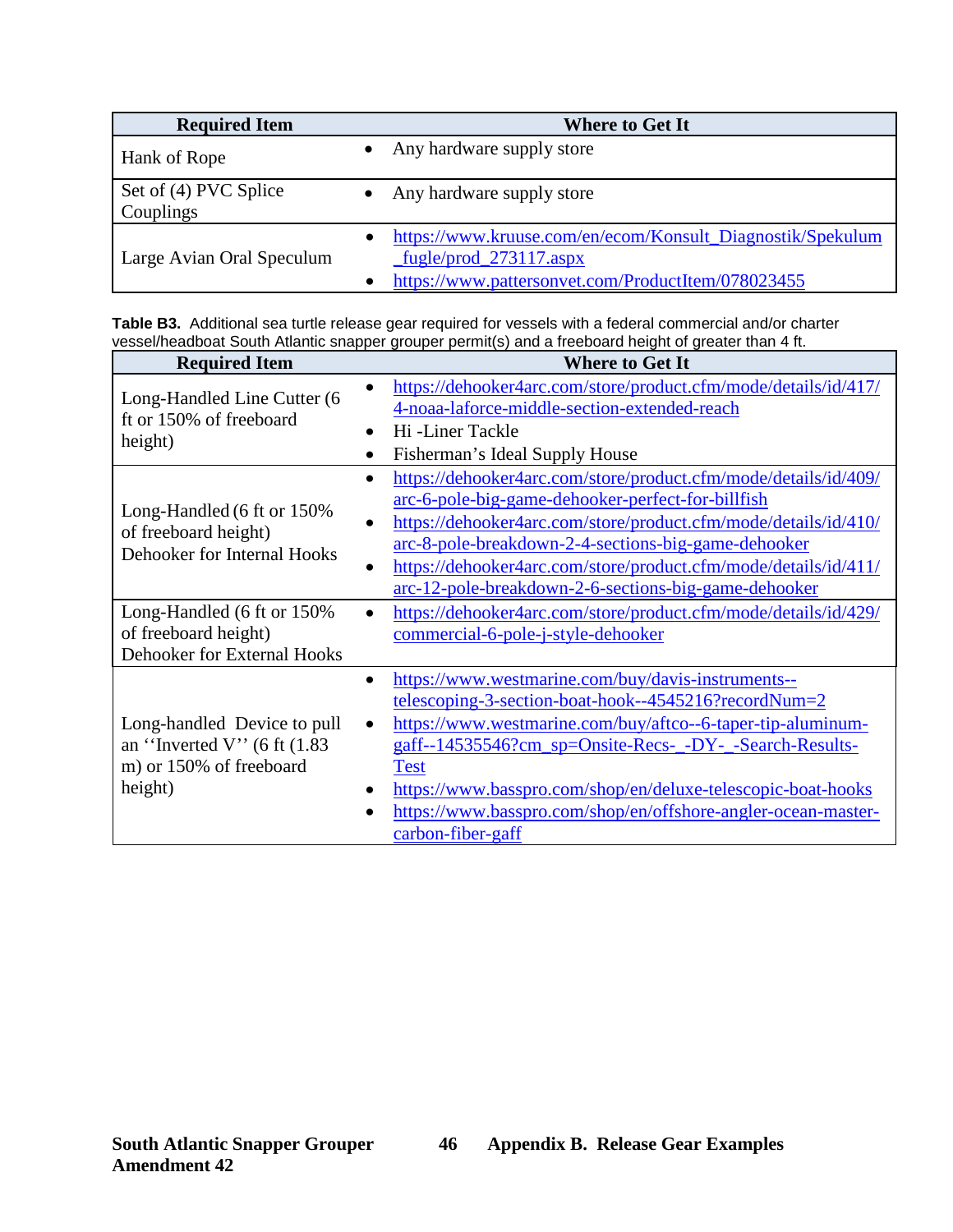# <span id="page-53-0"></span>**Appendix C. Snapper Grouper Framework Procedure**

#### **I. Snapper Grouper FMP Framework Procedure for Specification of Annual Catch Limits, Annual Catch Targets, Overfishing Limits, Acceptable Biological Catch, and annual adjustments:**

#### Procedure for Specifications:

- 2. At times determined by the SEDAR Steering Committee, and in consultation with the Council and NMFS Southeast Regional Office (SERO), stock assessments or assessment updates will be conducted under the SEDAR process for stocks or stock complexes managed under the Snapper Grouper FMP. Each SEDAR stock assessment or assessment update will: a) assess to the extent possible the current biomass, biomass proxy, or SPR levels for each stock; b) estimate fishing mortality  $(F)$  in relation to  $F_{\text{MSY}}$ (MFMT) and  $F_{OY}$ ; c) determine the overfishing limit (OFL); d) estimate other population parameters deemed appropriate; e) summarize statistics on the fishery for each stock or stock complex; f) specify the geographical variations in stock abundance, mortality recruitment, and age of entry into the fishery for each stock or stock complex; and g) develop estimates of B<sub>MSY</sub>.
- 3. The Council will consider SEDAR stock assessments or other documentation the Council deems appropriate to provide the biological analysis and data listed above in paragraph 1. Either the SEFSC or the stock assessment branch of a state agency may serve as the lead in conducting the analysis, as determined by the SEDAR Steering Committee. The Scientific and Statistical Committee (SSC) will prepare a written report to the Council specifying an OFL and may recommend a range of ABCs for each stock complex that is in need of catch reductions for attaining or maintaining OY. The OFL is the annual harvest level corresponding to fishing at MFMT ( $F_{MSY}$ ). The ABC range is intended to provide guidance to the SSC and is the OFL as reduced due to scientific uncertainty in order to reduce the probability that overfishing will occur in a year. To the extent practicable, the probability that overfishing will occur at various levels of ABC and the annual transitional yields (i.e., catch streams) calculated for each level of fishing mortality within the ABC range should be included with the recommended range.

For overfished stocks, the recommended range of ABCs shall be calculated so as to end overfishing and achieve snapper grouper population levels at or above  $B_{MSY}$  within the rebuilding periods specified by the Council and approved by NOAA Fisheries Service. The SEDAR report or SSC will recommend rebuilding periods based on the provisions of the National Standard Guidelines, including generation times for the affected stocks. Generation times are to be specified by the stock assessment panel based on the biological characteristics of the individual stocks. The report will recommend to the Council a B<sub>MSY</sub> level and a MSST from B<sub>MSY</sub>. The report may also recommend more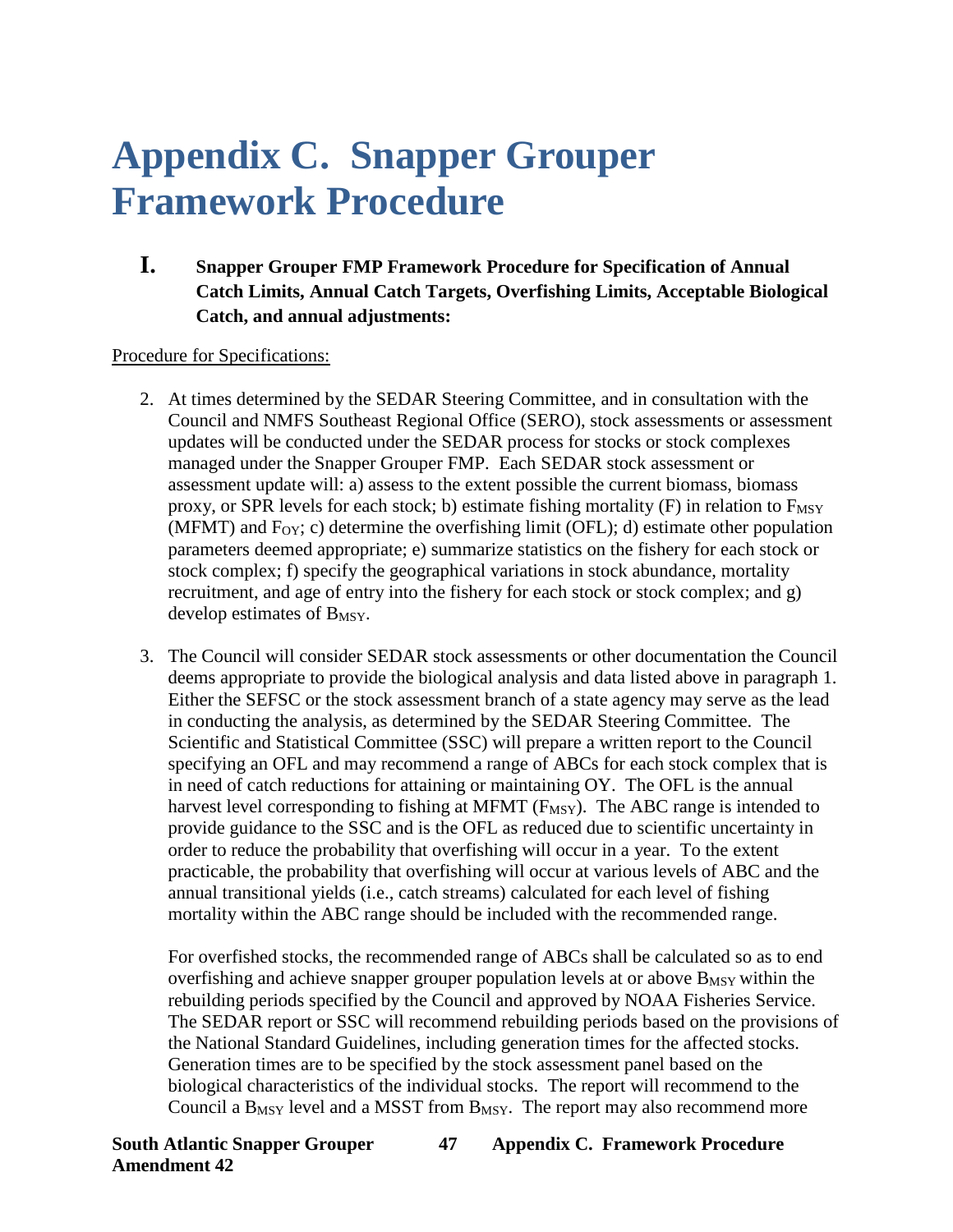appropriate estimates of  $F_{MSY}$  for any stock. The report may also recommend more appropriate levels for the MSY proxy, OY, the overfishing threshold (MFMT), and overfished threshold (MSST). For stock or stock complexes where data are inadequate to compute an OFL and recommended ABC range, the SSC will use other available information as a guide in providing their best estimate of an OFL corresponding to MFMT and ABC range that should result in not exceeding the MFMT.

- 4. The SSC will examine SEDAR reports or other new information, the OFL determination, and the recommended range of ABC. In addition, the SSC will examine information provided by the social scientists and economists from the Council staff and from the SERO Fisheries Social Science Branch analyzing social and economic impacts of any specification demanding adjustments of allocations, ACLs, ACTs, AMs, quotas, bag limits, or other fishing restrictions. The SSC will use the ABC control rule to set their ABC recommendation at or below the OFL, taking in account scientific uncertainty. If the SSC sets their ABC recommendations equal to OFL, the SSC will provide its rational why it believes that level of fishing will not exceed MFMT.
- 5. The Council may conduct a public hearing on the reports and the SSC's ABC recommendation at, or prior, to the time it is considered by the Council for action. Other public hearings may be held also. The Council may request a review of the report by its Snapper Grouper Advisory Panel and optionally by its socioeconomic experts and convene these groups before taking action.
- 6. The Council, in selecting an ACL, ACT, AM, and a stock restoration time period, if necessary, for each stock or stock complex for which an ABC has been identified, will, in addition to taking into consideration the recommendations and information provided for in paragraphs 1, 2, 3, and 4, utilize the following criteria:
	- a. Set ACL at or below the ABC specified by the SSC or set a series of annual ACLs at or below the projected ABCs in order to account for management uncertainty. If the Council sets ACL equal to ABC, and ABC has been set equal to OFL, the Council will provide its rationale as to why it by it believes that level of fishing will not exceed MFMT.
	- b. May subdivide the ACLs into commercial, for-hire, and private recreational sector ACLs that maximize the net benefits of the fishery to the nation. The Sector ACLs will be based on allocations determined by criteria established by the Council and specified by the Council through a plan amendment. If, for an overfished stock, harvest in any year exceeds the ACL or sector ACL, management measure and catch levels for that sector will be adjusted in accordance with the AMs established for that stock.
	- c. Set ACTs or sector ACTs at or below ACLs and in accordance with the provision of the AM for that stock. The ACT is the management target that accounts for management uncertainty in controlling the actual catch at or below the ACL. If an ACL is exceeded repeatedly, the Council has the option to establish an ACT if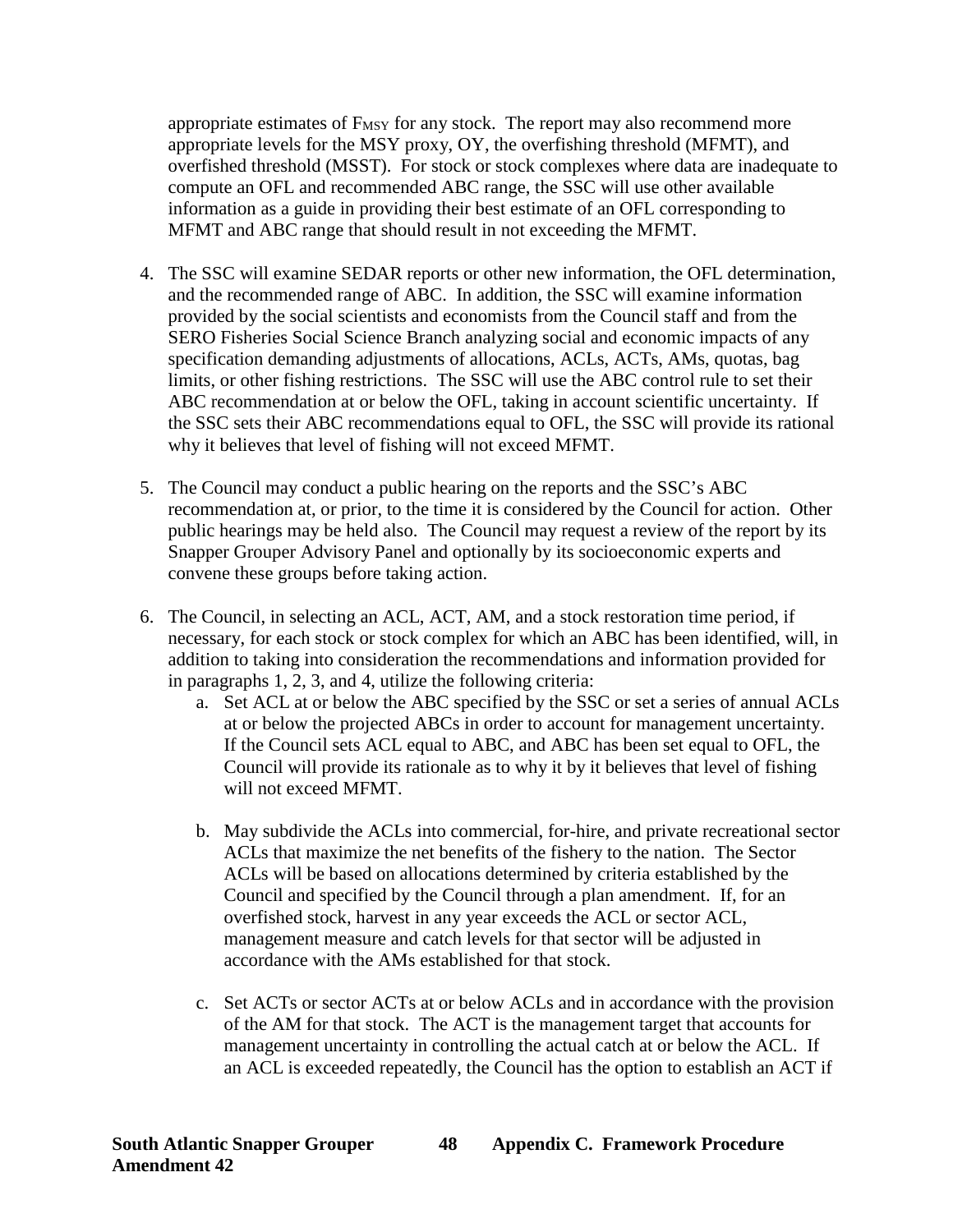one does not already exist for a particular stock and adjust or establish AMs for that stock as well.

- 7. The Council will provide the SSC specification of OFL; SSC recommendation of ABC; and its recommendations to the NOAA Fisheries Service Regional Administrator for ACLs, sector ACLs, ACTs, sector ACTs, AMs, sector AMs, and stock restoration target dates for each stock or stock complex, estimates of B<sub>MSY</sub> and MSST, estimates of MFMT, and the quotas, bag limits, trip limits, size limits, closed seasons, and gear restrictions necessary to avoid exceeding the ACL or sector ACLS, along with the reports, a regulatory impact review and proper National Environmental Policy Act (NEPA) documentation, and the proposed regulations within a predetermined time as agreed upon by the Council and Regional Administrator. The Council may also recommend new levels or statements for MSY (or proxy) and OY.
- 8. The Regional Administrator will review the Council's recommendations and supporting information, and, if he concurs that the recommendations are consistent with the objectives of the FMP, the National Standards, and other applicable law, he shall forward for publication notice of proposed rules to the Assistant Administrator (providing appropriate time for additional public comment). The Regional Administrator will take into consideration all public comment and information received and will forward for publication in the *Federal Register* of a final rule within 30 days of the close of the public comment, or such other time as agreed upon by the Council and Regional Administrator.
- 9. Appropriate regulatory changes that may be implemented by final rule in the *Federal Register* include:
	- a. ACLs or sector ACLs, or a series of annual ACLs or sector ACLs.
	- b. ACTs or sector ACTs, or a series of annual ACTs or sector ACTs and establish ACTs for stocks which do not have an ACT.
	- c. AMs or sector AMs.
	- d. Bag limits, size limits, vessel trip limits, closed seasons or area, gear restrictions, and quotas designed to achieve OY and keep harvest levels from exceeding the ACL or sector ACL.
	- e. The time period specified for rebuilding an overfished stock, estimated MSY and MSST for overfished stocks, and MFMT.
	- f. New levels or statements of MSY (or proxy) and OY for any stock.
	- g. New levels of total allowable catch (TAC).
	- h. Adjust fishing seasons/years.
- 10. Adjustments to ABCs, ACLs, and ACTs according to the existing ABC Control Rule(s) and formulas for specifying ACLs and ACTs that have been approved by the Council and that were implemented in a fishery management plan amendment to the FMP. This abbreviated process is authorized as follows:
	- a. Following the Scientific and Statistical Committee's (SSC's) review of the stock assessment, the Council will determine if changes are needed to ABC, ACL, and/or ACT and will so advise the RA.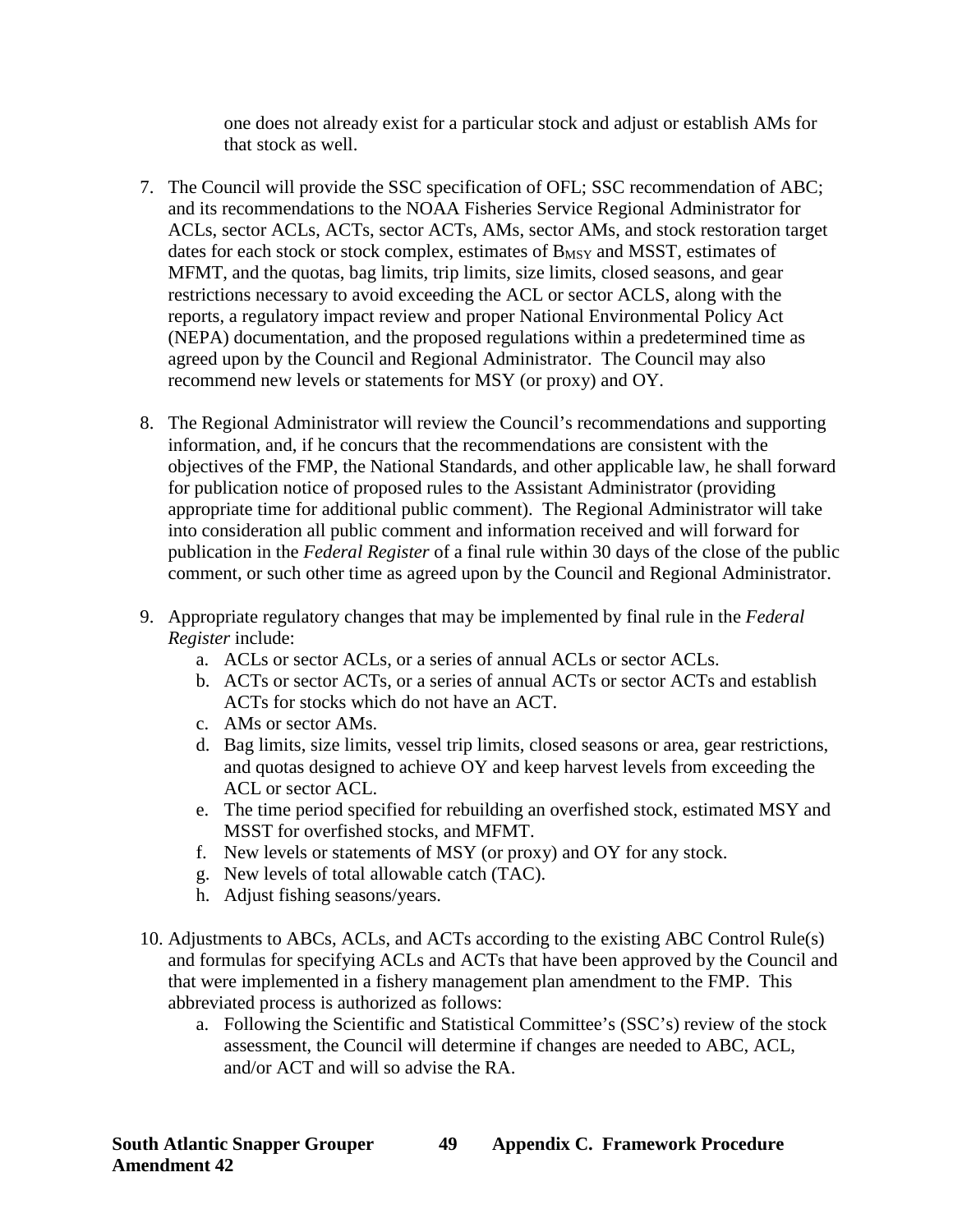- b. The Council will first hold a public hearing during the Council meeting during which they will review the stock assessment and the SSC's recommendations. In addition, the public will be advised prior to the meeting that the Council is considering potential changes to the ABC, ACL, and/or ACT and the Council will provide the public the opportunity to comment on the potential changes prior to and during the Council meeting.
- c. If the Council then determines that modifications to the ABC, ACL, and/or ACT are necessary and appropriate, they will notify the RA of their recommendations in a letter with the Council's analysis of the relevant biological, economic, and social information necessary to support the Council's action.
- d. The RA will review the Council's recommendations and supporting information. If the RA concurs that the Council's recommendations are consistent with the objectives of the FMP, the Magnuson-Stevens Fishery Conservation and Management Act, and all other applicable law, the RA is authorized to implement the Council's proposed action through publication of appropriate notification in the Federal Register, providing appropriate time for additional public comment as necessary.
- e. If the Council chooses to deviate from the ABC control rule(s) and formulas for specifying ACLs and ACTs that the Council previously approved and that were implemented in a fishery management plan amendment to the FMP, this abbreviated process would not apply, and either the framework procedure would apply with the preparation of a regulatory amendment or a fishery management plan amendment would be prepared. Additionally, the Council may choose to prepare a regulatory amendment or a fishery management plan amendment even if they do not deviate from the previously approved ABC control rule(s) and formulas for specifying ACLs and ACTs.
- 11. The NMFS Regional Administrator is authorized, through notice action, to conduct the following activities.
	- a. Close the commercial fishery of a snapper grouper species or species group that has a commercial quota or sub-quota at such time as projected to be necessary to prevent the commercial sector form exceeding its sector ACL or ACT for the remainder of the fishing year or sub-quota season.
	- b. Close the recreational fishery of a snapper grouper species or species group at such time as projected to be necessary to prevent recreational sector ACLs or ACTs from being exceeded.
	- c. Reopen a commercial or recreational season that had been prematurely closed if needed to assure that a sector ACL or ACT can be reached.
- 12. If NMFS decides not to publish the proposed rule for the recommended management measures, or to otherwise hold the measures in abeyance, then the Regional Administrator must notify the Council of its intended action and the reasons for NMFS concern along with suggested changes to the proposed management measures that would alleviate the concerns. Such notice shall specify: 1) The applicable law with which the amendment is inconsistent; 2) the nature of such inconsistencies; and 3) recommendation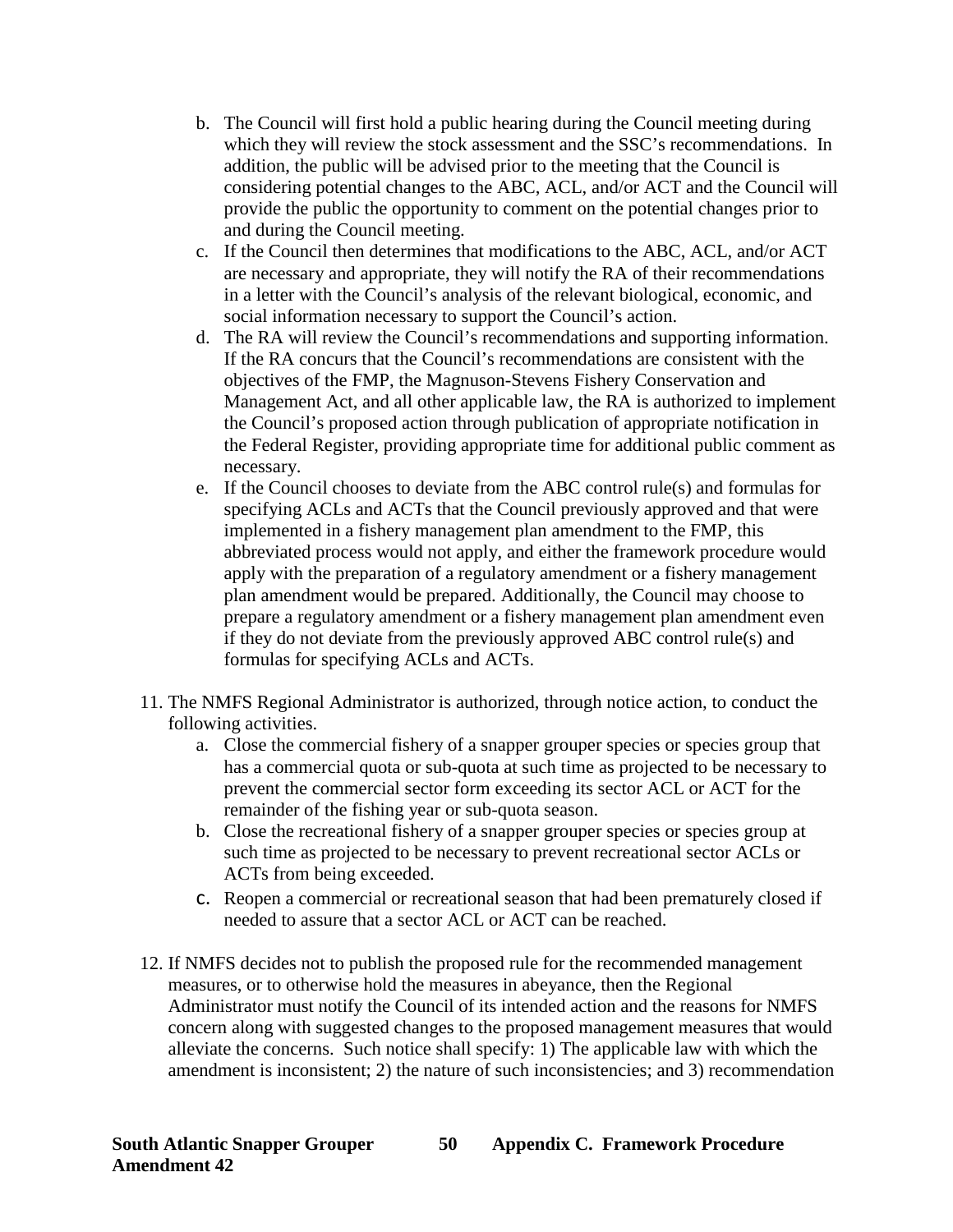concerning the action that could be taken by the Council to conform the amendment to the requirements of applicable law.

**II. Establish a procedure to allow for rapid modification to definitions of Essential Fish Habitat (EFH); establishment of new, or modification of existing, Essential Fish Habitat-Habitat Areas of Particular Concern (EFH-HAPCs); and establishment of new, or modification of existing, Coral-Habitat Areas of Particular Concern:**

This adjustment procedure will allow the Council to add or modify measures through a streamlined public review process. As such, measures that have been identified could be implemented or adjusted at any time during the year. The process is as follows:

- 1. The Council will call upon the Habitat and Environmental Protection Advisory Panel (Panel) for EFH-related actions and the Coral Advisory Panel for Coral-HAPC related actions. The Habitat and/or Coral Advisory Panel(s) will present a report of their assessment and recommendations to the Council.
- 2. The Council may take framework action one or more times during a year based on need. Such action(s) may come from the Panel report or the Council may take action based on issues/problems/information that surface separate from the Panel. The steps are as follows:
	- A. Habitat or Coral Advisory Panel Report The Council will consider the report and recommendations of the Panel and hold public hearings at a time and place of the Council's choosing to discuss the Panel's report. The Council will consult the Advisory Panel(s) and the Scientific and Statistical Committee to review the Panel's report and provide advice prior to taking final action. After receiving public input, the Council will make findings on the need for changes.
	- B. Information separate from Panel Report The Council will consider information that surfaces separate from the Panel. Council staff will compile the information and analyze the impacts of likely alternatives to address the particular situation. The Council staff report will be presented to the Council. A public hearing will be held at the time and place where the Council considers the Council staff report. The Council will consult the Advisory Panel(s) and the Scientific and Statistical Committee to review the staff report and provide advice prior to taking final action. After receiving public input, the Council will make findings on the need for changes.
- 3. If the Council determines that an addition or adjustment (e.g., in a species or species complex definition of EFH or EFH-HAPCs or a new EFH-HAPC is proposed for a species or species complex) to EFH, EFH-HAPCs, or Coral-HAPCs is necessary to meet the goals and objectives of the Habitat Plan, it will recommend, develop, and analyze appropriate action over the span of at least two Council meetings. The Council will provide the public with:
	- A. Advance notice of the availability of the recommendation.
	- B. The appropriate justifications, and biological, economic, and social analyses.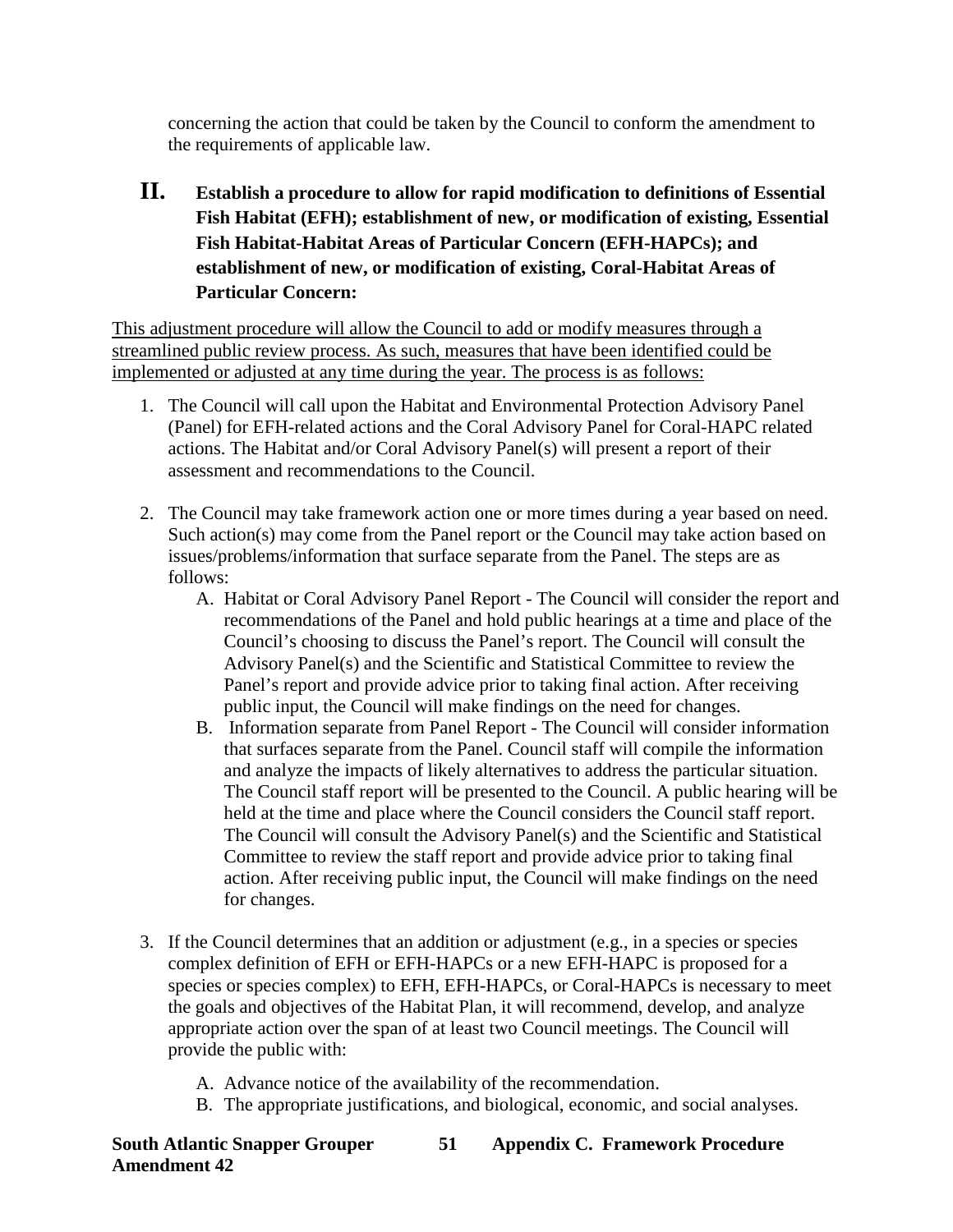- C. An opportunity to comment on the proposed adjustments prior to and at the second Council meeting.
- 4. After developing management actions and receiving public testimony, the Council will then submit the recommendation to the Regional Administrator. The Council's recommendation to the Regional Administrator must include supporting rationale, an analysis of impacts, and a recommendation to the Regional Administrator on whether to publish the management measure(s) as a final rule.
- 5. If the Council recommends that the management measures should be published as a final rule, the Council must consider at least the following factors and provide support and analysis for each factor considered:

A. Whether the availability of data on which the recommended management measures are based allows for adequate time to publish a proposed rule.

- B. Whether regulations have to be in place for an entire harvest/fishing season.
- C. Whether there has been adequate notice and opportunity for participation by the public and members of the affected industry in the development of the Council's recommended management measures.
- D. Whether there is an immediate need to protect the resource.
- E. Whether there will be a continuing evaluation of management measures adopted following their promulgation as a final rule.
- 6. If, after reviewing the Council's recommendation and supporting information based on the FMP and the administrative record:
	- A. The Regional Administrator concurs with the Council's recommended management measures and determines that the recommended management measures may be published as a final rule then the action will be published in the Federal Register as a final rule; or
	- B. The Regional Administrator concurs with the Council's recommendation and determines that the recommended measures should be published first as a proposed rule, the action will be published as a proposed rule in the Federal Register. After additional public comment, if the Regional Administrator concurs with the Council recommendation, the action will be published as a final rule in the Federal Register; or
	- C. The Regional Administrator does not concur, the Council will be notified, in writing, of the reason for non-concurrence and recommendations to address those concerns.
- 7. Appropriate adjustments that may be implemented by the Secretary by proposed and final rules in the Federal Register are:
	- A. Definition of or modification of a current definition of Essential Fish Habitat for a managed species or species complex.
	- B. Establishment of or modification of EFH-HAPCs for managed species or species complex.
	- C. Establishment of or modifications of Coral-HAPCs.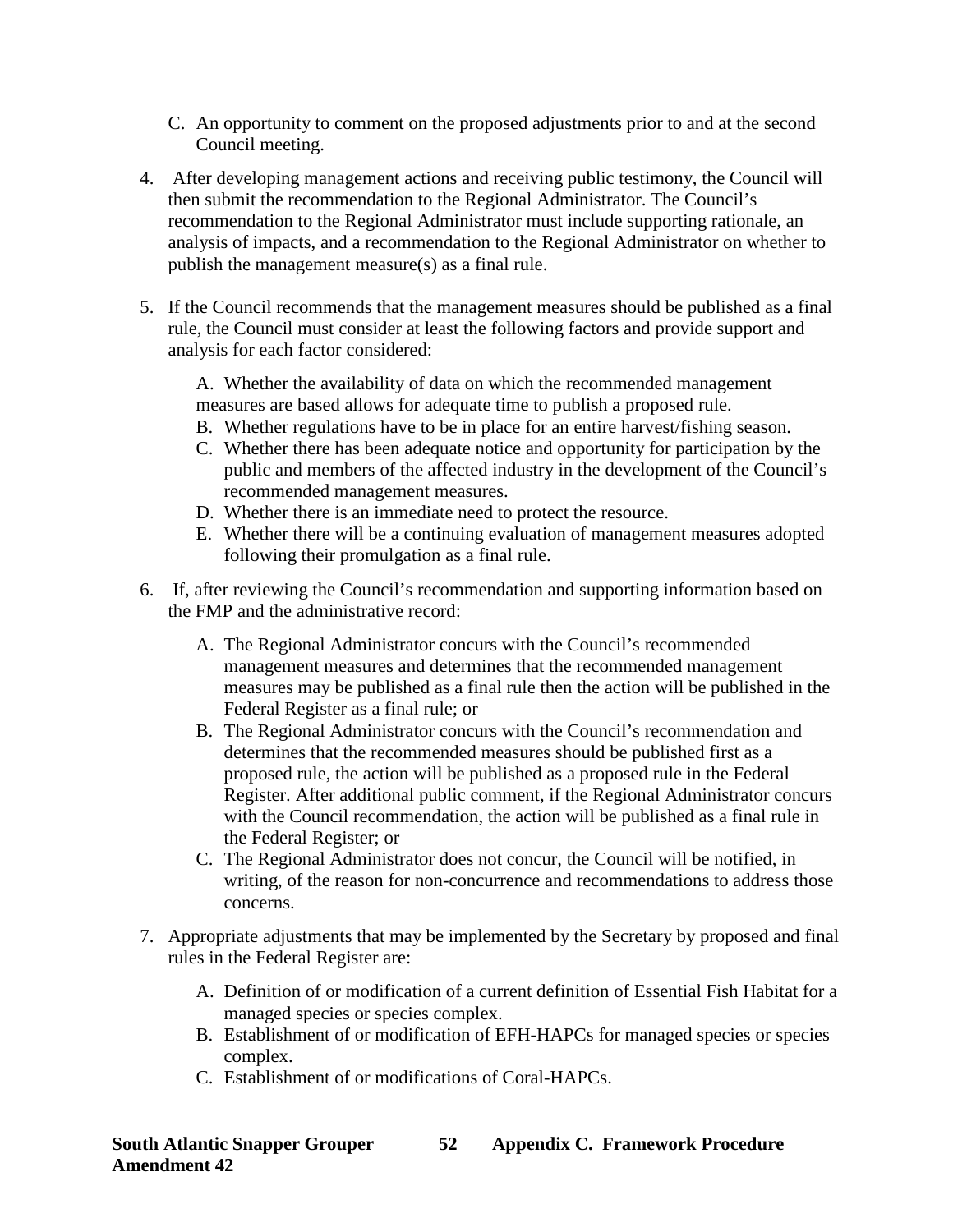- D. Description, identification, and regulations of fishing activities to protect EFH and EFH-HAPCs.
- E. Management measures to reduce or eliminate the adverse effects of fishing activities or fishing gear on EFH or EFH-HAPCs.
- F. Regulations of EFH-HAPCs.

### **From the Code of Federal Regulations (6/28/17):**

#### **§622.194 Adjustment of management measures.**

In accordance with the framework procedures of the FMP for the Snapper-Grouper Fishery of the South Atlantic Region, the RA may establish or modify the following items specified in paragraph (a) of this section for South Atlantic snapper-grouper and wreckfish.

(a) Biomass levels, age-structured analyses, target dates for rebuilding overfished species, MSY (or proxy), OY, ABC, TAC, quotas (including a quota of zero), annual catch limits (ACLs), annual catch targets (ACTs), AMs, maximum fishing mortality threshold (MFMT), minimum stock size threshold (MSST), trip limits, bag limits, size limits, gear restrictions (ranging from regulation to complete prohibition), seasonal or area closures, fishing year, rebuilding plans, definitions of essential fish habitat, essential fish habitat, essential fish habitat HAPCs or Coral HAPCs, and restrictions on gear and fishing activities applicable in essential fish habitat and essential fish habitat HAPCs.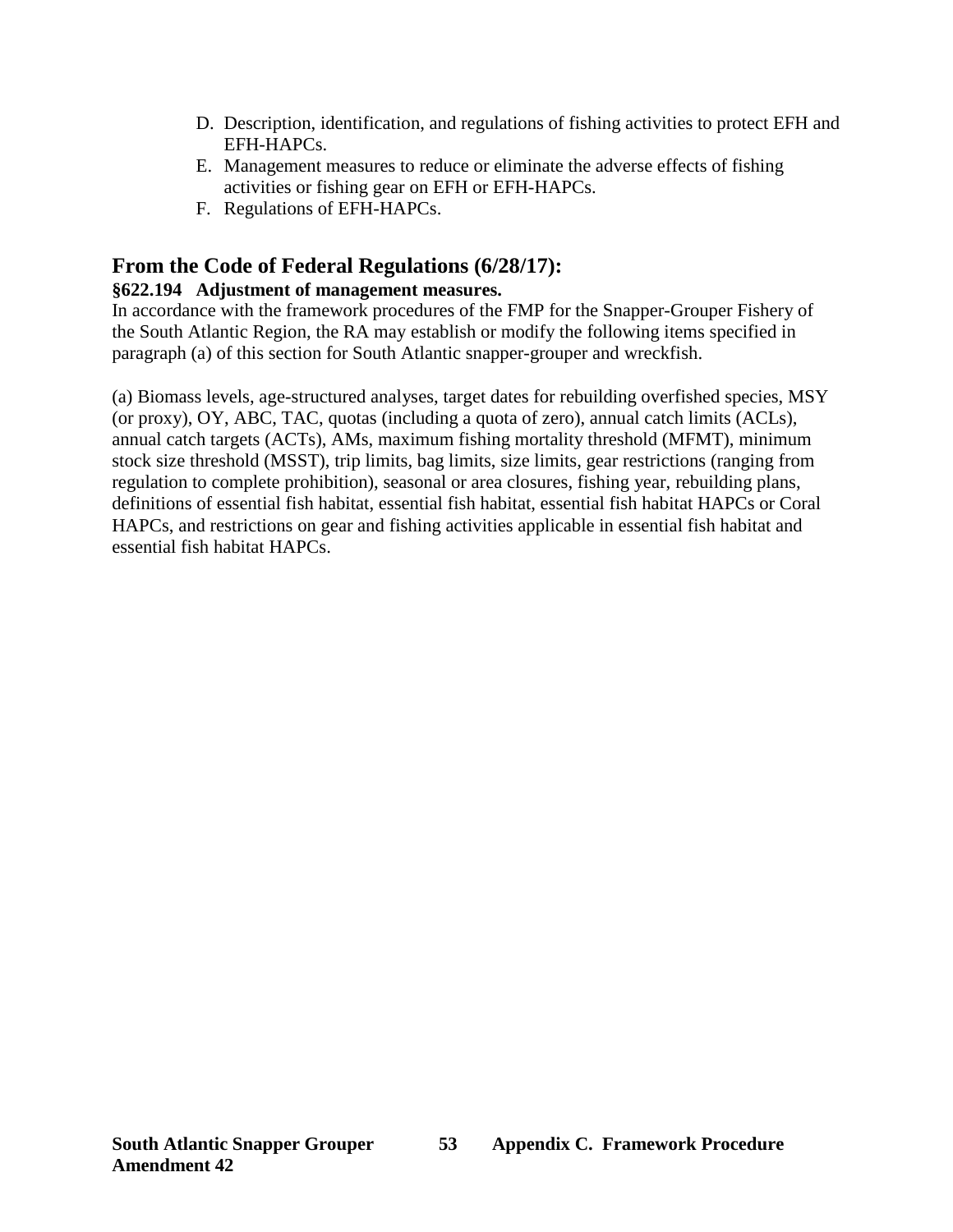# <span id="page-60-0"></span>**Appendix D. Fishery Impact Statement (FIS)**

The Magnuson-Stevens Fishery Conservation and Management Act (Magnuson-Stevens Act) requires a FIS be prepared for all amendments to Fishery Management Plans (FMPs). The FIS contains an assessment of the likely biological, social, and economic effects of the conservation and management measures on: 1) fishery participants and their communities; 2) participants in the fisheries conducted in adjacent areas under the authority of another Council; and 3) the safety of human life at sea.

#### **Actions Contained in Amendment 42 to the Snapper Grouper FMP (Amendment 42)**

Amendment 42 proposes changes to sea turtle handling and release requirements for owners and operators of vessels with federal South Atlantic commercial or charter vessel/headboat snapper grouper permits and modifications to the Snapper Grouper FMP framework procedure. The first action would allow three additional sea turtle release gear types, approved by the National Marine Fisheries Service (NMFS) Southeast Fisheries Science Center (SEFSC), for use in handling and releasing incidentally caught sea turtles when fishing for snapper grouper species. There are also several clarifications that would be made by removing the word "approximately" from the regulations for currently required release gear and establishing a range or minimum requirement. The second action would modify the Snapper Grouper FMP framework procedure to allow for future changes to release gear requirements and handling protocols for sea turtles and other protected resources.

#### **Assessment of Biological Effects**

The action to allow three additional sea turtle release gear types is anticipated to assist with compliance and aid in the safe release of sea turtles and other protected species, thus providing positive biological effects. The increased compliance would result from fishermen being able to select the gear which is most appropriate for their vessel and fishing method to safely handle and release sea turtles, and therefore, result in an indirect biological benefit. Additionally, by clearly defining the release gear, fishermen are more likely to have the proper gear on board if an interaction occurs. This will result in positive indirect biological benefits.

The action to modify the snapper grouper framework is primarily an administrative action, and would only have indirect impacts on the biological environment, all of which would be expected to be beneficial in that they would facilitate effective release of incidentally captured protected species.

#### **Assessment of Economic Effects**

Allowing additional gear for sea turtle release and clarifying dimension requirements for currently required release gear would result in direct economic effects for commercial vessels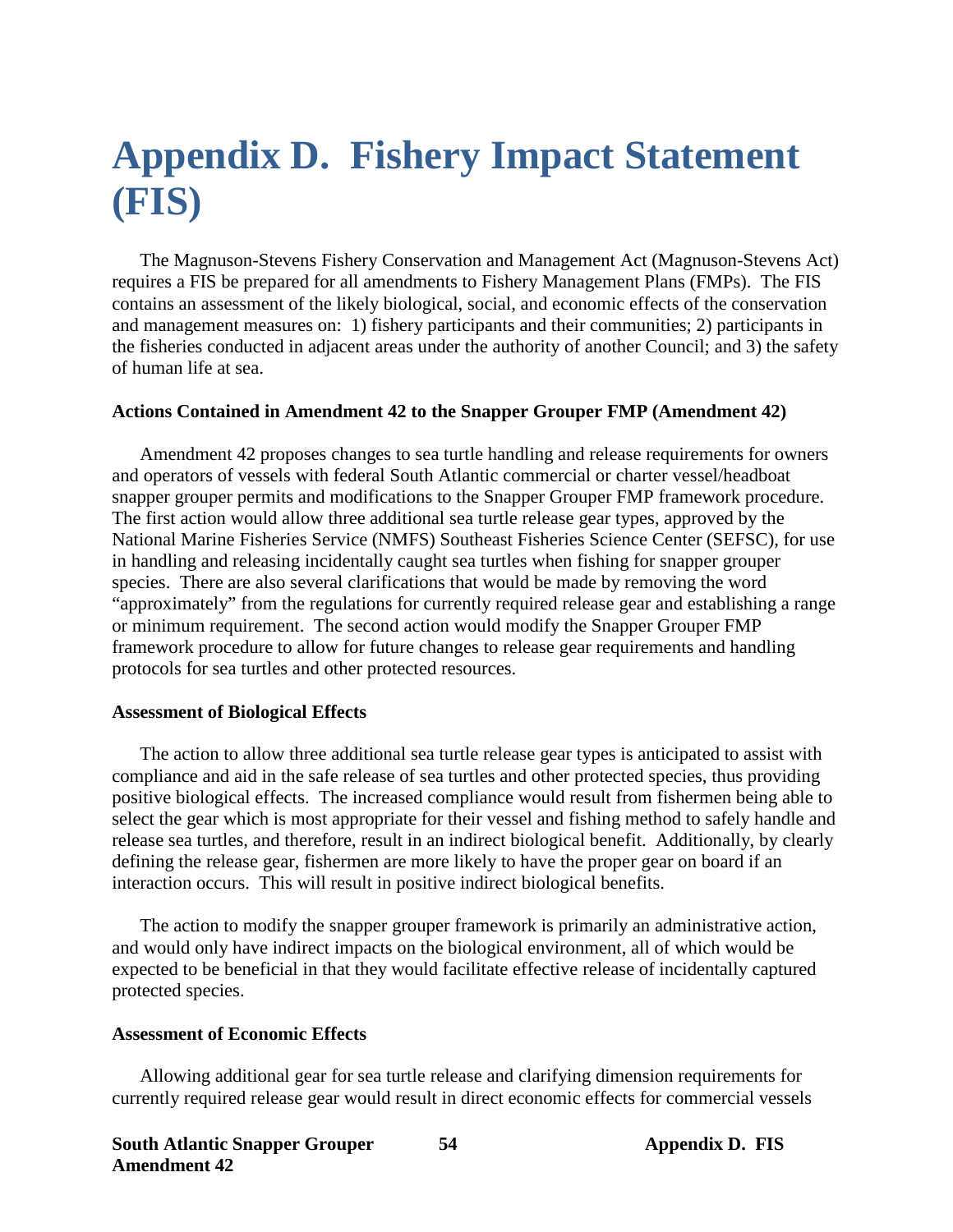and charter vessels/headboats with federal snapper grouper permits. In the case of a vessel owner purchasing release gear for the first time (such as with a new vessel) or replacement release gear for broken or otherwise unusable gear, the owner would examine the net economic benefits of the three new release gear types in relation to the current, available gear. The net economic benefits would include not only the cost of that particular device, but also any added benefits, such as saved space on board due to the collapsible nature of the collapsible hoop net.

For replacement of a dip net, vessel owners may expect estimated cost reductions from \$15 to \$65, or about \$40 on average per vessel, based on self-construction costs of the collapsible hoop net and PVC small hoist. Using the estimated 2,502 vessels that may be affected by modifications to sea turtle release gear requirements, a total cost savings of \$100,080 may occur, assuming all affected vessels will eventually need replacement dip net gear and go with the lower cost options. This estimate of total cost savings would occur over several years rather than annually. Assuming that dipnet gear must be replaced at least once every 10 years, the quantified estimated cost savings that would result from the modifications to sea turtle release gear requirements is \$10,008 annually.

Regarding the clarification of dimension requirements for currently required release gear, regulations currently state that, for design standards, needle-nose or long-nose pliers "should be approximately 12 inches in length" and this amendment would set the minimum length at 11 inches. Setting a specific minimum length limit removes ambiguity for fishermen in terms of compliance and thereby reduces risk of a non-compliance fine. As a result, allowing of the proposed additional release gear and clarifying dimension requirements would be expected to generate net economic benefits. There may be some additional costs associated with purchasing new gear if fishermen did not already have gear that was in compliance with the regulations.

If the regulations are modified to allow for the use of the three proposed gear types for sea turtle release, then as an indirect effect, producers of the proposed gear as well as producers of currently allowed gear may see some changes over time in the demand for their specific brand of product, as vessel owners take into consideration the net economic benefits already mentioned when deciding whether to switch gear. Thus, producers of gear that would provide a net economic benefit to vessels owners could be expected to see an increase in demand for their specific gear, whereas producers of gear that would not provide a net economic benefit to vessels owners could be expected to see a decrease in demand for their specific gear. Since allowing additional gear options for sea turtle release would not be expected to impact the number of vessels using sea turtle release gear, no impacts would be expected to the overall demand for this category of products.

#### **Assessment of Social Effects**

Allowing fishermen to carry and use the three new release gear types is expected to result in small, direct social benefits to fishing businesses and communities by providing additional flexibility. Allowing more compact gear to be used addresses stakeholder concerns regarding space for release gear on their vessels. Snapper grouper commercial and charter vessel/headboat fishermen are already required to have release gear on board that serves the same function as the proposed new types of release gear and would not be required to purchase or construct the new